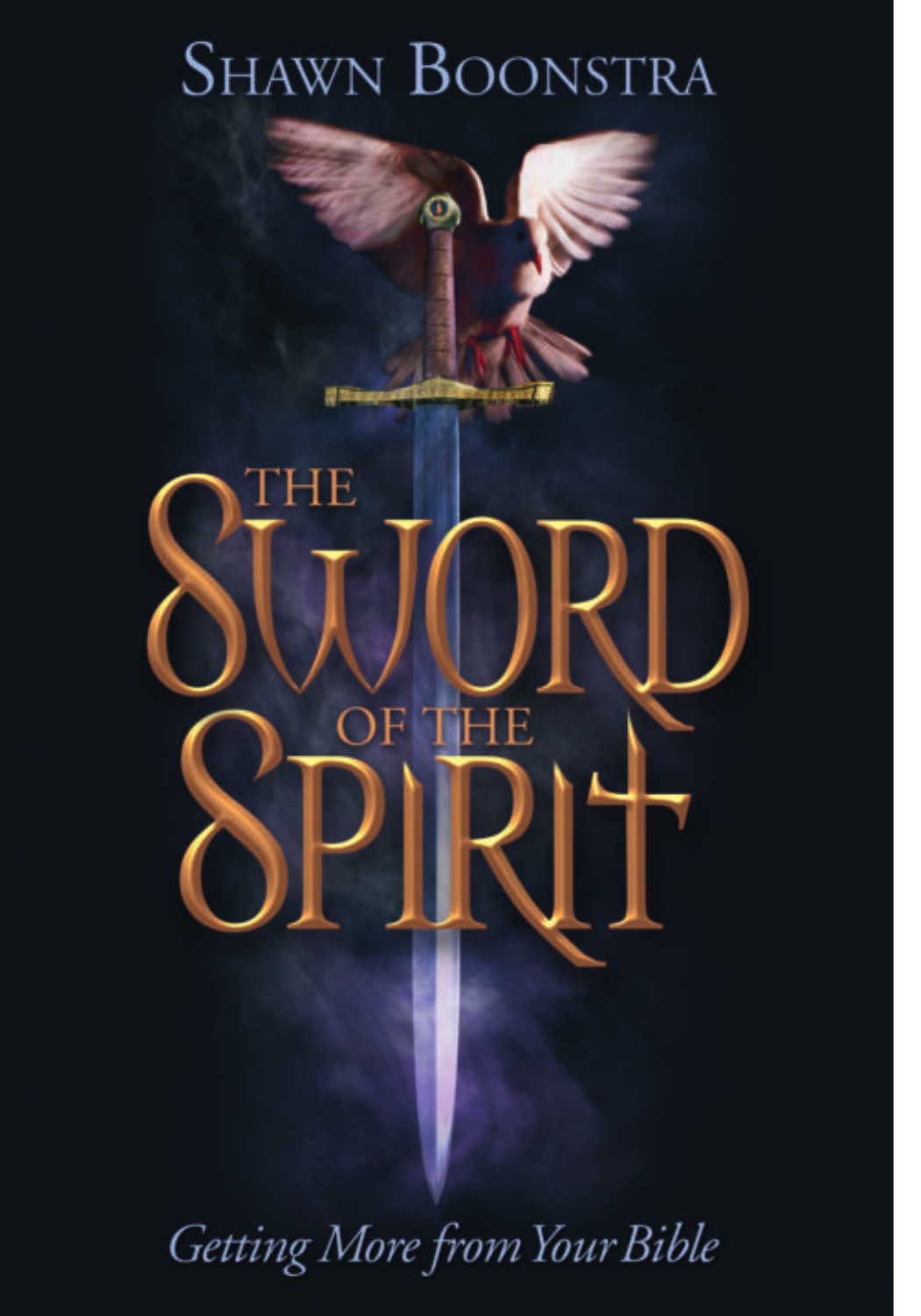

*by Shawn Boonstra*

Getting More from Your Bible



and Pacific Press Publishing Association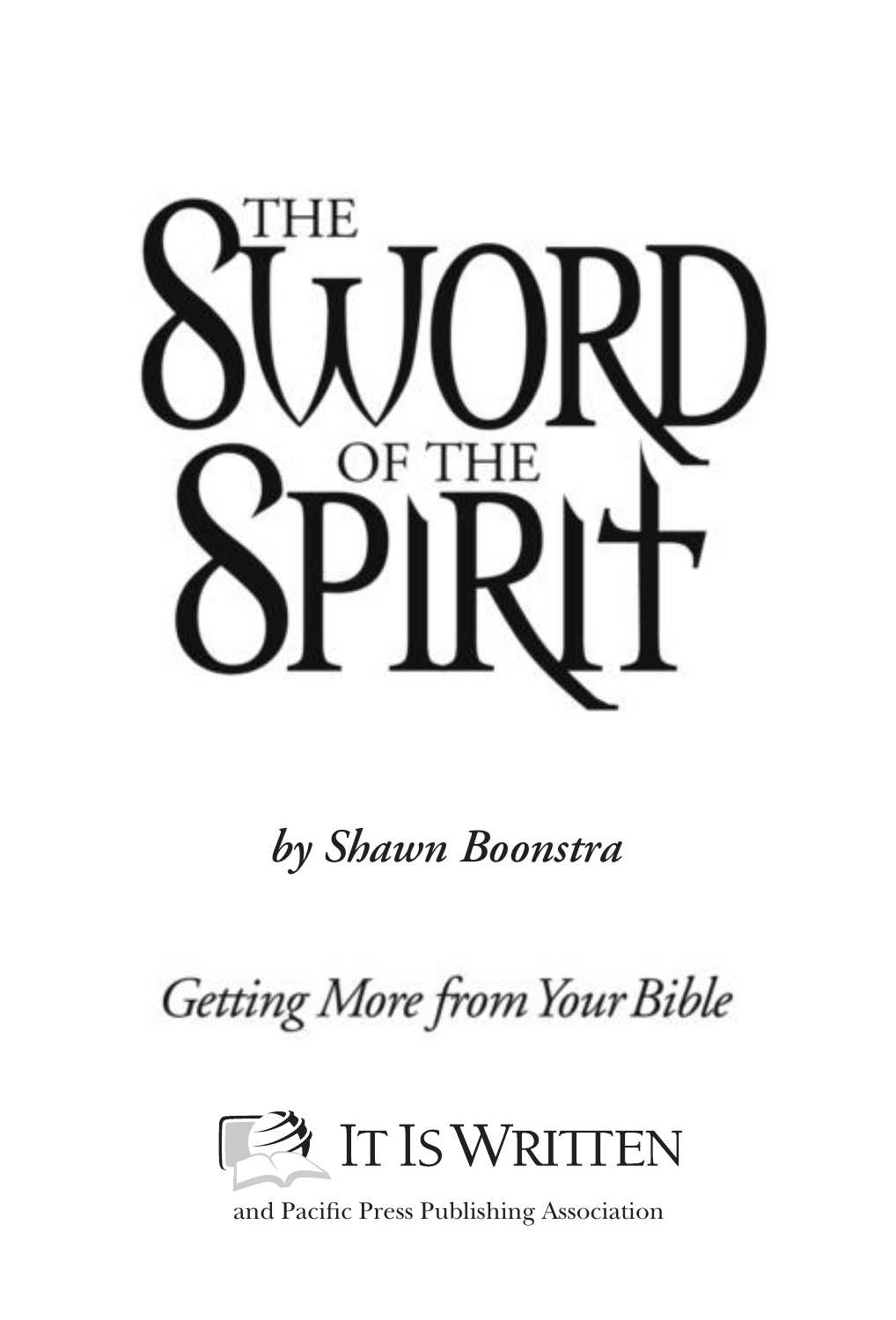Edited by Fred Hardinge, DrPH Art Direction & Cover Design by Fred Knopper Cover Illustration by Steve Creitz Layout by Brent Hardinge Text Typeset: 11 pt. ITC New Baskerville

Copyright 2007 by It Is Written. All Rights Reserved.

Additional copies of this book and a host of other spiritual resources are available from It Is Written. For more information call toll free 1-888-664-5573 or visit **www.itiswritten.com**

Unless otherwise noted, all Bible texts are from the New King James Version, copyright 1979, 1980, 1982 by Thomas Nelson, Inc. Used by permission.

The Discipleship Journal Bible Reading Plan is included courtesy of the *Discipleship Journal* and is also available on their website: www.discipleshipjournal.com. Used by permission.

> Printed in the United States of America by Pacific Press Publishing Association Nampa, Idaho / Oshawa, Ontario, Canada www.pacificpress.com

> > ISBN 10: 081632199X ISBN 13: 9780816321995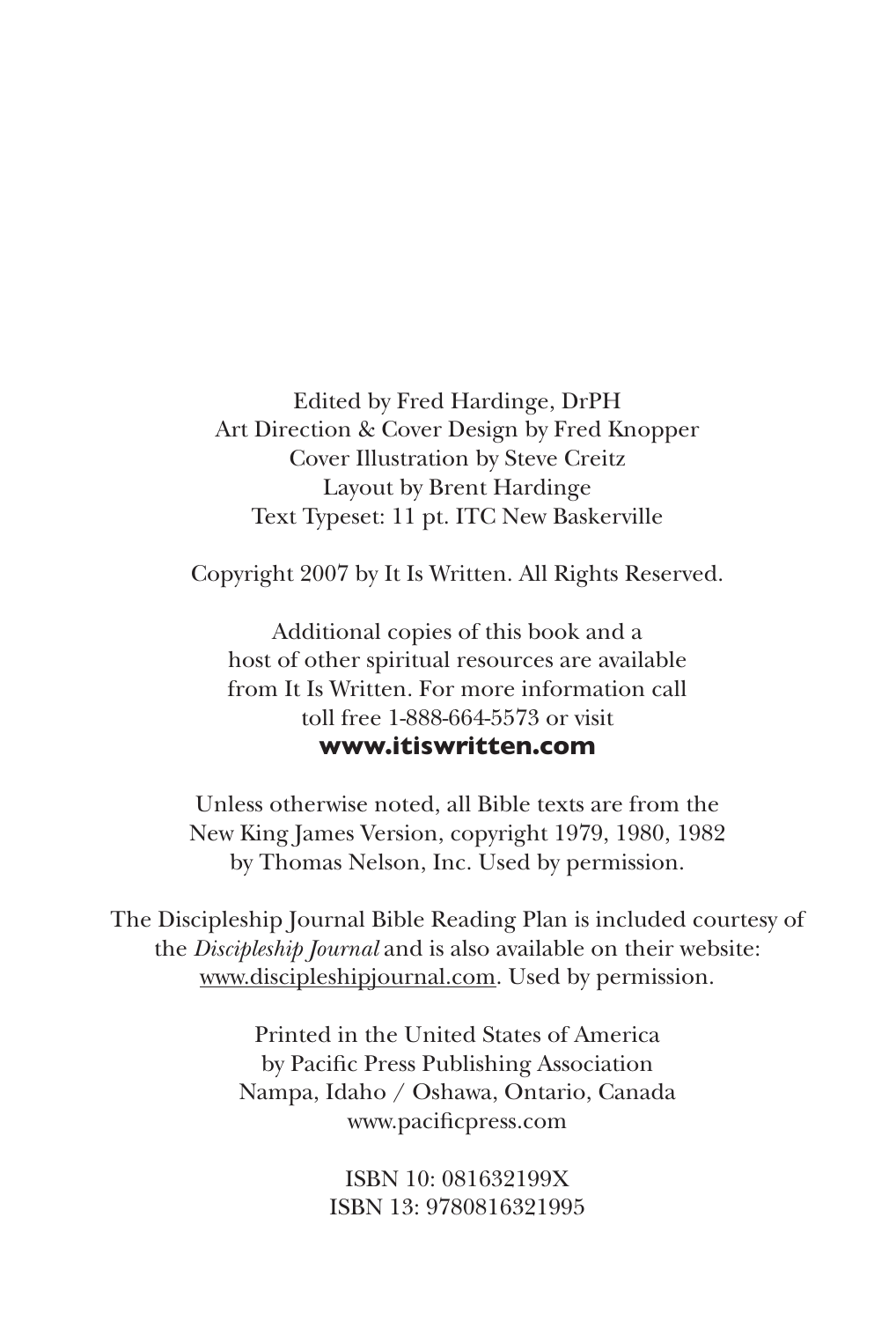# *Contents*

| Getting Even More From Your Bible Study 27 |  |
|--------------------------------------------|--|
| Discipleship Journal Bible Reading Plan41  |  |
|                                            |  |
|                                            |  |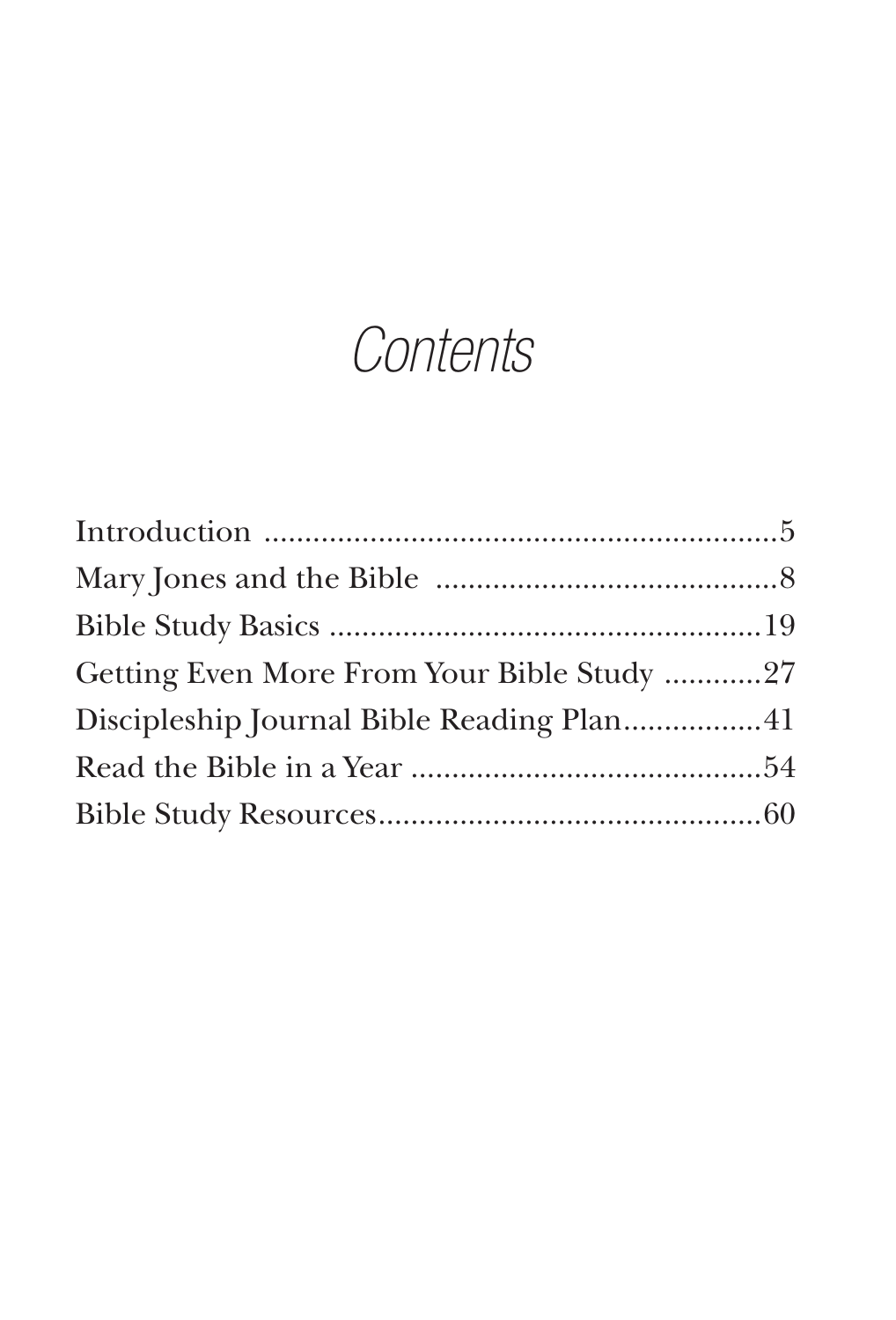*For the word of God is living and powerful, and sharper than any two-edged sword, piercing even to the division of soul and spirit, and of joints and marrow, and is a discerner of the thoughts and intents of the heart. Hebrews 4:12*

*Your word is a lamp to my feet And a light to my path. Psalm 119:105*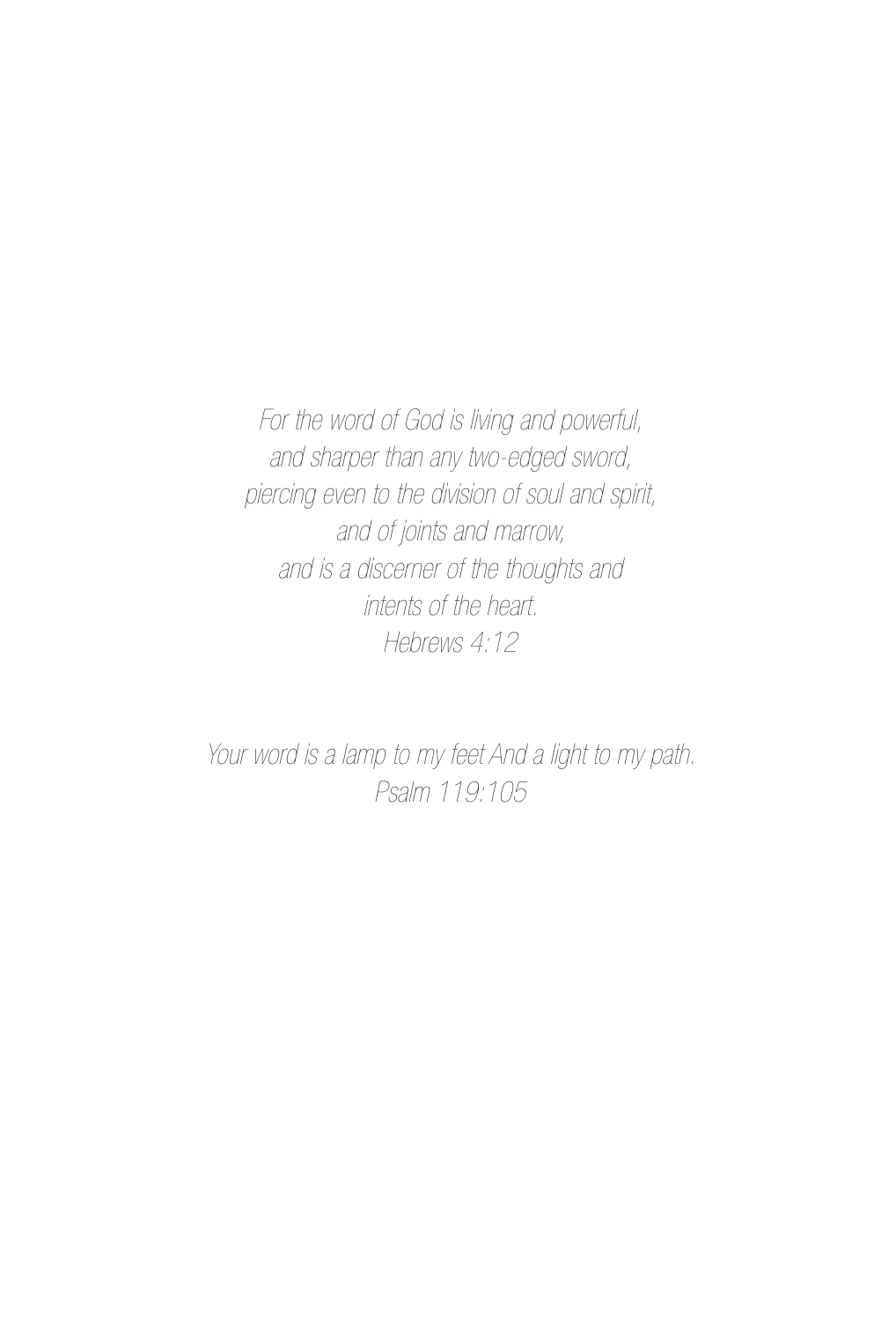

The Bible is undeniably a most remarkable book. It has outlived all of its critics, survived centuries of prohibition and has changed countless lives for the better. It has a power that no other book has. It has made thieves honest, cheaters faithful and drunkards sober. It has transformed warring savages into upright and peace-loving people.

No wonder it continues to be the best seller of all time, in spite of numerous authorities and governments who have tried to ban it and the godless people who have burned and destroyed it. Many Christians have given their lives to protect and preserve it.

Why has this ancient book had such an impact on the world? Because the Bible is the very Word of God. Over a period of hundreds of years God chose faithful people from a variety of backgrounds to write what He wanted to communicate to this world through a process called inspiration. Peter wrote in 2 Peter 1:20-21, *"Knowing this first, that no prophecy of Scripture is of any private interpretation, for prophecy never came by the will of man, but holy men of God spoke*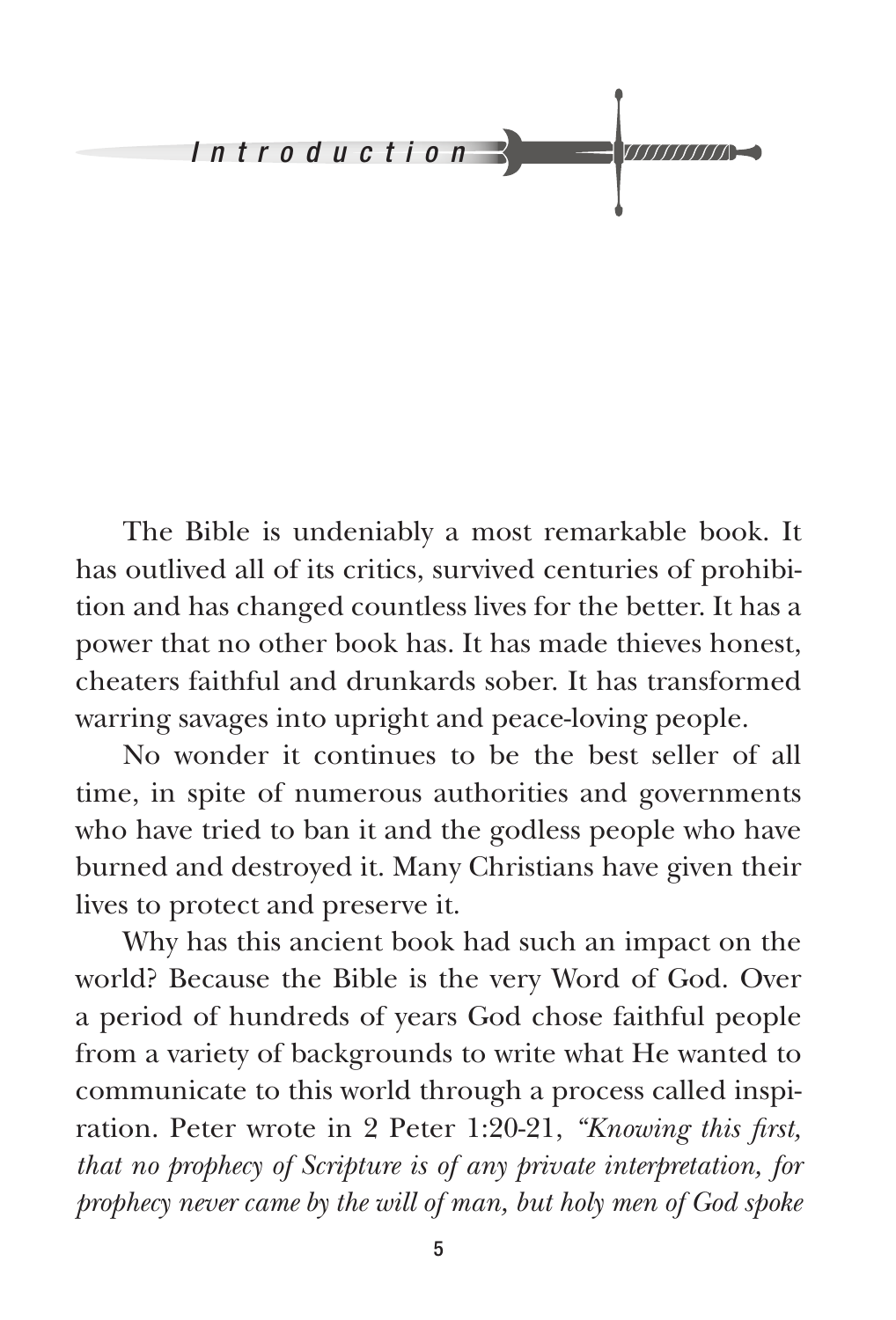## *as they were moved by the Holy Spirit."*

Today we read God's Word in our own language—even though it was originally written in Hebrew or Greek, it has been carefully translated from the original languages into ours.

Though the Bible was written hundreds of years ago, the message it expresses is powerful today because it is the Word of God. Paul wrote, *"All Scripture is given by inspiration of God, and is profitable for doctrine, for reproof, for correction, for instruction in righteousness, that the man of God may be complete, thoroughly equipped for every good work"* (2 Timothy 3:16-17). This special book provides encouragement, hope, guidance, inspiration and comfort as well as solutions to life's most perplexing problems.

While it may look to the casual observer like one book, it is really 66 books—39 of which are called the Old Testament, and 27 called the New Testament. Because 44 authors wrote these books, each one is unique. There are exciting adventures, beautiful poetry, inspiring stories, and wise counsel and instruction. What is most remarkable is that each author and each book expresses God's love for us and His plan to save us from our sins.

In studying this Book of books you will find intriguing lessons in how God worked in the lives of people long ago, from which you will learn important truths and gain the strength to apply them in your life. As you read and study your Bible, never forget that the Author, God Himself, is speaking to you, asking you to follow Him. James 1:22-25 entreats, *"But be doers of the word, and not hearers only, deceiving yourselves. For if anyone is a hearer of the word and not a*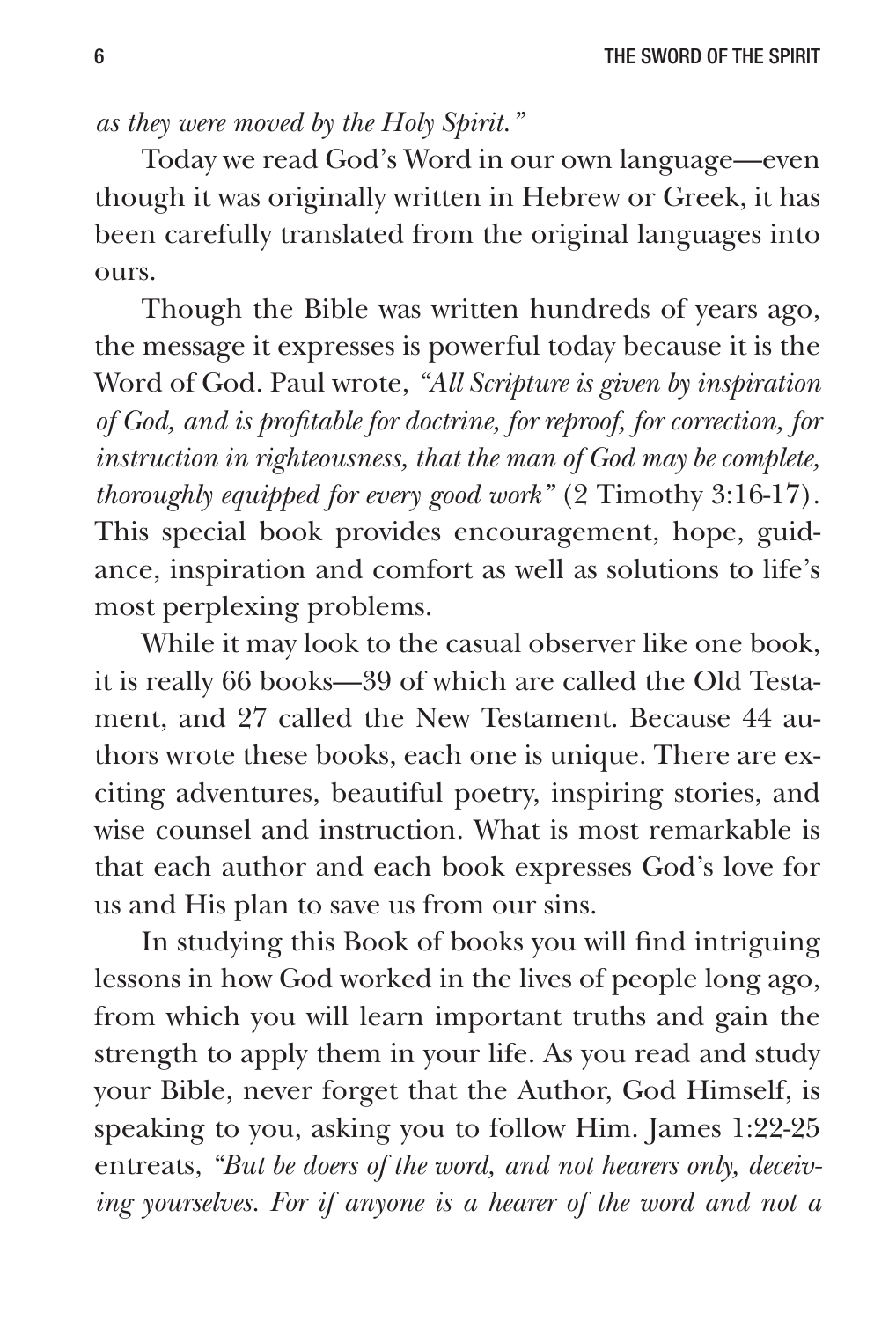*doer, he is like a man observing his natural face in a mirror; for he observes himself, goes away, and immediately forgets what kind of man he was. But he who looks into the perfect law of liberty and continues in it, and is not a forgetful hearer but a doer of the work, this one will be blessed in what he does."*

Chances are that you have one or more Bibles in your home. How often do you pick one up to read? This little book will help you maximize the time you spend reading, searching and meditating on God's Word. These principles will help make the Bible come alive for you!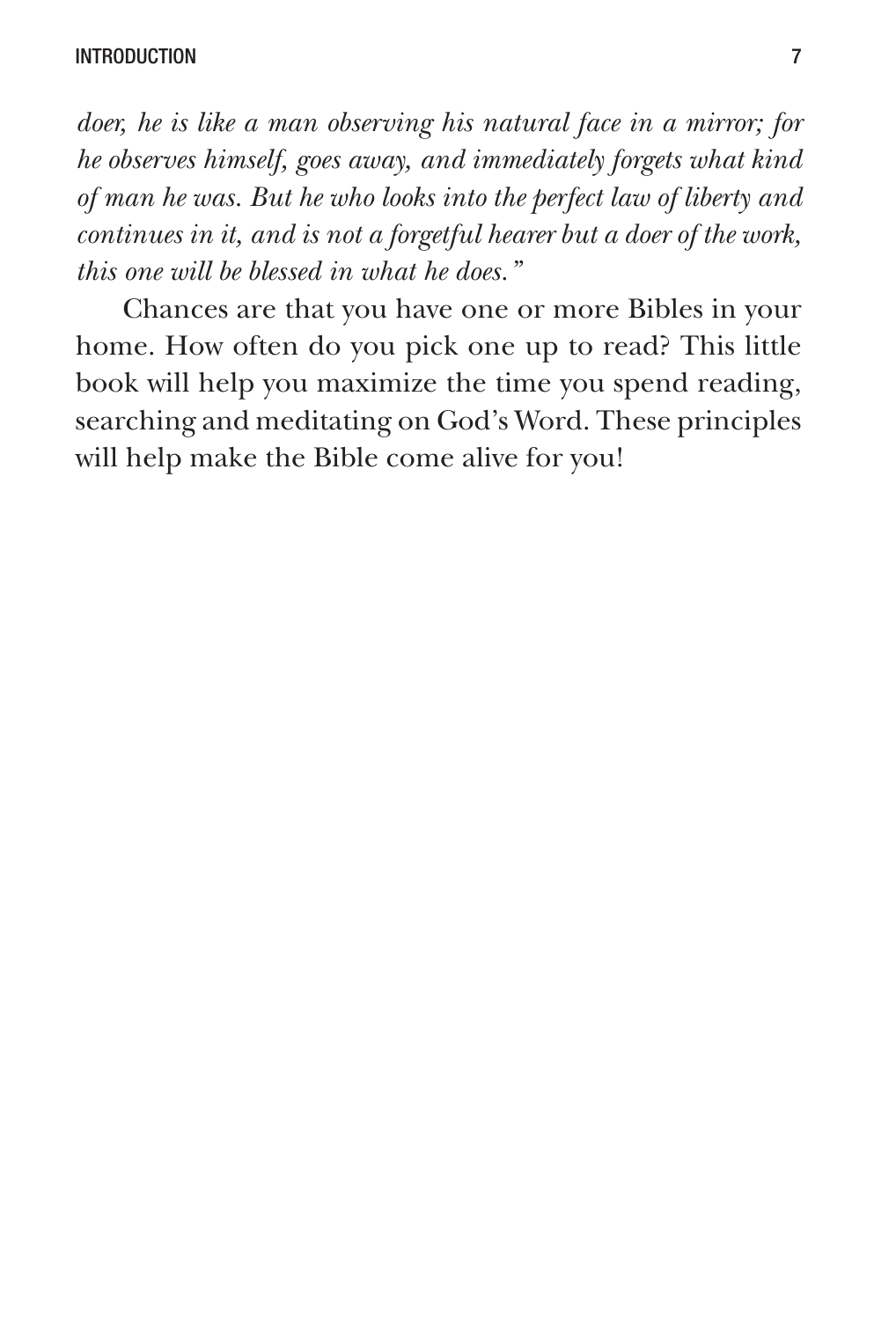*C h a p t e r O n e*  $W\rightarrow W$ 

# *Mary Jones and the Bible*

Just imagine, before 1907 nobody had ever vacuumed a carpet, because the vacuum cleaner had not been invented yet. Before 1914 nobody had ever run a red light, because there was no such thing as a traffic light. Before 1914 no one had ever snagged a zipper. Before 1920 nobody had come up with a Band-Aid solution to a problem, because there was no such thing as a Band-Aid.

Before 1921 no one had ever been subjected to a lie detector test. In 1928 the black and white picture tube was invented. The first color tube did not appear until 1940. Before 1941 nobody had ever used an aerosol can. Before 1953, no one had ever received a kidney transplant. Nonstick cooking first appeared in kitchens in 1954, and no one ever dreamed of laser eye surgery before 1962.

The 1970s brought us floppy disks, laser printers, testtube babies and VHS players.

The 1980s brought us cell phones, computer animation, space shuttles, soymilk and GPS systems. The 1990s introduced us to the World Wide Web, gene mapping, an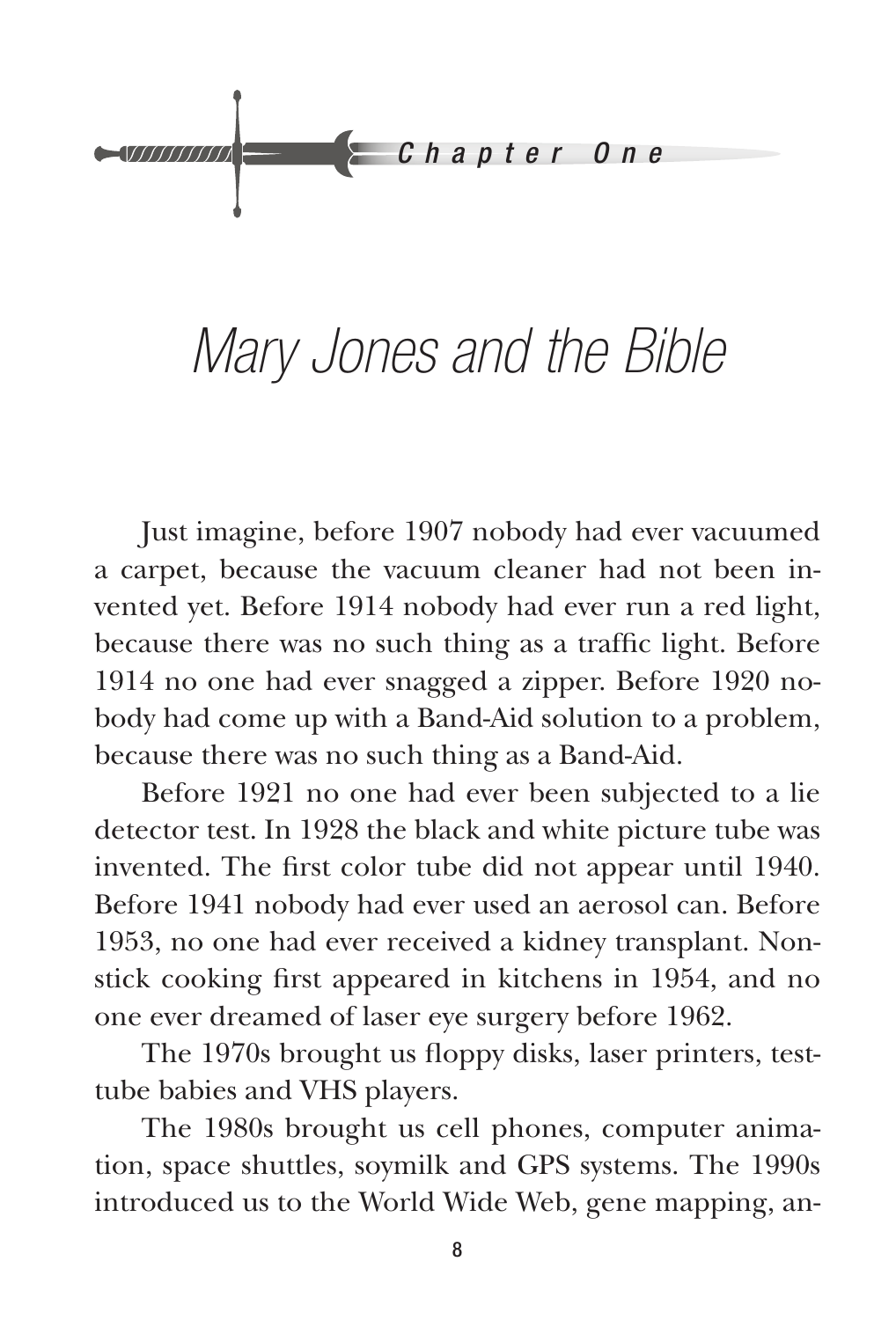timatter and cloning.

The 20th century was a whirlwind of scientific discovery. Technologically speaking, it may go down as the most significant period of earth's history. The face of human existence was radically altered. In fact, it was so revolutionary that some Bible scholars see it as a fulfillment of Bible prophecy.

Let me show you what I mean. Daniel the prophet lived more than 2,400 years ago. He was a young, aristocratic Jew who had been taken captive by the Babylonians. He lived in the court of the Babylonian king Nebuchadnezzar as one of his special trainee captives. During his lifetime as a royal prisoner, God repeatedly gave him visions of the future of our planet.

These visions spelled out the world's history from Daniel's day right down to the close of time. They are literally a detailed timeline between Daniel's time and the day Jesus comes back for us. To date, not one detail in any of Daniel's prophecies has been wrong, and since most of what he predicted has already happened, millions of people have come to trust what Daniel says about our future.

But what does the book of Daniel have to do with the inventions of the 20th century? Quite a lot, some people think. There is an interesting verse near the end of the book that has arrested the attention of many Bible scholars in recent years: *"But thou, O Daniel, shut up the words, and seal the*  book, even to the time of the end: many shall run to and fro, and *knowledge shall be increased."* (Daniel 12:4)

The Book of Daniel plainly predicts that just before the end of time, there will be a dramatic increase in knowledge. Some Bible students believe this is a reference to the sensa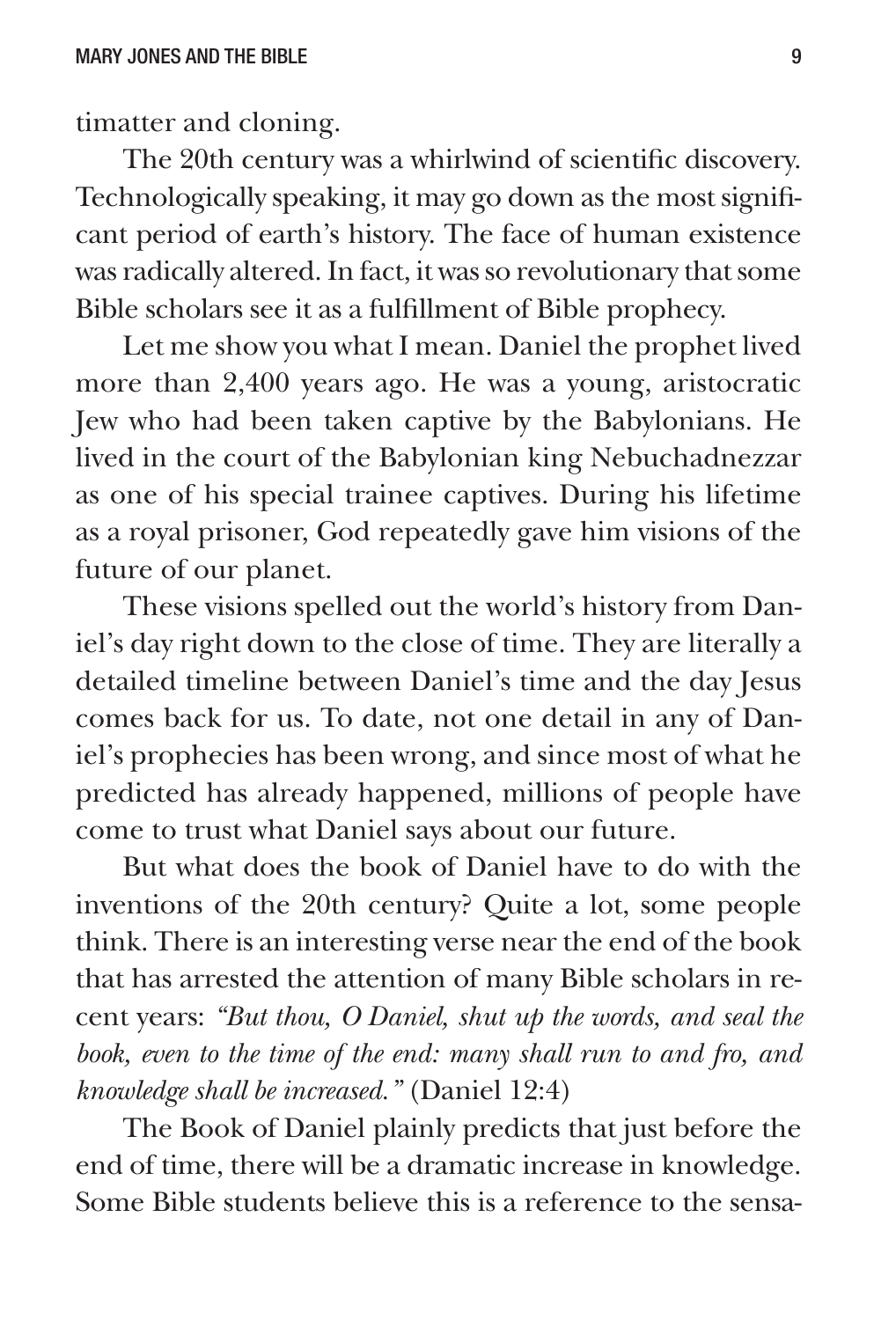10 THE SWORD OF THE SPIRIT

tional explosion of technology over the last 100 years or so. I won't dispute it entirely—it may indirectly refer to that—but I don't believe that is truly what the angel had in mind.

Let me explain. If you read the book of Daniel closely, you will find all through it – (in the ninth chapter in particular) an intense desire on Daniel's part to *understand* the things he is seeing and hearing. Then at the end of the book, the angel tells Daniel to shut up the words and seal the book.

In other words, it was not time to understand everything yet. There would come a time at the end of the world, near the very close of history, when knowledge would increase, but in Daniel's day, the prophecies were sealed. Is it possible that the angel was referring to technology and science? I suppose it is, but I believe that the angel was primarily referring to a time—in the future—when there would be a dramatic increase in Bible knowledge.

He was referring to a time in the future when the prophecies of Daniel would be understood, because most of what had been prophesied would have already happened. You see, Bible prophecy is not so much about understanding every detail about the future as it is about understanding that God has always been at work in history.

Bible prophecy is meant to build our faith as we look back and see its fulfillment through history. Jesus taught this principle when He said: *"And now I have told you before it comes to pass, that when it does come to pass, ye may believe"*  (John 14:29).

In other words, hindsight is 20/20. Bible prophecy does tell us about what is going to happen in the future,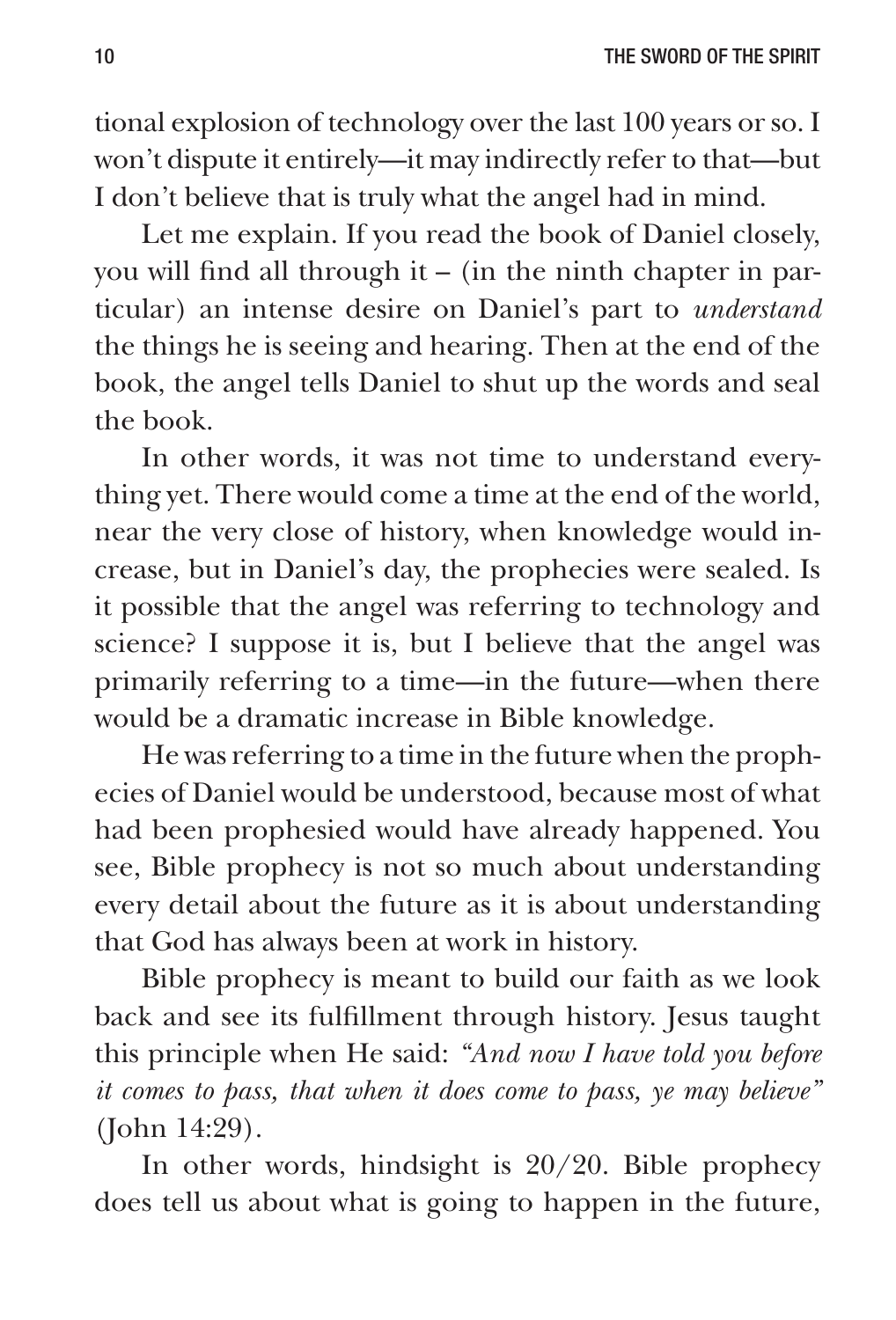but our clearest understanding comes after it has been fulfilled. The angel told Daniel that a time was coming (at the end of history) when Bible knowledge would increase at an explosive rate. Then the prophecies would finally be fully understood.

I believe that the prophecy of Daniel 12:4 *is* being fulfilled in our day and age. Bible knowledge and the study of Bible prophecy have metaphorically exploded. And while few people realize it, we might have a little girl to thank at least in part.

Throughout the period of history known as the Dark Ages, which lasted for more than 1,200 years, few people had access to a Bible. Even if they could get their hands on one, it would have done them little good, because very few people could actually read. Perhaps "Dark Ages" is a very fitting name for this time period. People were literally in the dark when it came to what this important Book said.

But then something happened. The Dark Ages ended, because the hands of God's great prophetic clock were steadily ticking their way toward the "time of the end," when knowledge would increase dramatically.

The period of history *following* the Dark Ages has come to be known by some historians as the Great Awakening. There was a large collection of independent movements around the world that began to promote Bible study and missionary work. The gospel was carried to the whole world in much the way that it had been in the days of the early disciples.

It was the beginning of the time of the end. Jesus said in Matthew 24:14 that *"…this gospel of the kingdom shall be preached in all the world for a witness unto all nations; and then*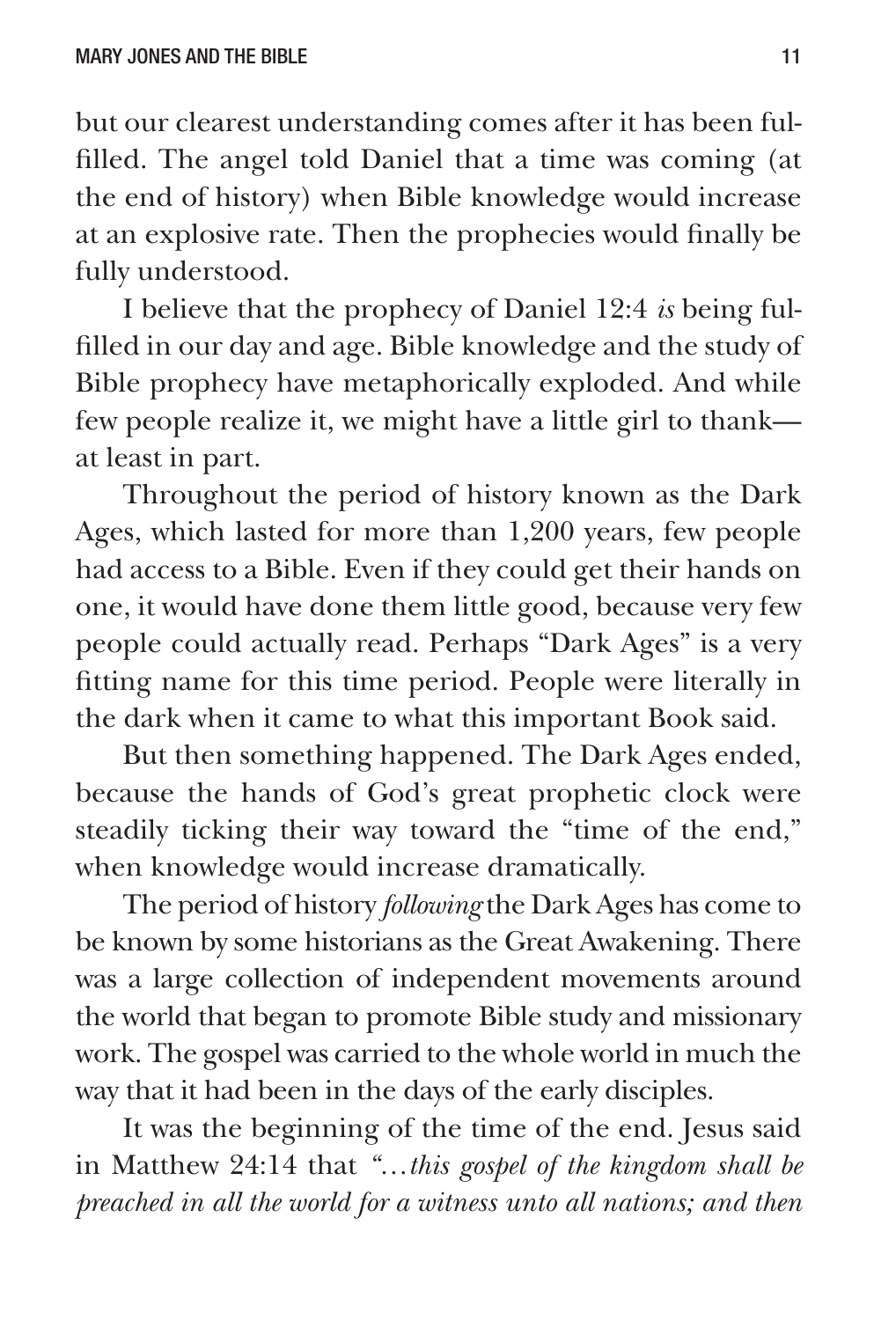12 THE SWORD OF THE SPIRIT

*shall the end come."*

Beginning in the early 1800s, the light of God's Word swept across the face of the planet like a wildfire. One topic of particular interest to many Bible students was Bible prophecy. The time had come to understand what Daniel had written.

But in order for people to understand Daniel and the rest of the Bible, they had to have a Bible in their hands, and very few people did. In fact, at the close of the Dark Ages, the Bible was only available in a total of 67 out of an estimated 7,000 world languages.

In other words, it was available to less than one percent of the language groups on earth. To make matters worse, even if the Bible *was* available in your language, chances were that it was too expensive to buy one for yourself.

That was all about to change, and God used a faithful little girl—born in the Welsh countryside in 1784—to make the Bible available to the entire world. Her name was Mary, and more than anything in the world, she wanted to learn how to read. Why? So she could read the Bible for herself. Like most other people, she only had access to the Bible when she heard it read at church or prayer meeting.

She wanted more. She wanted to read it herself, but there were no schools nearby to teach her how to read.

Finally, when Mary was 10 years old, her father came home one night with a big smile on his face. "Mary," he said, "a school has opened about an hour from here, and you can start attending next week." It was an answer to prayer. Mary wanted to read so badly that she didn't mind walking an hour to school. She quickly rose to the top of her class.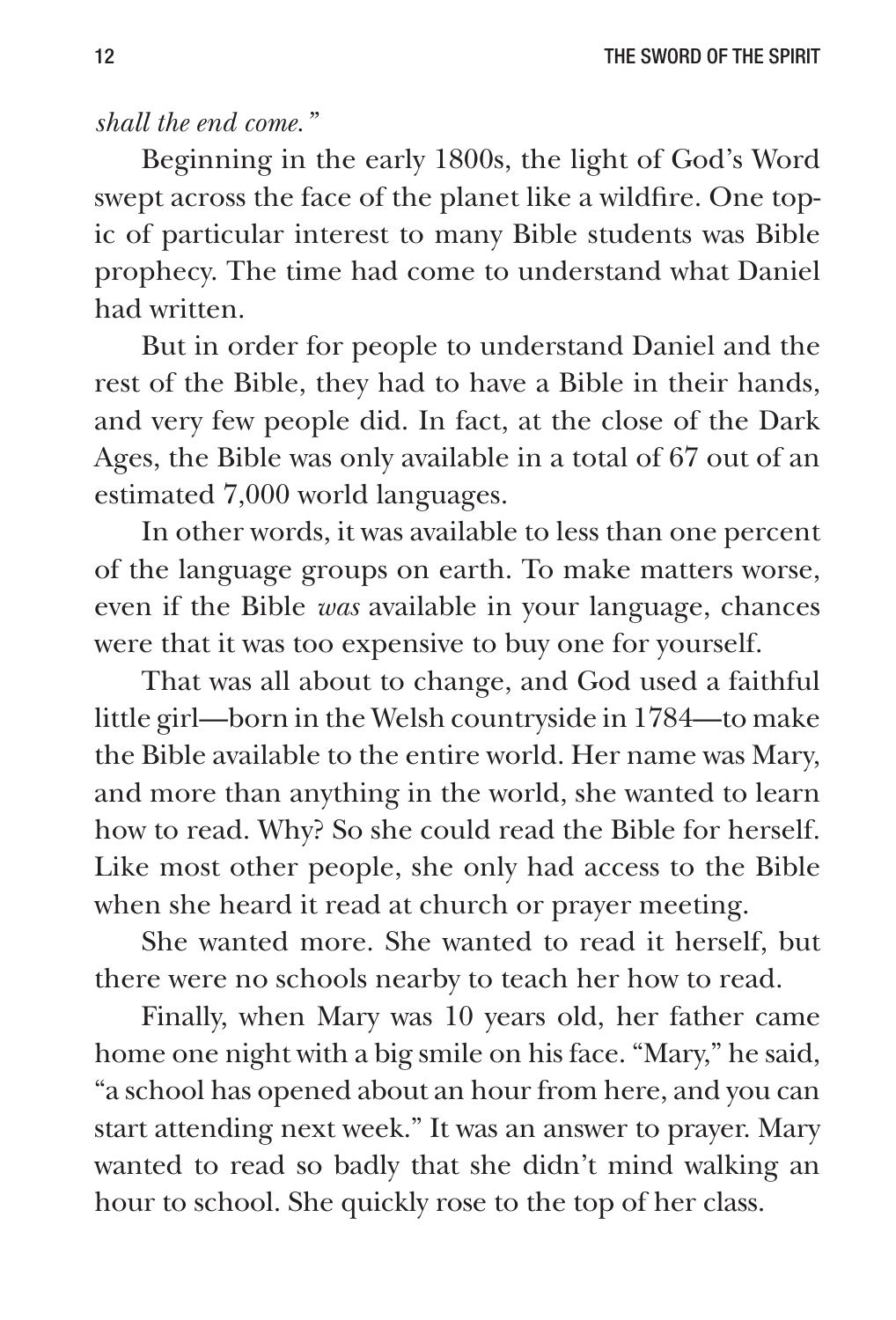But learning to read was only half of Mary's dream. She still did not have a Bible of her own. A kind neighbor with a Bible in the Welsh language allowed her to come over every weekend and spend time reading. She lived two miles from Mary's house.

Every weekend Mary went and was amazed as she read the stories of Jesus. She had heard some of them in church, but how much better for her to read it for herself. The Bible came alive for her, and her weekend visits soon were not enough.

In fact, each hour spent in her neighbor's Bible only fueled the fire in little Mary's heart—to own a Bible of her own in the Welsh language. So even though they were prohibitively expensive, she began to save her pennies.

She did odd jobs around the village for meager amounts of money—a penny here and there. She began sewing for people, raising chickens, selling their eggs, gathering firewood, helping local mothers with their chores and watching over their children. There was almost no job that Mary would not do in order to save money for her Bible.

For six long years, Mary saved her pennies, and it wasn't easy. At one point, her father became so ill that he couldn't work anymore. Some of Mary's Bible money had to go toward feeding the family. Owning a Bible seemed like the impossible dream, but after six years, she finally had enough money to purchase a Bible of her own.

However, that only introduced a new problem. Where would she get a Bible in the Welsh language? No one in her village had one for sale. In fact, hardly anybody had one at all. Welsh Bibles were exceptionally scarce.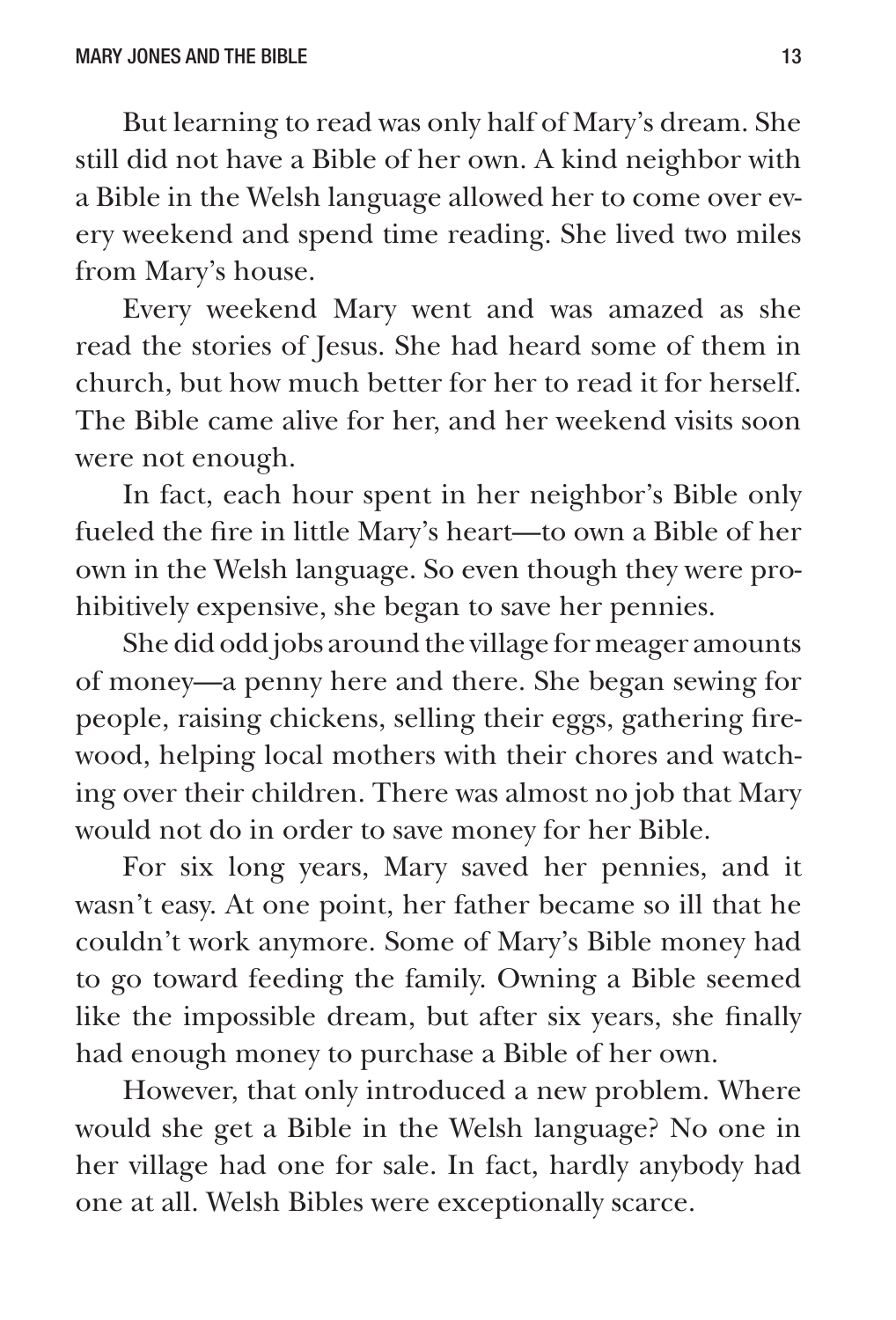14 THE SWORD OF THE SPIRIT

Then Mary noticed that her new schoolteacher had one. She asked him where he got it, and he told her of a minister by the name of Thomas Charles in the village of Bala—25 miles away—who had Welsh Bibles for sale.

One can only begin to imagine Mary's excitement. Even though she wasn't quite 16 years old, she set out on foot and walked all day over very rough terrain to get to Bala. It was a trip that would be immortalized in history, and—at least in part—I believe it was also a fulfillment of Bible prophecy.

When Mary got to Bala late in the evening, she knocked on the door of a local minister, who took her in for the night. In the morning, he took her to see Pastor Charles, who lived near by.

Thomas Charles welcomed Mary and listened patiently as she told her story. "I love the Bible," she said. "I have loved it ever since I was a little girl and I heard it being read at a meeting I attended with my father and mother. Then the school opened when I was ten, and I learned to read. Now I want a Bible of my own."

Pastor Charles could hardly believe his ears. "And you have come 25 miles on foot to buy one?" he asked.

"Yes," she said, "and I have the money to pay for it right here."

"How in the world did you get the money for a Bible? You said that your parents were weavers, and I don't suppose that they're very rich."

"Oh," she said, "I have worked and saved for six years, sir. I did mending for neighbors. I gathered firewood, and raised chickens—just about everything you can think of,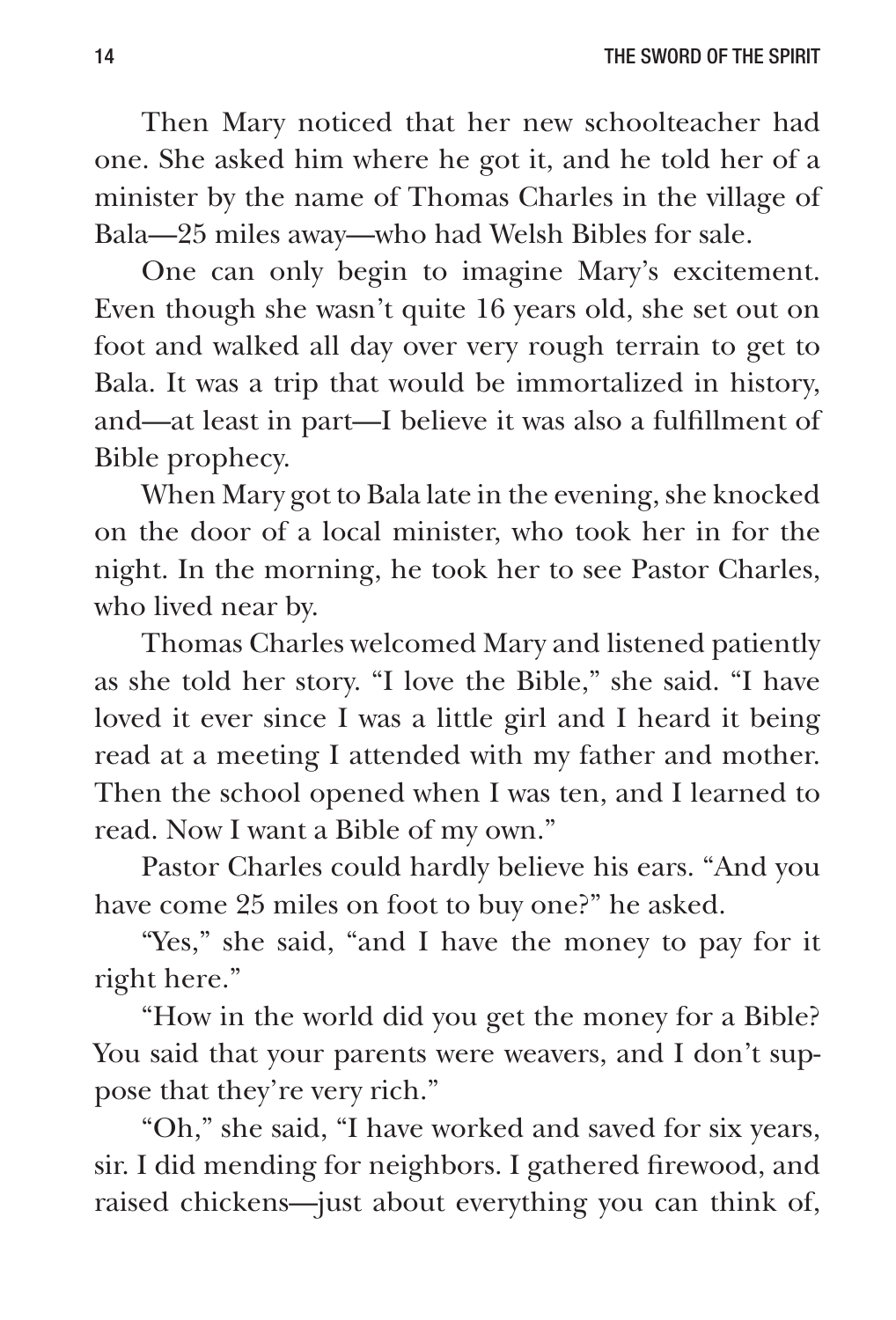and now I finally have enough."

The money jingled softly in the little purse clutched tightly in her hands. Thomas Charles looked over at the other pastor and said, "Mr. Edwards, isn't this sad? To see a young girl, so brave, so intelligent and so consistent a Christian, coming all this long 25 miles for a Bible, and I have none to spare—not even one. There is no hope of getting one, either, as the Religious Tract Society has refused to print more for Wales!"

"Do you mean to say that you don't even have *one* for this poor girl?" the pastor asked.

"Not even one," he said. "There are two or three Bibles here that have already been promised to other people. I have nothing left."

The words fell like hammer blows on Mary's ears. She was devastated, and she began to weep uncontrollably, because she would be going home without a Bible after so many years of waiting. The chair shook under her sobs.

Thomas Charles was suddenly moved with compassion. He got up out of his chair and laid his hand on Mary's head. "Mary," he said, "You *will* have a Bible, no matter what. One of these Bibles is going to a man who can also read English, so I will give you his."

He went to the bookcase and got a Welsh Bible for Mary, and an excited teenage girl walked 25 miles home that day—to begin reading her very own Bible.

After she left, Pastor Charles started to dream. Mary's story so deeply touched him that he went to a meeting of the Religious Tract Society in 1802, and told them what had happened. When he was finished, he asked the mem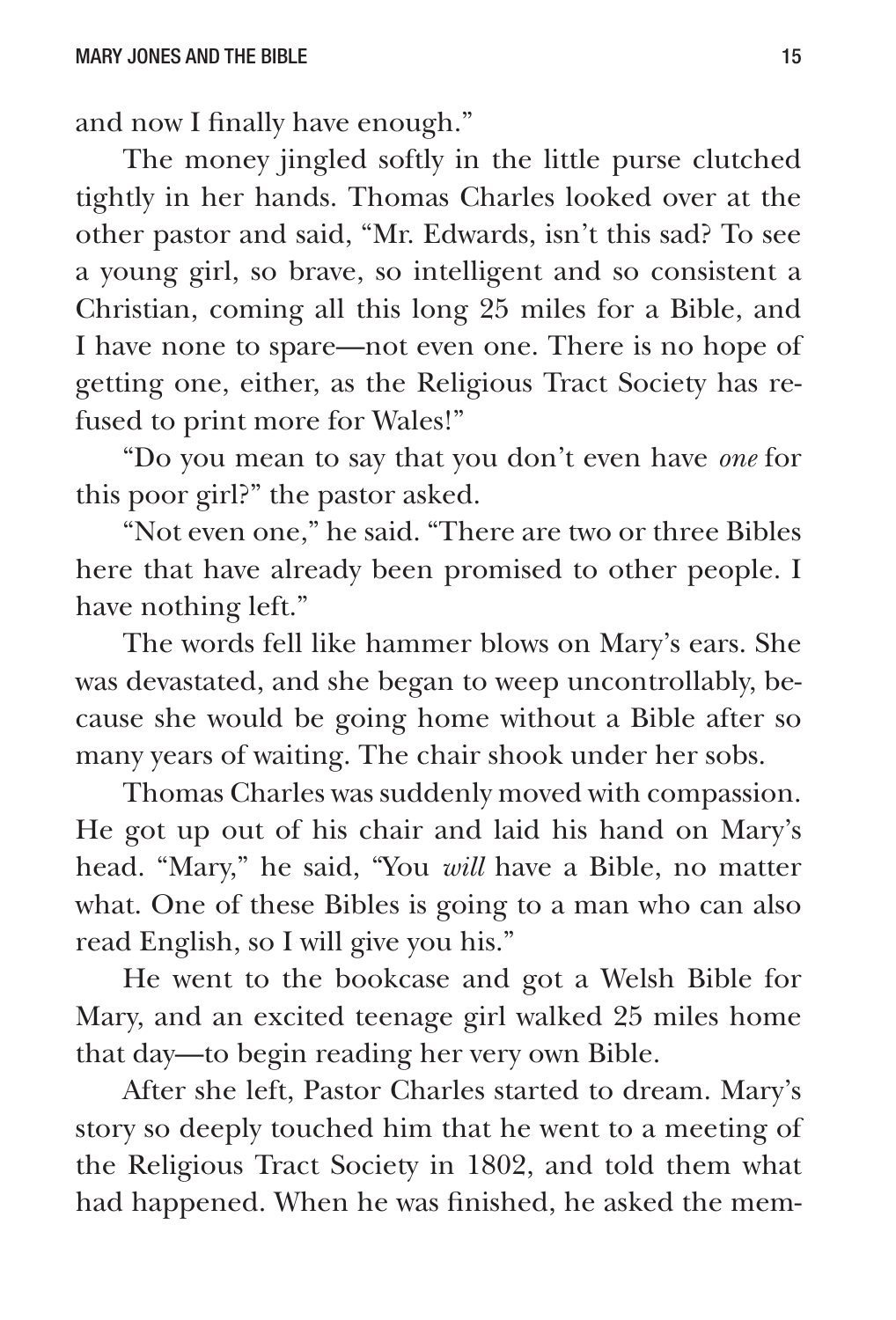16 THE SWORD OF THE SPIRIT

bers to consider forming a new society dedicated to printing and distributing Bibles in the Welsh language.

They liked the idea. A Baptist minister by the name of Joseph Hughes was so touched by Mary's story that he stood up and said, "Mr. Charles, your appeal was very moving. The story of that young girl is heart-rending and her story is the story of the whole world. Surely a society could be formed for this purpose, but if we start one for Wales, why not for Great Britain? And why not for the world?"

That December day, the British and Foreign Bible Society was born. It held its first meeting on March 7, 1804, and £700 was raised to begin the printing and distribution of Bibles all around the world.

In God's version of history, it was a profound moment. The Great Awakening had its catalyst, and the way was opened for millions of Christians to understand the wonderful prophecies of the Bible. The moment had come for knowledge to increase. A little girl with unshakable faith paved the way for the whole world to read what Daniel wrote.

Remember, when Mary made her famous walk to Bala in 1800, the Bible was only available in 67 languages. By the year 1900 it was available in 524 languages, and the British and Foreign Bible Society had distributed almost 204 million copies.

Mary would never have dreamed that she would play such an important role in God's plans for planet earth. She was a simple country girl used by God to put the Bible into the hands of millions of people. Thanks to her, countless thousands of people will be in heaven—maybe even you.

The very first foreign language Bible that the new So-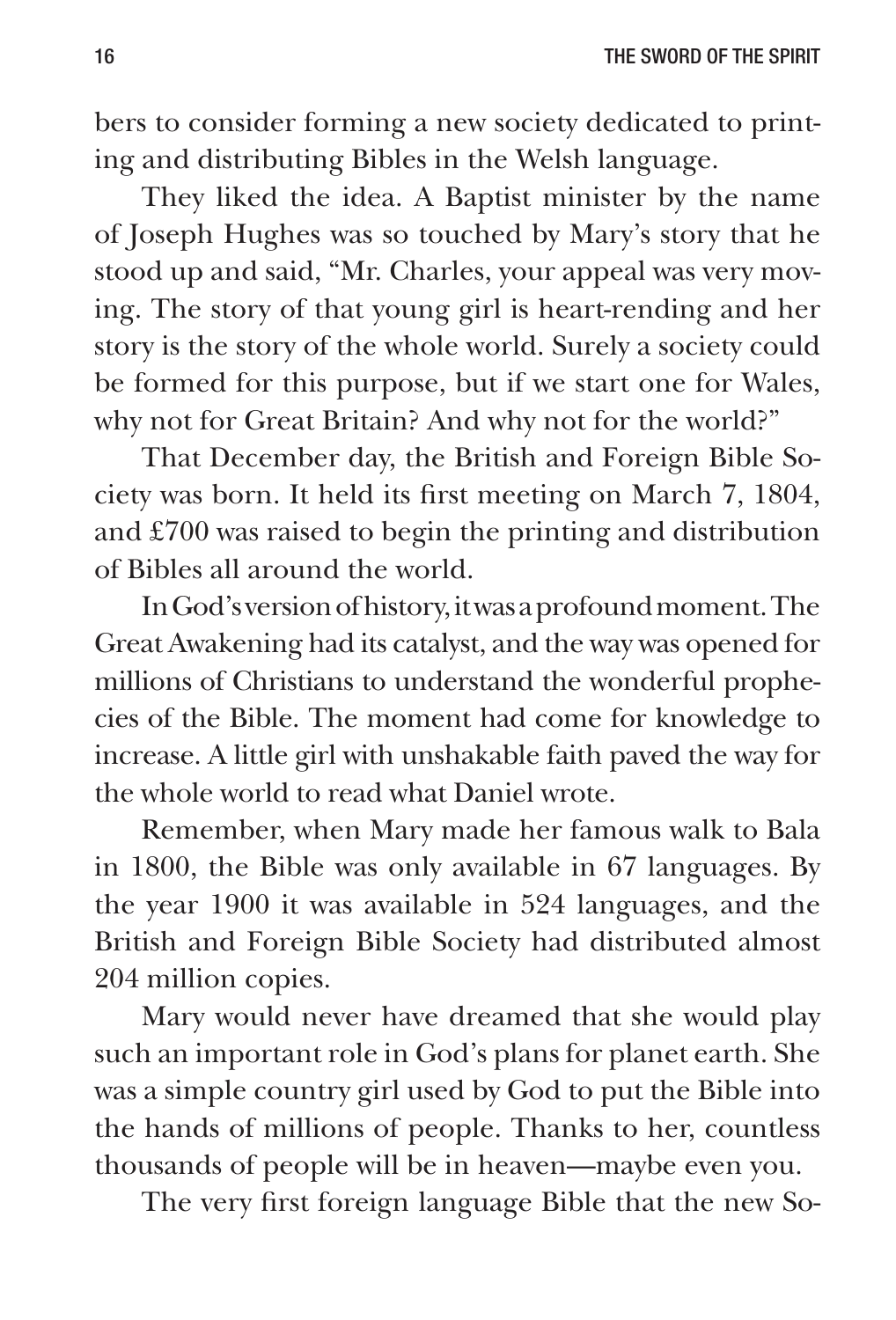ciety printed was for Canada. It was in the Mohawk language, translated by Mohawk scholars on the Six Nations reserve in Southern Ontario. During the American Revolution, Chief Joseph Brant (as he was known to the British Empire), took the side of the loyalists who ended up in Canada. When the war was over, the Mohawks had lost everything, including their homes.

Governor General Frederick Haldimand granted Joseph Brant and the Mohawks a 675,000-acre tract of land near modern day Brantford, Ontario. Joseph Brant, at the request of King George III, built a church in 1785, which to this day is still the oldest Protestant church in Canada and the only royal chapel outside of Britain. When it was built, Chief Brant decided that the most important thing he could do for his people was to provide the Bible in their own language. He translated the gospel of Mark into Mohawk.

In later years, the Bible Society in Britain recognized the need for more of the Bible to be distributed among the Mohawks, and so Chief John Norton (his English name) was asked to translate the gospel of John. That translation, completed in 1804, became the first foreign language Bible the society ever published.

Enthusiasm for distributing Bibles quickly spread from the Six Nations reserve all across Canada, and by 1807, local Bible societies began to appear. Many years later, in 1904, this loose collection of Bible Societies united to form the Canadian Bible Society, which is with us to this day. Bible societies were formed in America and around the world.

Chances are that you have a Bible in your home that was printed by a Bible society. I have several, and I have a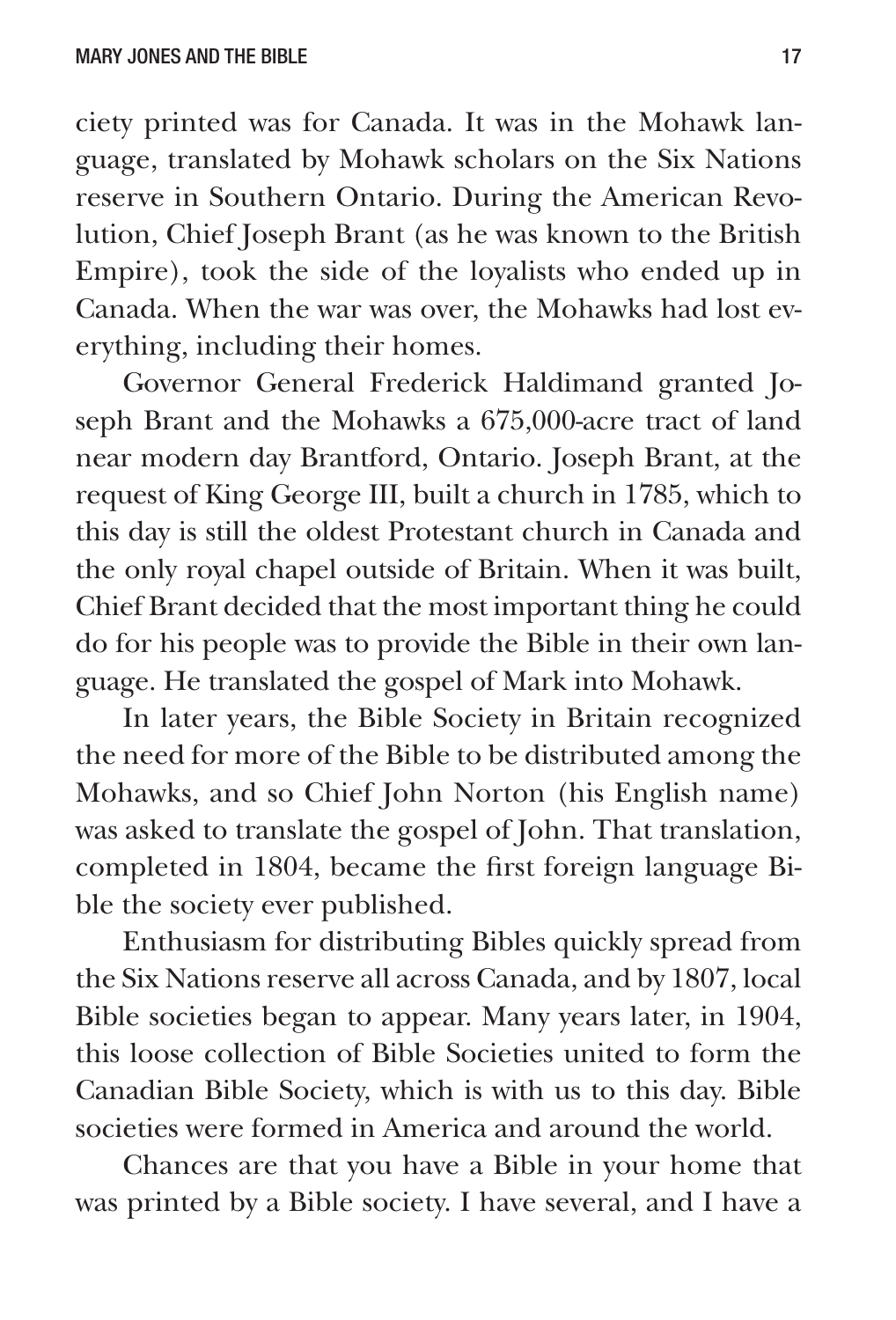little girl in Wales to thank. She had such a love for God's word that she dedicated her every waking moment to securing one for herself.

If God could use a humble country girl to start the fulfillment of a 2,500-year-old prophecy, I wonder what He might be waiting to do with you. The work of spreading the message of this Book is not finished yet. We're almost there—but not quite.

God is waiting for more people like Mary to step out in simple faith and devote themselves to Him. He is waiting for you. Just imagine what could happen!

Maybe you have never read or studied the Bible. Maybe you haven't been studying it like you should. Maybe you've never had a chance to see what a little Welsh girl found in this book more than 200 years ago. Read on, because this little book will help you find out what God has planned for you!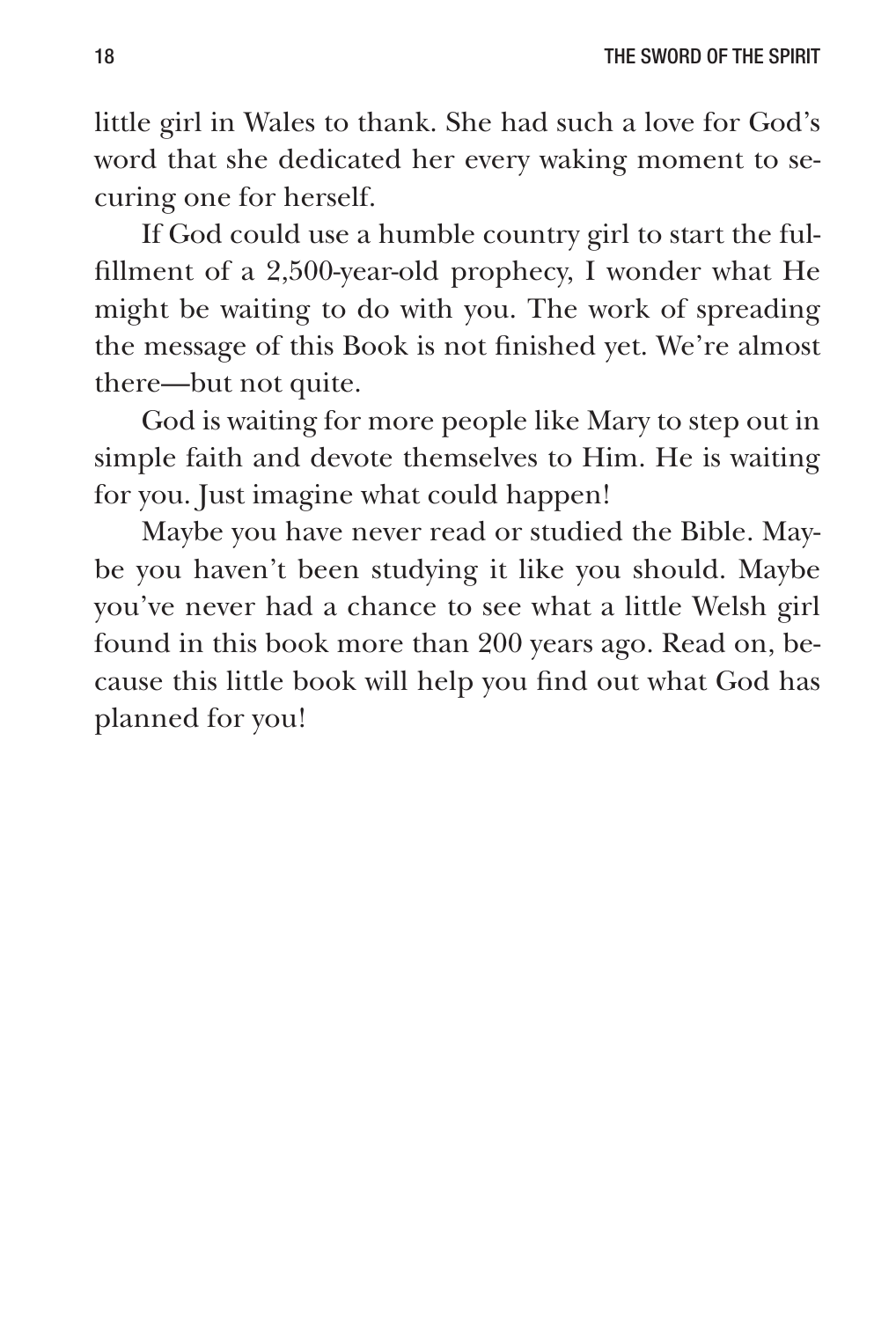*C h a p t e r T w o* $\sqrt{111111111}$ 

# *Bible Study Basics*

It's 5 a.m. and the alarm clock rings. It's time for your morning devotions. You wipe the sleep out of your eyes, reach for the Bible on your nightstand and peruse a couple of verses from the book of Psalms.

You got to bed a little late last night and it's kind of hard to focus on what you're reading. Five minutes after you have finished, you can hardly remember what you read. Have you ever felt you are not getting enough out of your devotional life?

Maybe you have all the modern study tools, even a computer Bible, yet when you are finished you can't remember what you just read. You are not getting anything out of it. What can you do to have a better time in the Bible?

Let me suggest a few things you can do to solve this dilemma!

**Let the Holy Spirit Be Your Guide.** The Bible itself teaches that the Spirit of God is our Guide when we study it. The same Holy Spirit that initiated the writing of the Bible, the same Holy Spirit that impressed the hearts and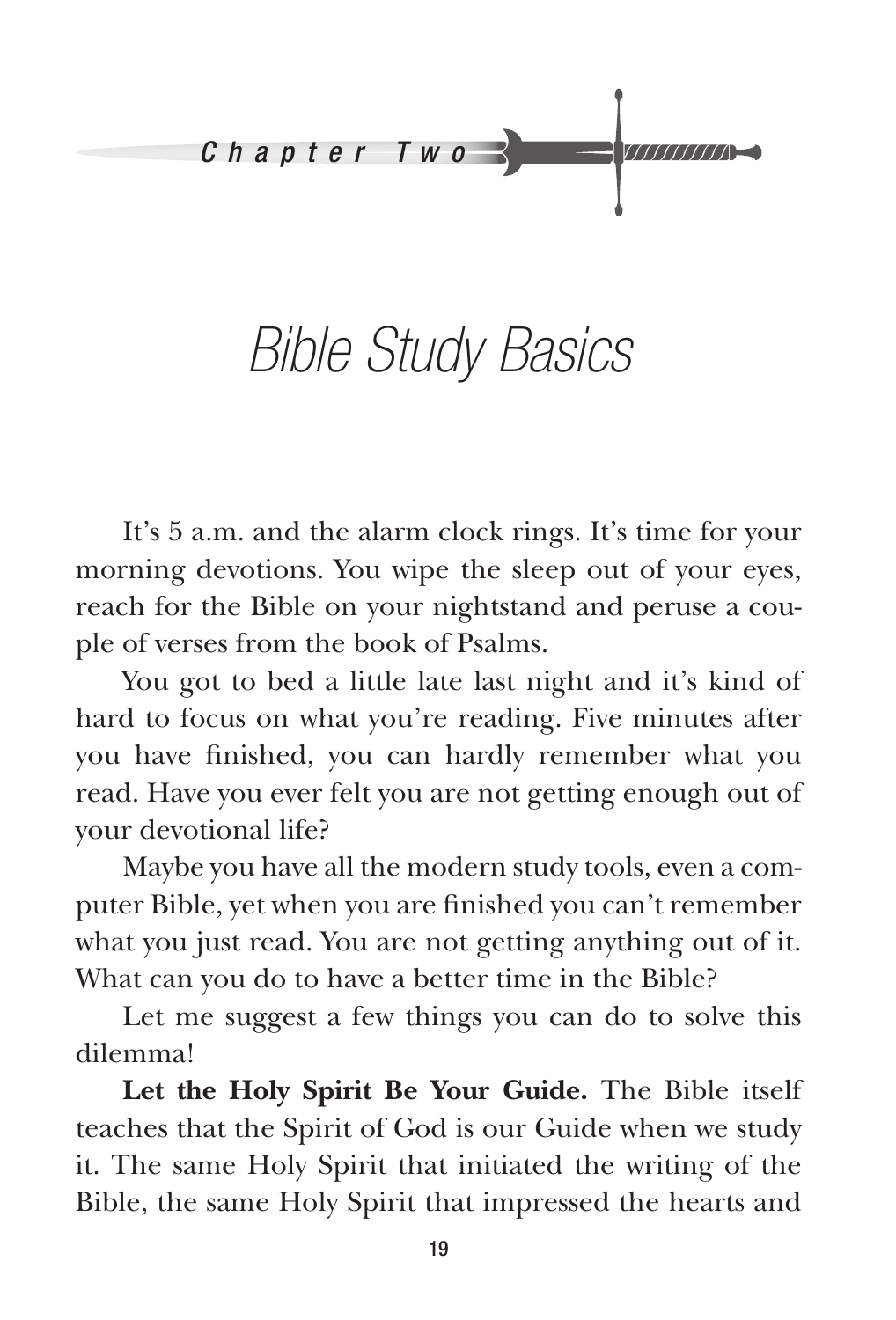20 THE SWORD OF THE SPIRIT

minds of the disciples when they wrote, will impress us as we study! In John 16:13 we read, *"However when he the spirit of truth is come, he will guide you into all truth…"*

The Bible is a divine book. It is not to be approached like any other book. As we open the pages of the Bible, we need to pray, "Dear Lord, open my mind to see what you have in your word." We need to seek God's guidance first, then read the Bible.

There is an amazing story that Jesus tells regarding the Pharisees in Matthew 11:25 where He says, *"…I have not revealed these things to the wise and prudent, but unto babes."*

If you approach the Bible to prove your own ideas or to prove other people wrong, or if you approach the Bible from the perspective of arguing, then you will misunderstand the purpose of God's Word. Before you begin reading the Bible, pray for God's guidance.

**Come to the Bible with the Spirit of a Child.** It is important to have an open mind like a child when reading the Bible. Be willing to say, "Lord, I'm coming to you today, not to superimpose my will on the text, but I'm coming to you so you can speak to me through your Word." You need to come to the Bible to learn what God wants you to learn.

**Remember the fence post principle.** It is very important that we not be tempted to take one text and make a doctrine out of it. Let's suppose that I am a farmer building a fence. On the day I start the work you come to visit me in the field where I have put in only one post. I look at that post and ask, "Which way is the fence running?" By seeing only the first post I don't know which way the fence will go! I might assume it will go off diagonally to my right,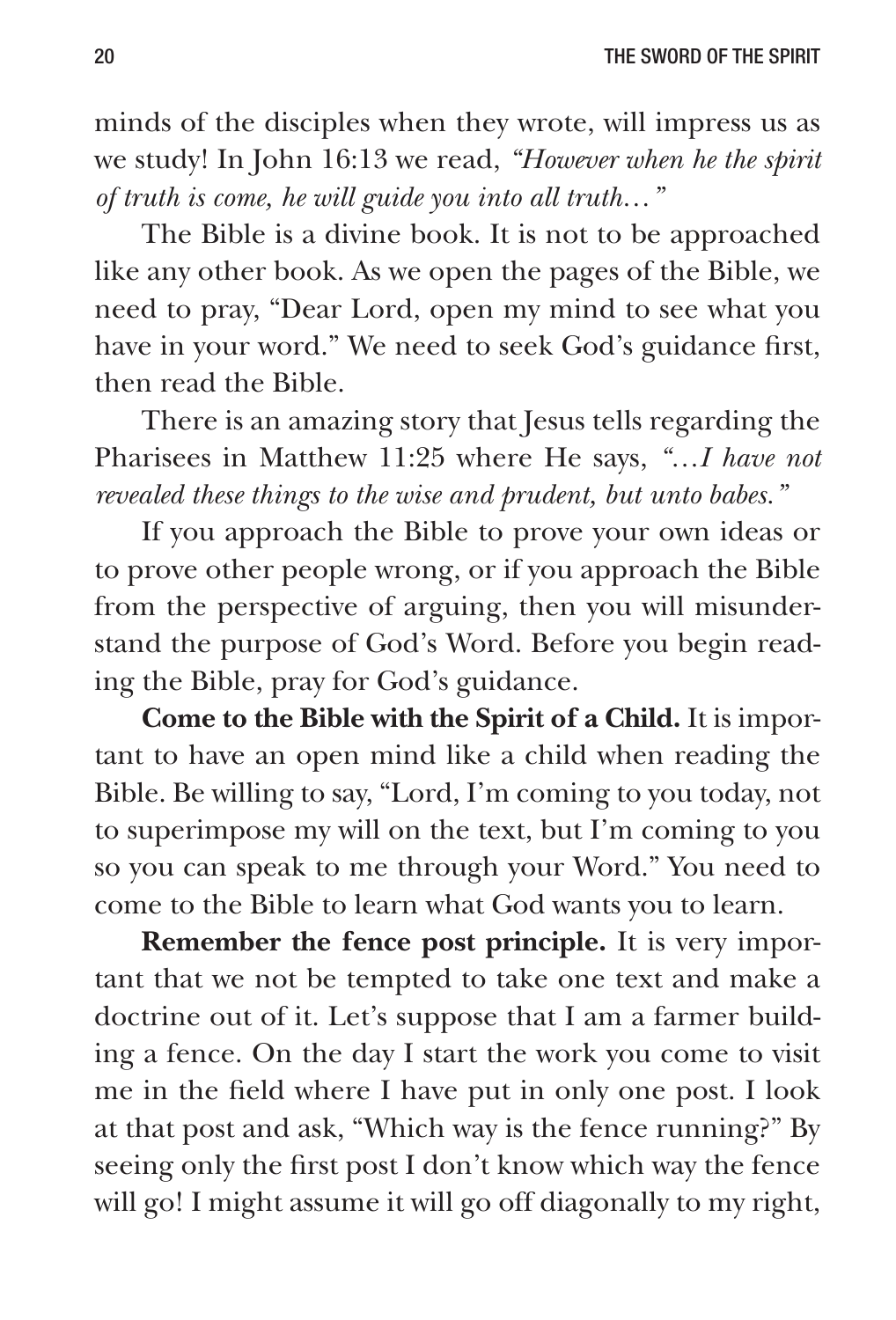while you imagine it will be go straight to the left.

What happens when I put in the second post? With two points I can draw a line between them. When the third post goes in there is no question as to where the fence is going.

Likewise, when you study the Bible, you line up each text as a fence post. For example, if I wish to study about heaven, I don't want to read only one passage on heaven, I want to read 50. If I am studying about death, I don't want to read just one passage, but all the passages about death. This is the way the Bible itself says it should be studied.

In Isaiah 28:9-10 we read, *"Whom shall he teach knowledge and whom shall he make to understand doctrine. Them that are weaned from the milk and drawn from the breast. For precept must be upon precept, precept upon precept, line upon line, line upon line, here a little and there a little."*

God wants to teach you something deep and here is how He does it. Precept, that is principle, must be upon principle. Line must be upon line, here a little and there a little.

It is much like making a puzzle. Suppose you are putting together this puzzle — a scene of a boy walking down a dirt road in the country with a fishing pole over his shoulder. If you were to start the puzzle with a piece that has his foot on it, and right next to that piece goes a piece with a rattlesnake on it, you could get the impression that the snake bit the boy and the boy died. But you are only looking at two small pieces. As you put more pieces in place, you begin to see that right behind the snake is the boy's father, and he is killing the snake. The whole point of the picture is not the snake biting the boy, but his father protecting him.

In the same way, when you read the Bible, you take as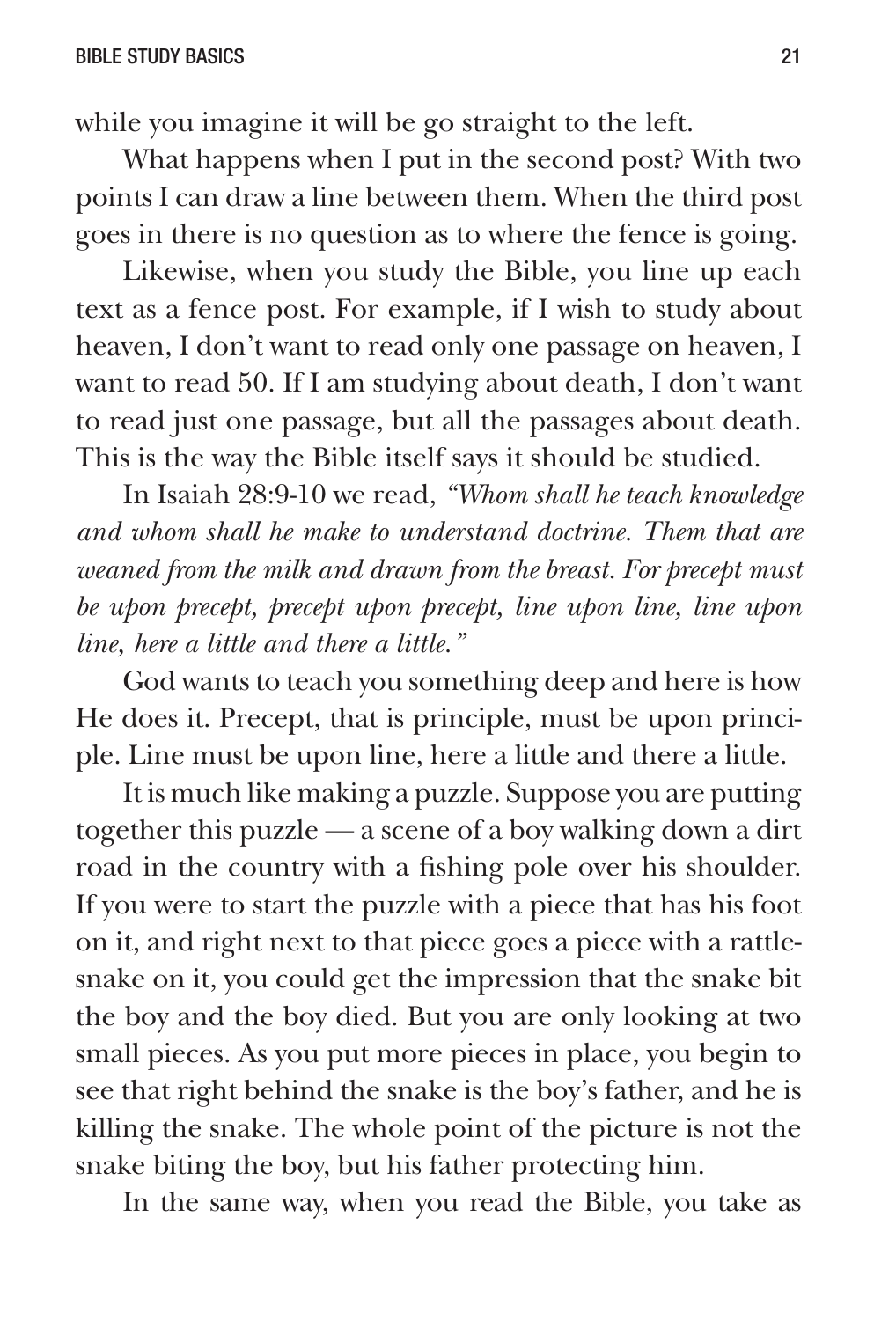22 THE SWORD OF THE SPIRIT

many texts as you can on the subject to see the whole picture!

**Use the right tools in the right way.** As a preacher I have to admit that sometimes I can't remember where a particular passage is found! That is where a concordance comes in handy. There are great concordances available, such as *Young's Analytical Concordance of the Bible* and *Strong's Exhaustive Concordance of the Bible* as well as concordances in the back of many Bibles. These are very useful Bible study tools.

The concordance in the back of your Bible is often very limited. There will be a few texts on each topic. *Young's Concordance* and *Strong's Concordance* are exhaustive concordances. In other words, they will take every instance of a word in the Bible and list it for you. For example, it lists each time the word "Jesus" is mentioned. Every serious Bible student should have at least one good concordance in his or her library.

There are also many commentaries and Bible study aids written by various authors. Some of them are excellent explanations of Bible concepts and principles. But what if you are reading one that is seemingly very good and you notice something that is not in harmony with what the Scripture teaches? The Bible gives us some counsel for this kind of situation in Proverbs 19:27, *"Cease listening to instruction, my son, that will lead you to stray from the words of knowledge."*

It is very clear in this passage what we should do when we find instruction that leads us away from the true knowledge of God's Word. We need to avoid following instruction that is not in harmony with Scripture.

Understanding God's Word is not merely a matter of the mind, it is also a matter of the heart. Some of the most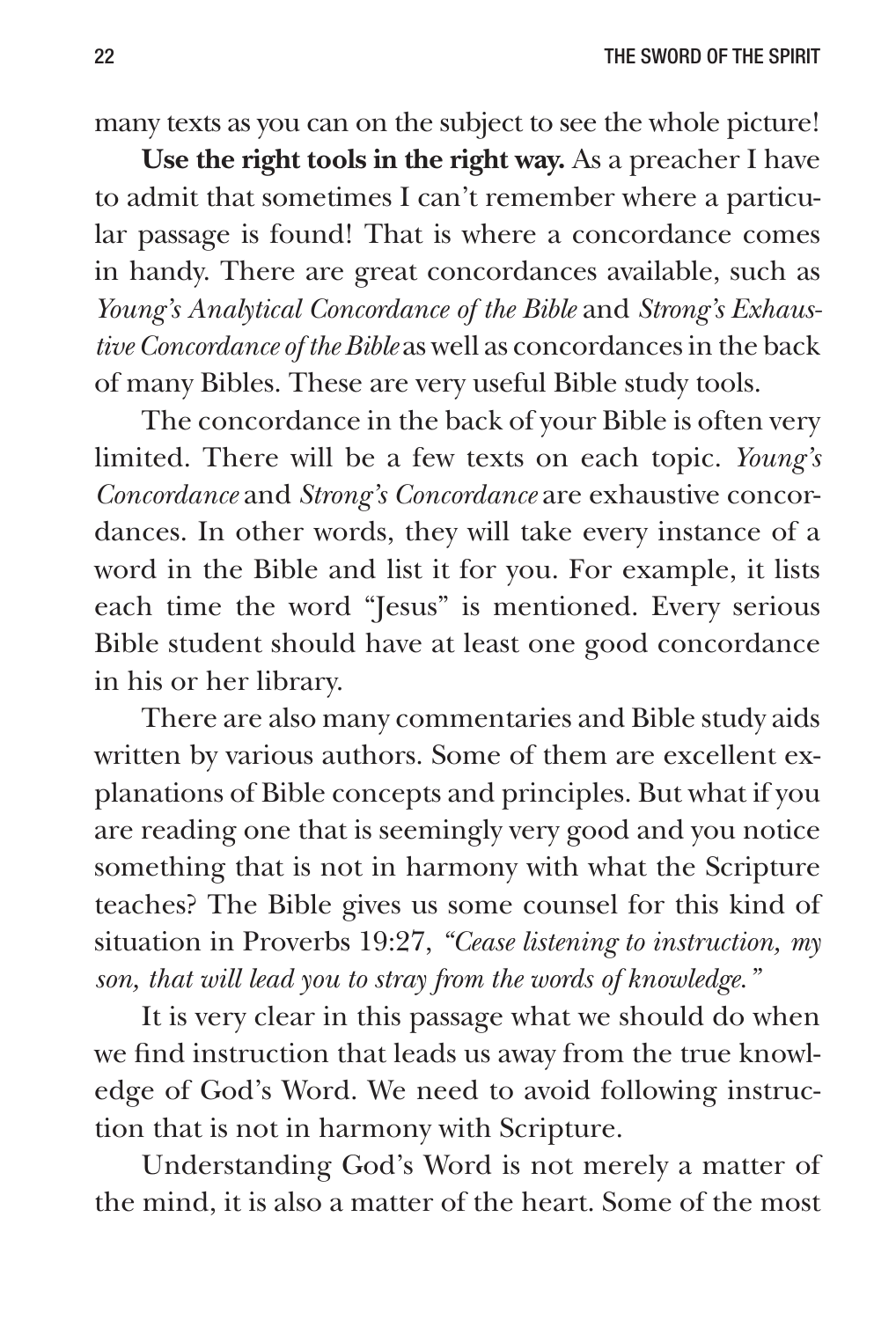brilliant people in the world can be confused by the Bible. In Jesus' day the scribes and Pharisees spent hours every day pouring over Scripture, but they were confused by it. They did not even recognize that Jesus was going to come, and the Messiah was right there before them. And so they rejected the Him!

The Bible says in John 7:17 that understanding truth is as much a matter of the heart as it is of the mind. *"If any man will do His will, he shall know of the doctrine whether it be of God or whether I speak of myself."* When I approach the Bible, I come with a prayerful heart saying to the Lord, "Please guide me through your Holy Spirit as I study. I am willing to do whatever You want me to do. I will look at all of the scriptural texts on a topic and put them together with Your help. I will not listen to knowledge that will lead me away from Your Book. I come with a willingness to do what You want me to do."

Okay, you have done all that. How are you going to get the most mileage from your study? You do it by following the advice found in John 6:63, *"…the words that I speak to you, they are spirit and they are life."* As you read God's Word, your mind is changed. The same Holy Spirit that inspired the Bible inspires you. The same God who at creation brought life into the world through His spoken Word, brings life into your heart through His written Word.

My friend, Pastor Mark Finely, uses a simple little acrostic to summarize how we can put vigor and vitality into our Bible Study. He calls it **V-I-M**.

The "**V**" stands for *visualization*. Here is an example: As I read the story of Jesus crossing the Sea of Galilee in a boat, I hear the wind escalating, I see the boat going up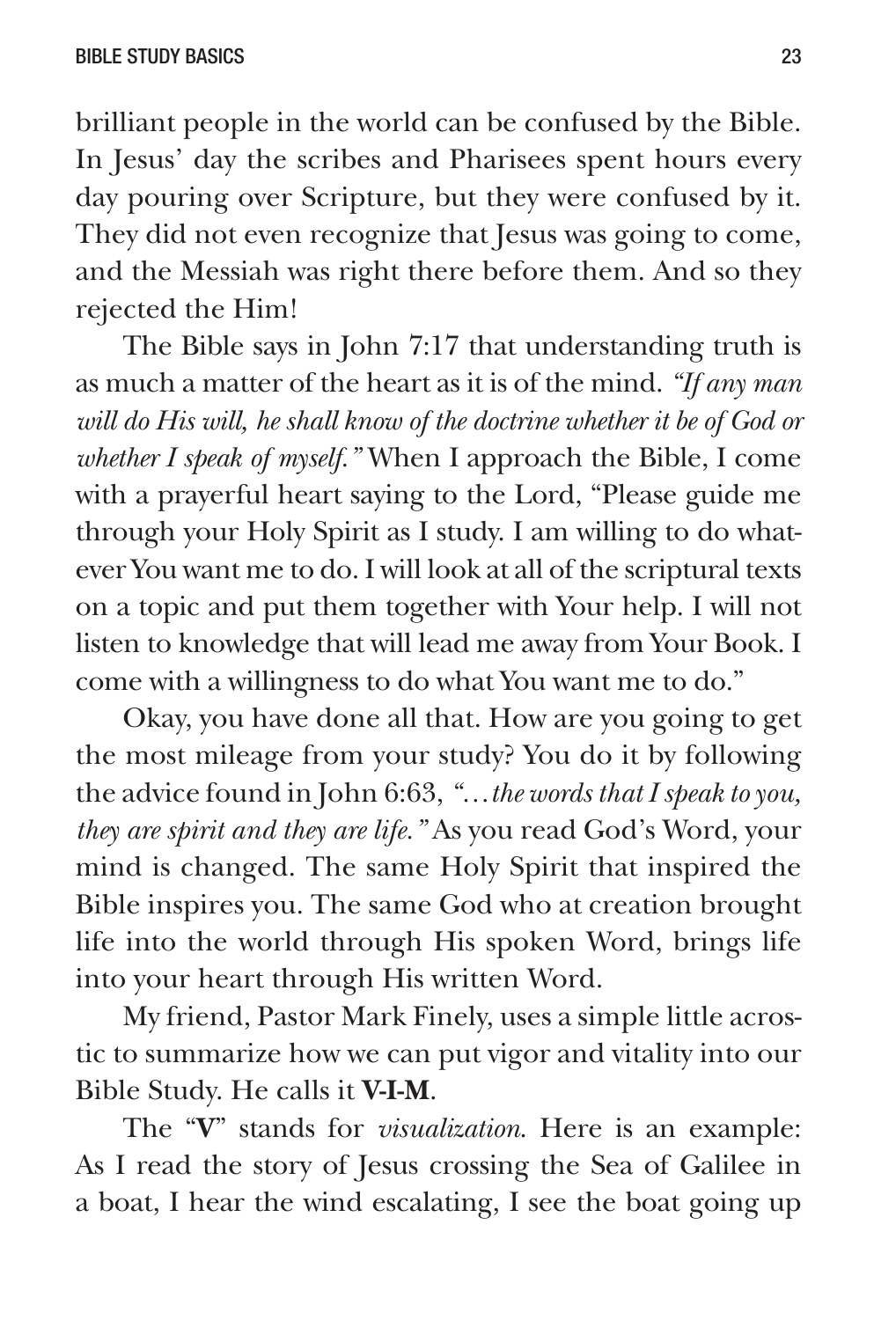and down. The thunder is crashing, the lightning is flashing and the waves are filling the boat. I visualize the darkness of the night. It is as if somebody threw a cosmic switch and turned off the stars—the clouds cover the moon. It is dark and I feel that darkness. I watch the whitecaps as they crash over the boat. I see the disciples trembling in fear. I watch the wind blowing their hair. I see the rain hitting their faces. With those disciples, I visualize what they are experiencing.

The "**I**" is *identification*. What would it have been like if I were Peter, James or John? I feel the chill of the wind. I hear the snap of the sails. I listen to the roll of the thunder. I shiver as the waves come over the boat. I see the boat filling up. I identify with what it must have been like standing there in water up to my ankles and I look away to see Jesus sleeping. So I scream out with those disciples, "Lord, this boat is going down. Don't you care, Lord? Where in the world are you? We're perishing!"

Then I meditate on what this means to me. In my life, many times the sea is raging. It seems like the lights are turned off. It seems as if my little boat is filled with water and it's going down. And it seems like I cry out with those disciples, "Lord, don't you care that we're perishing?"

The "**M**" represents *meditation*. As I see Jesus stand, lift His hands and say, "Peace be still," I think about those disciples and how peace flooded into their hearts as the sea became calm. As the stars twinkle in the heavens above, and as the moon now reflects over the gentle waves, I see a confident twinkle in Peter's eye and the smile of peace on his face. As I meditate on that, the storms of my life don't look so large and Jesus says to me, "Peace, be still." I apply it to my life.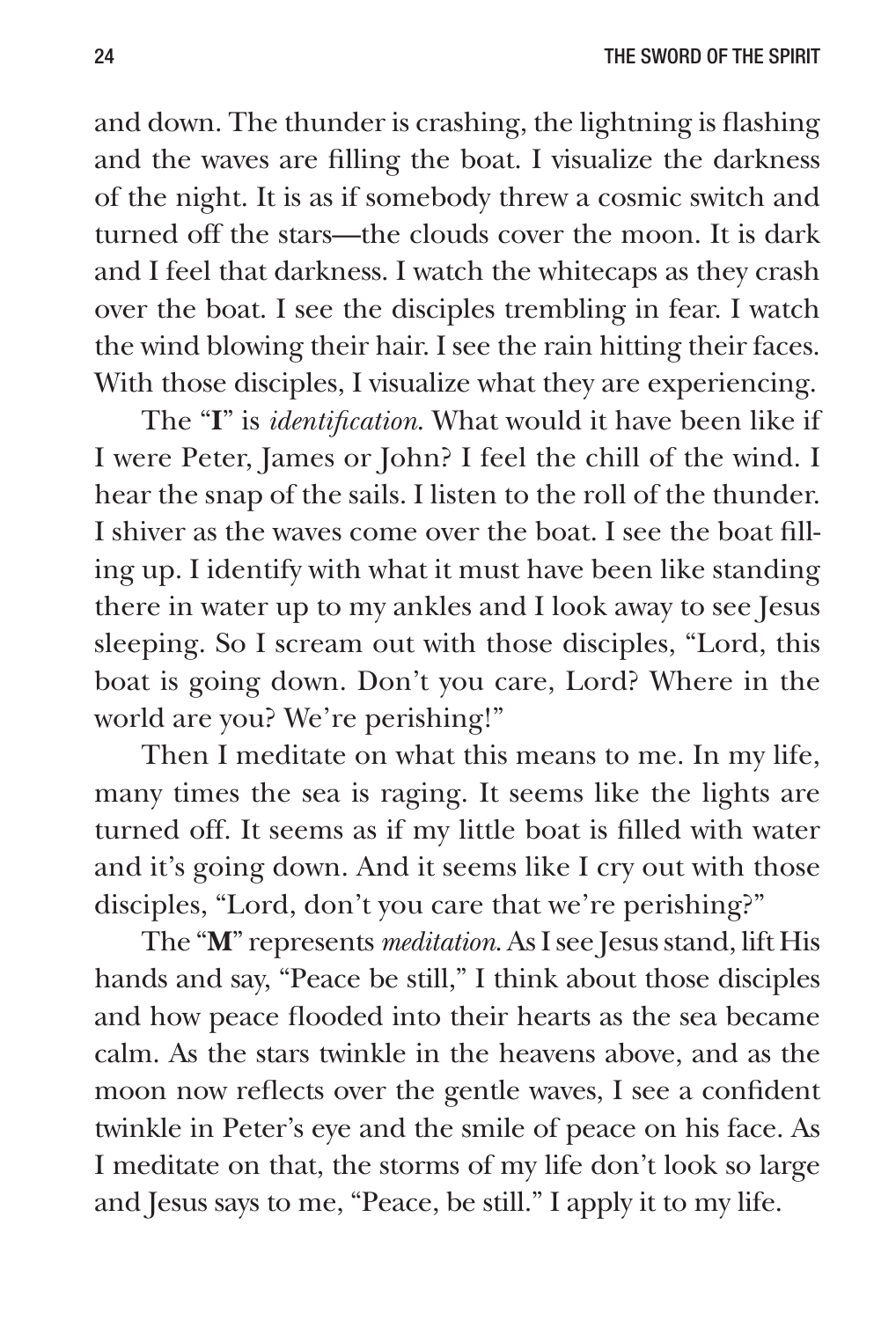### **Where Should I Start?**

Now I have everything in place. I have my Bible, I have an attitude of prayer, I know about "V-I-M," and I have some great study tools. But where do I start reading the Bible? At the beginning of the Old Testament in Genesis, or maybe in the New Testament?

There are people who start with Genesis and read all the way through Revelation, and I applaud them for doing that. When you read the Bible through this way you get a sense of the whole Bible story and history. There are many others who decide to read the whole Bible in one year. They start at Genesis but by the time they get to Leviticus or Numbers (some books of the Bible that are tougher than others) they just give up!

Many people, particularly new Christians, would do well to start with the four gospels in the New Testament. If you are starting to read the Bible for the first time, it might make a lot of sense to begin this way. When you study the gospels think about them like this: Matthew was a tax collector and he faithfully recorded the sermons of Christ. Mark wrote about the humanity of Christ reaching out and holding people. Luke was a physician. In his gospel you read about the miracles Christ performed as well as His parables. In fact Luke wrote more parables than any other Bible writer. John focuses on the divinity of Christ. It was the last gospel written to prove to the Jewish mind that Jesus Christ was the Messiah.

Many people read the Psalms in the evening for peace, comfort, strength and security. Recently, I decided to do something really different! Having read the Psalms a num-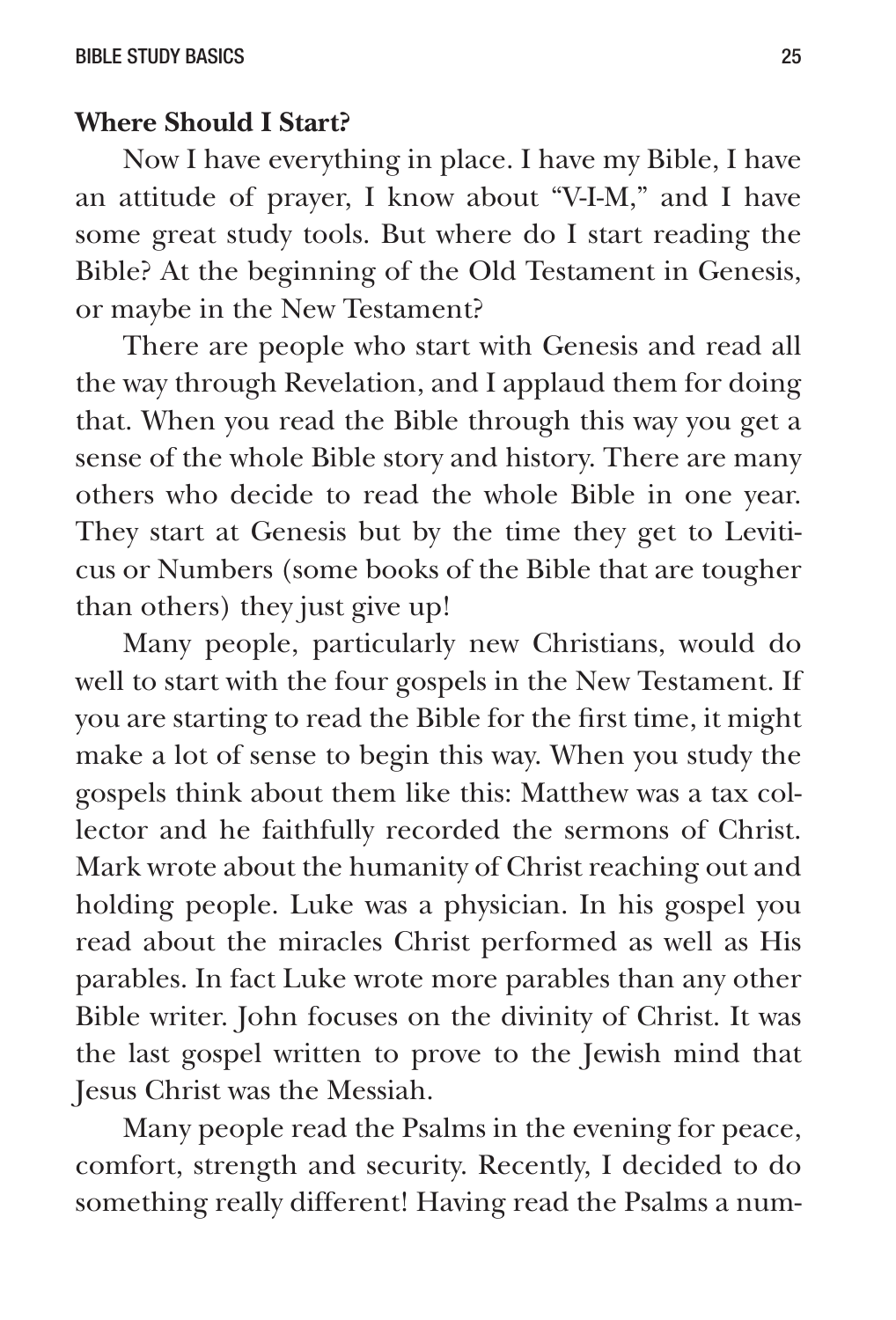ber of times, I decided to start at the end and read to the beginning. As I worked my way backwards I saw things in a different order, and was blessed.

### **How Much Time Should I Spend?**

I am a very busy person—working 40, 50 or even 60 hours per week on the job. Plus I have children at home with their busy schedules, and of course my wife. Where in the world do I find time to study the Bible?

Here is what I tell people. The amount of food you eat may not be as important as how well you chew it. Some people set aside an hour a day, or half an hour a day for Bible study, but that may not be realistic for every person. For some, especially as they begin their devotional life, five or 10 minutes set aside to pray, reading a few texts, visualizing the story, identifying with it, and meditating on it will be a great blessing.

Bible reading is not a speed-reading exercise. It is not a particular Bible reading program where we check off the verses that we have read (even though we have included two excellent programs in this book). The purpose of Bible reading is to know God and communicate with Him. He longs to communicate with you. When you come to the Bible with a heart that is passionate to hear Him, even for a few short minutes each day, you will want more and more time with God!

Who knows, when you follow the suggestions in this little book, you may discover that one hour a day is not enough!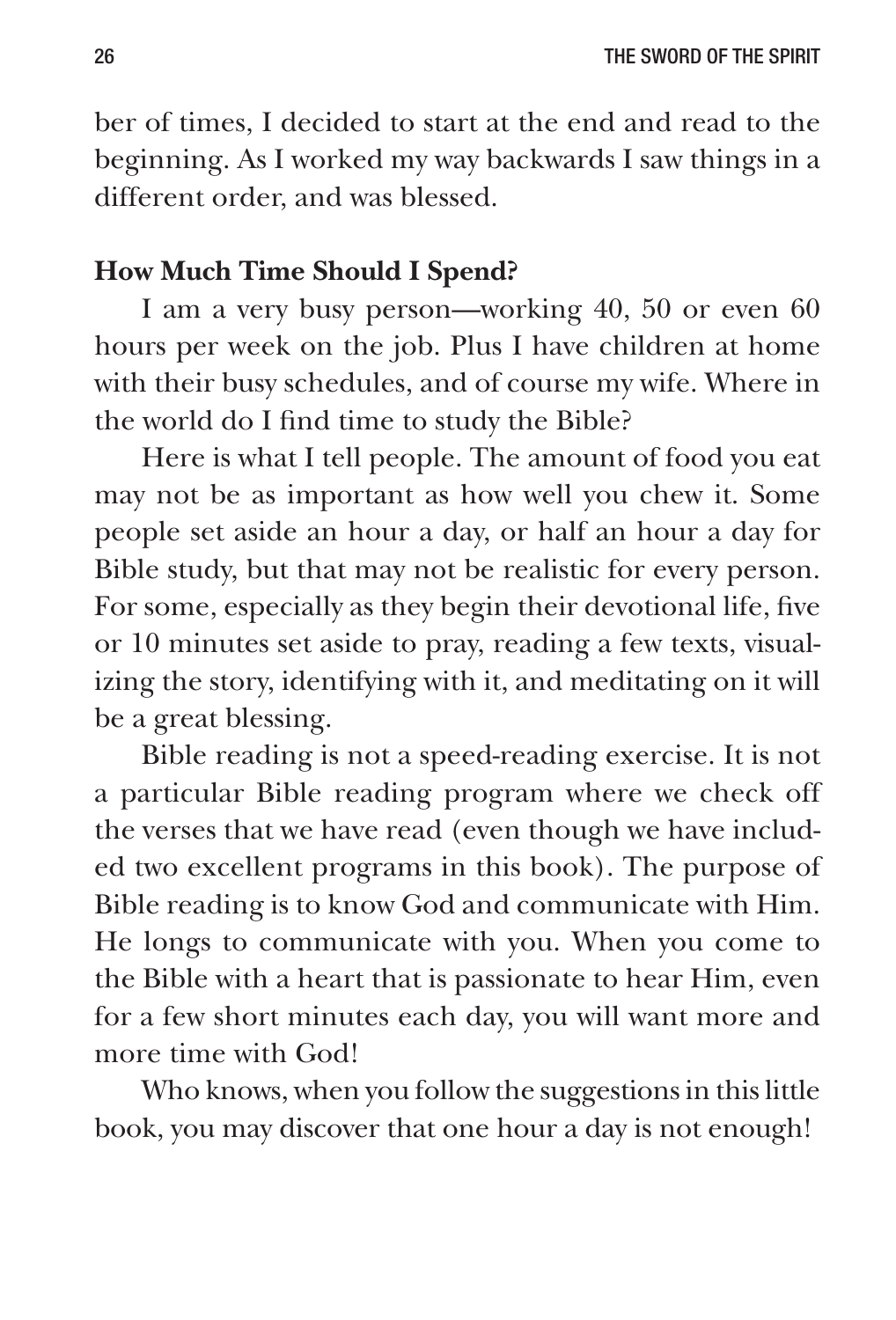

# *Getting More From Your Bible*

George W. Hensley was a preacher who had the habit of adding a little flair to his sermons. One Sunday in 1910, he was almost finished expounding on the last chapter of Mark's gospel when he came to this verse: *"they will take up serpents; and if they drink anything deadly, it will by no means hurt them; they will lay hands on the sick, and they will recover"* (Mark 16:18).

This was an electric moment for his audience. After allowing a pronounced silence to wash over the crowd, he reached with a flourish into a box and pulled out a large rattlesnake with his bare hands. He handled the snake for a few moments in front of the shocked audience; then declared that, unless the congregation also handled the snake, they risked being "doomed to eternal hell." He made snake handling the ultimate test of faith.

Surprisingly, the practice of snake handling became very popular for a while. It even survived the collapse of Hensley's career (when after about 10 years he left the preaching circuit to make moonshine, and consequentially spent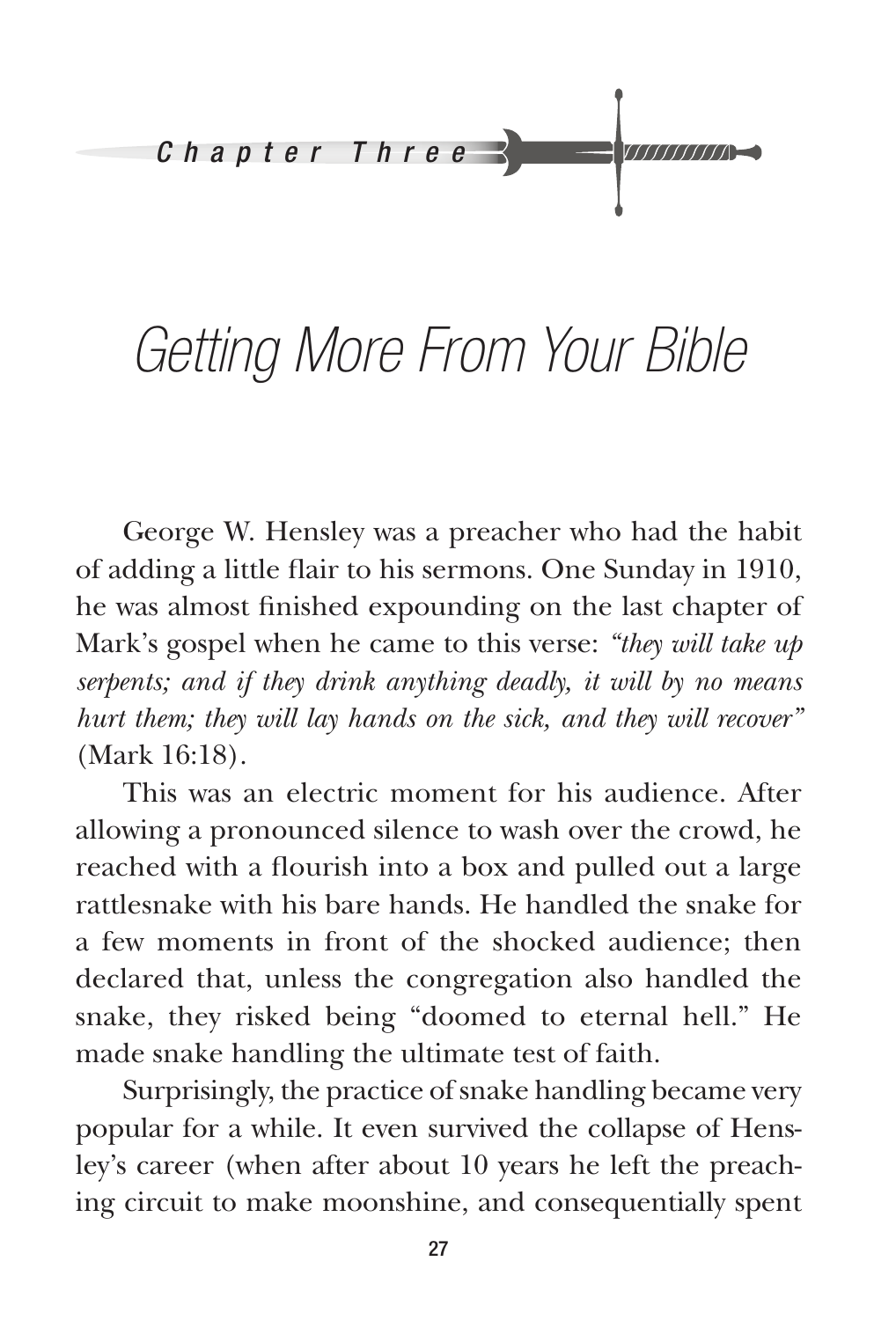time working in a chain-gang), the break-up of his marriage, and even his death—the result of a nasty snakebite. Mainstream churches have understandably distanced themselves from the snake-handling movement, yet snake handling still claims a following of about 2,500 in North America.

At snake-handler meetings, believers work themselves into a religious frenzy, then pass venomous snakes around the room. Some followers even deliberately drink the poisonous venom. They believe if your faith is strong enough, you will not be harmed. Of course, someone forgot to inform the snakes about what is supposed to happen, and occasionally somebody does get hurt.

When you ask a snake handler why they persist in such obvious fanaticism, they will likely point you to the text in Mark used by Hensley saying, "Take a look for yourself. It says that Christians shall take up serpents. We're supposed to do this. It's a command!"

At first glance, it does look like a command. But when placed in context with the rest of scripture, it obviously is not. The practice of snake handling is remarkably similar to Satan's second temptation to Christ on the pinnacle of the temple: *"If You are the Son of God, throw Yourself down. For it is written: 'He shall give His angels charge over you,' and, 'In their hands they shall bear you up, Lest you dash your foot against a stone'"* (Matthew 4:6). In other words, "Go ahead, do something dangerous. Throw yourself off the temple. Or pass around some deadly snakes. The Bible says that God must protect you!"

Scripture out of context can be lethal! It is one of Satan's favorite deceptions. Fortunately, Jesus took the devil's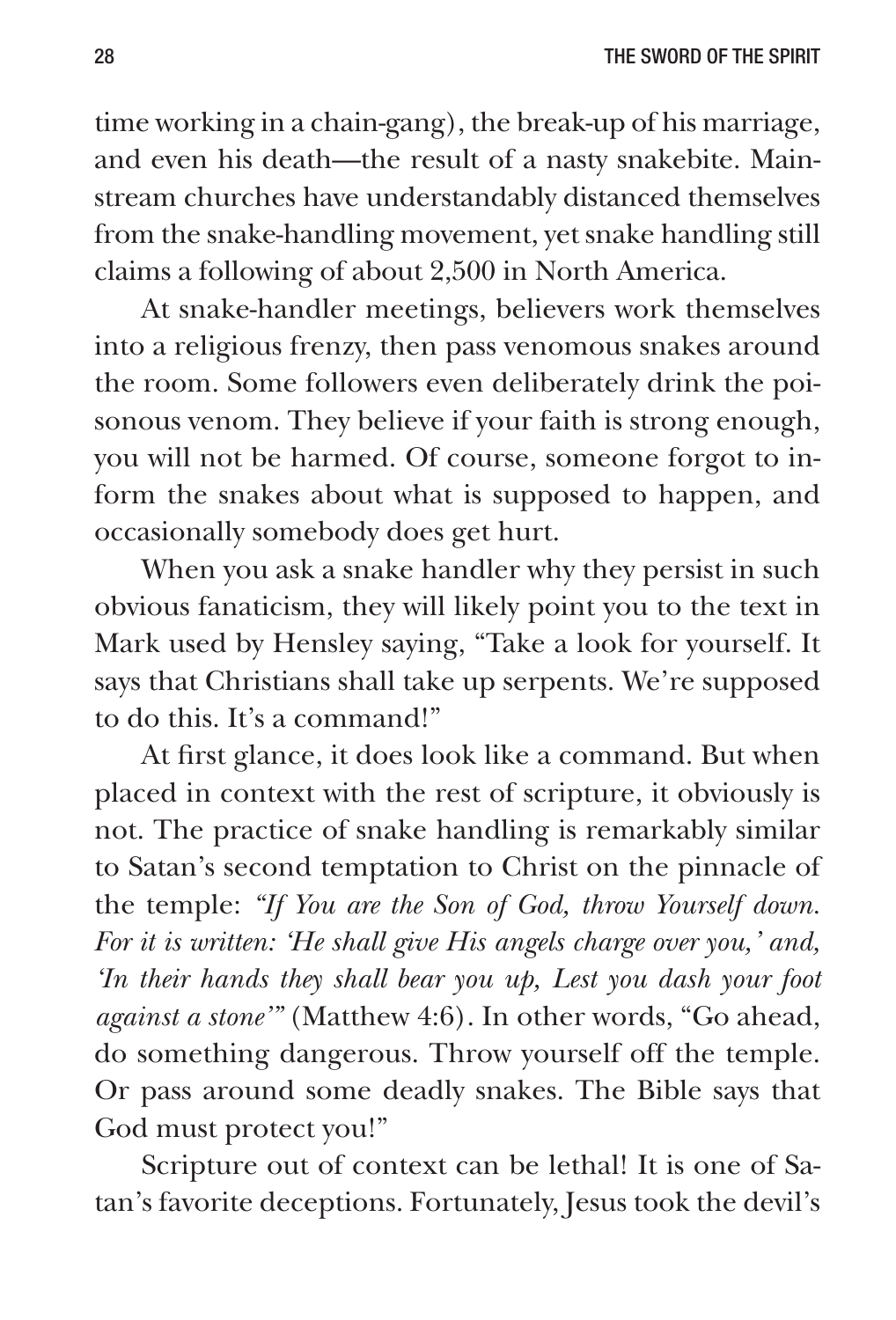words and put them back in the context of the rest of the Bible: *"It is written again, 'You shall not tempt the Lord your God'"* (verse 7). In other words, true Christians do not throw themselves off of high buildings or handle deadly snakes on purpose. There is a dramatic difference between faith and presumption!

It should be obvious to us what was wrong with George Hensley's theology. It was unbalanced. He took a "buffet" approach to scripture, loading only the things that looked appetizing or useful onto his theological plate. The rest the all-important defining scriptural context—he left behind. That is a poor approach to studying scripture.

Sadly, it is also a common one. Christians are often guilty of using scripture like a fortune cookie, or as a garnish for their own opinion. They only turn to the Bible for quick advice the way some people shake a "magic eightball" for the answer to an important question. While this may not always result in such extremes as snake handling, it is still poor scriptural stewardship, and can lead to some rather strange thinking.

Pastor John MacArthur tells the story of watching a popular Christian television program some years ago on which a guest explained the "biblical" basis for his ministry: "My ministry is based entirely on my life-verse, Matthew 19:26: *'With God all things are possible.'* God gave me that verse because I was born in 1926."

The host of the program became very excited, and grabbed his Bible to find his life-verse. He was born in 1934, so he looked up Matthew 19:34. There are only 30 verses in Matthew 19, so he turned to the gospel of Luke instead.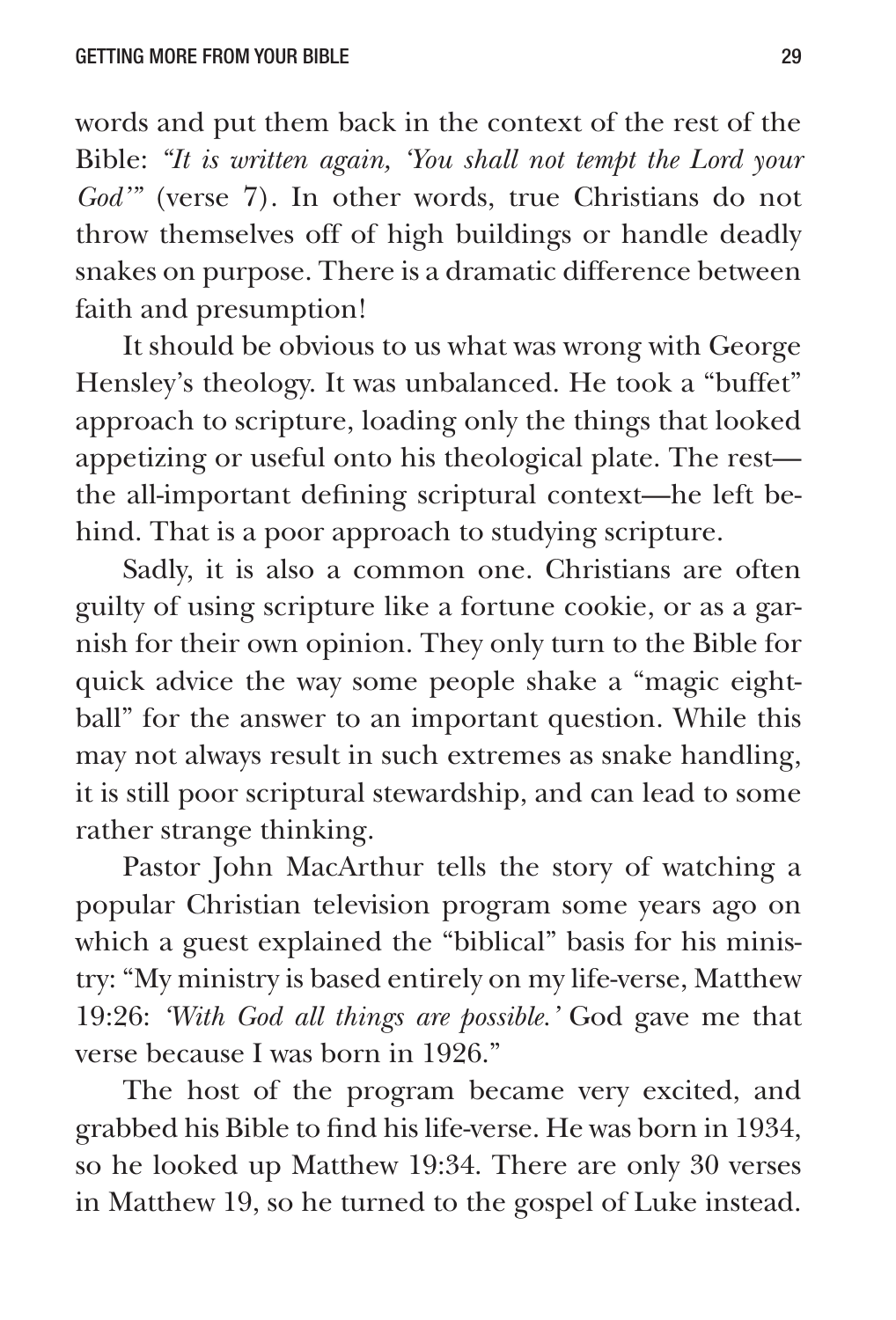Luke 19:34 says, *"And they said, 'The Lord has need of him.'"*

His eyes grew large with excitement. "Hallelujah!" he exclaimed. "The Lord has need of me!" His excitement disappeared, however, when his wife reminded him of the context: "Wait a minute!" she said. "You can't use this—it's talking about a donkey!"

I have heard scriptural reasoning like this from many Christians.

Here is a simple but important question: how could this have been avoided? How could George Hensley's audience have avoided falling prey to his sensationalism? It's simple: the same way Jesus avoided the temptation to throw Himself off the temple. He quoted scripture in context. That is our safeguard, too—but in order to be able to do it, you have to develop a broad-based knowledge of the Bible.

Tragically, biblical illiteracy appears to be more widespread than ever, even among Christians! For example, consider the troubling experience I had a couple of years ago. I was speaking to a group of young people in church and asked them which was the most popular show on television. Not only were they able to give me the name of the program, they also knew what time the show aired each week on different networks, were familiar with the basic plot, and knew the cast of characters by memory.

Fair enough. Sometimes it is hard to avoid knowing such things in a world so completely saturated by the secular media. But then I asked them where you find the story of David and Goliath in the Bible. I didn't ask for chapter and verse, just the name of the book. And they didn't have to tell me from memory; they were allowed to thumb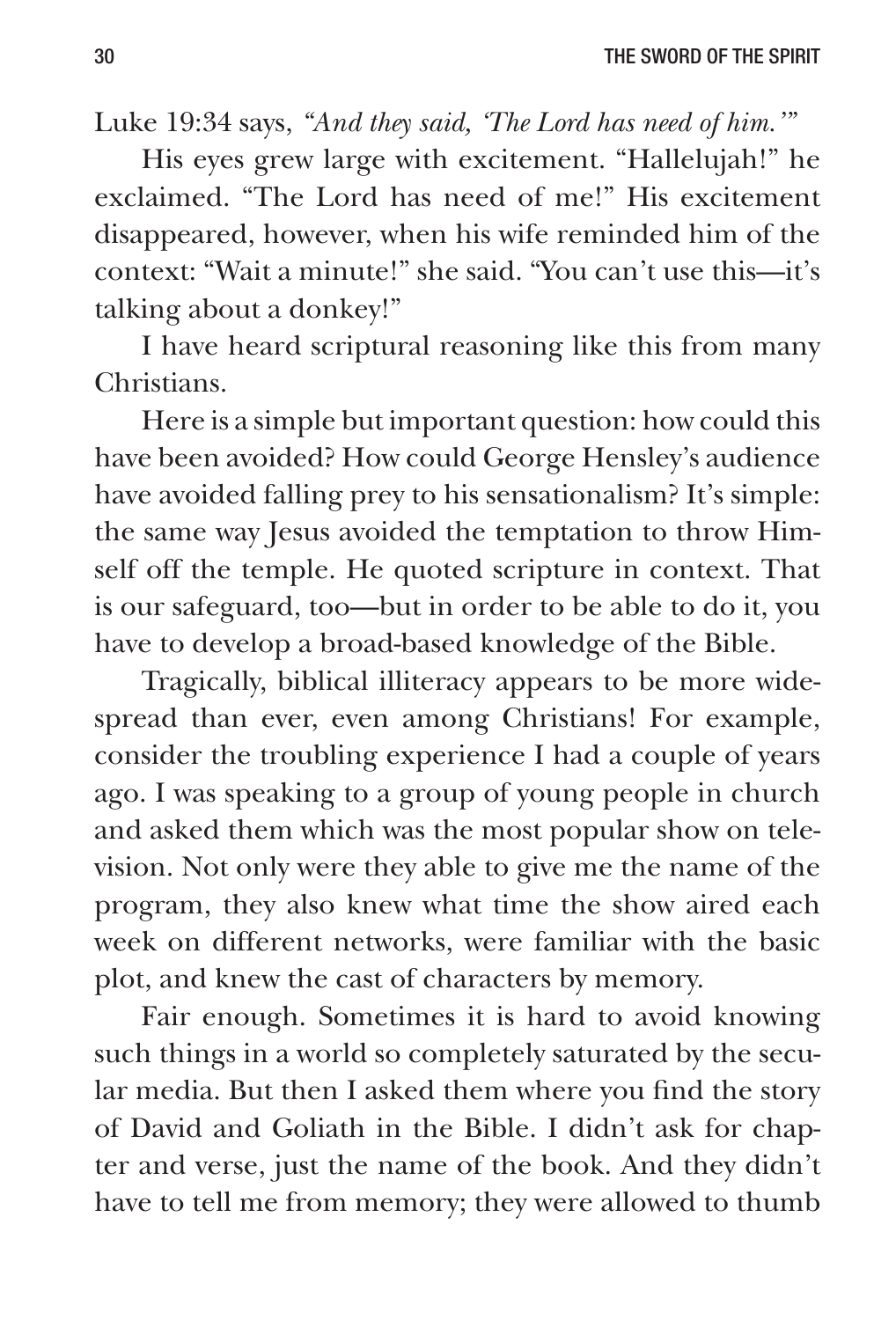through their Bibles. An awkward silence fell over the room. Their answers were a long time coming.

This made me wonder. What kind of a devotional life do modern Christians have? Does the average Christian still occasionally wrestle with God through the night for the meaning of important passages? Do we ache for a deeper understanding of Scripture? Does the Bible still saturate the Christian's thinking?

These are very important questions. The Bible reveals that as time winds down the devil is going to pull many tricks out of his hat—some of them much more convincing than an itinerant preacher with a box of snakes and a bottle of poison.

The "last days" prophecy of Revelation 13 tells the story of two beasts. The second beast performs great wonders and even causes fire to fall from heaven. He is very convincing. In fact, the whole world believes him and changes worship from God to the first beast as a result.

It reminds me of the story of the prophet Elijah on Mount Carmel, except that in the Revelation story the fire falls on the wrong altar. How can that be? Is God trying to tell us that in the last crisis faced by planet earth, you won't be able to rely on your senses? Your senses might tell you that the beast appears to be right, and your faith wrong. Your eyes will tell you the beast appears to be a trustworthy miracle-worker. At that time, the only solid place left for you to stand is on the scriptural foundation you have already built, if you *have* built one.

It is extremely important to become thoroughly familiar with your Bible right now. Much so-called Christian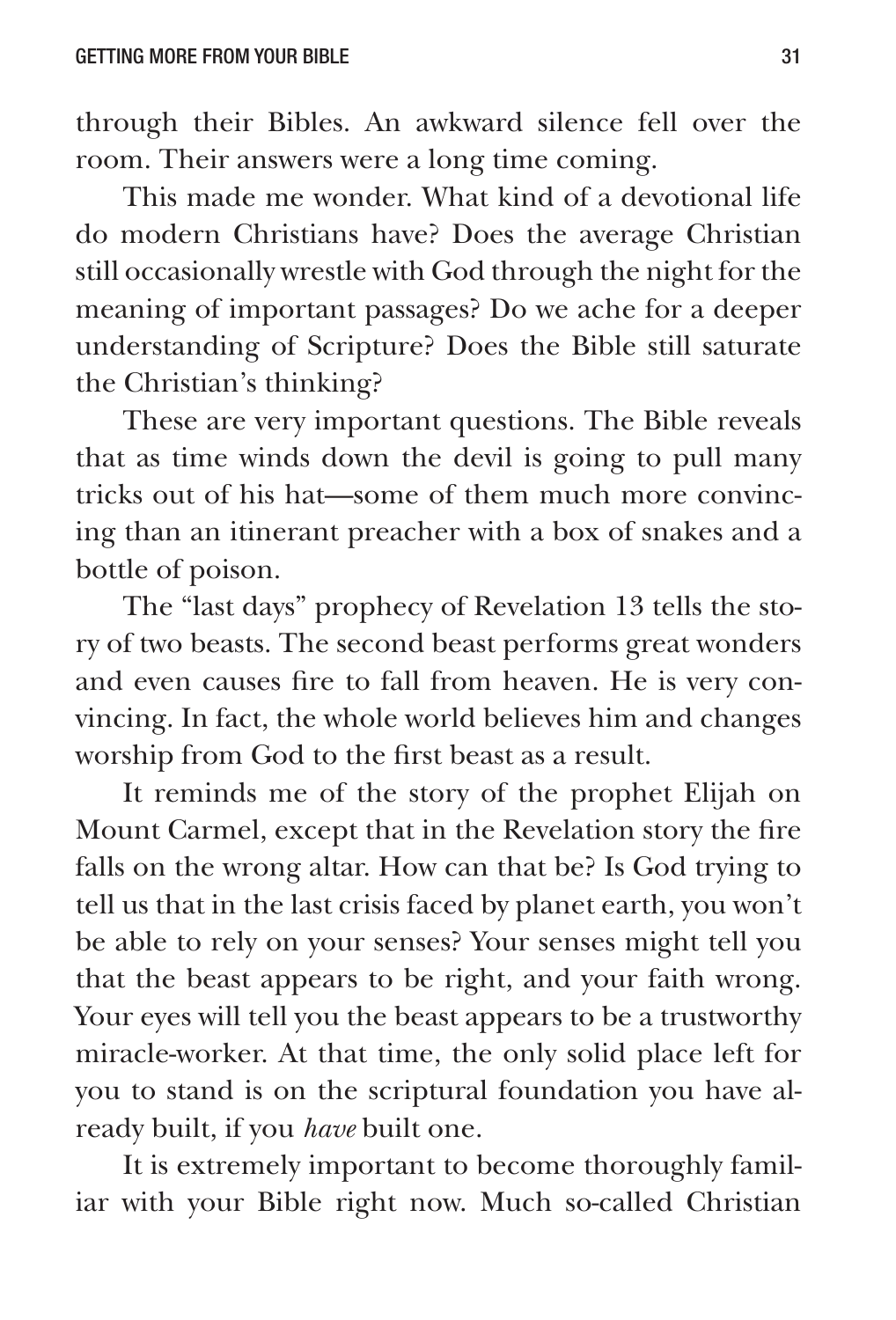literature printed today reveals the scarcity and shallowness of our biblical understanding. The forces of darkness don't mind taking advantage of our ignorance. And, it's not enough to merely know what you believe; you have to know why you believe it!

Many Christians are painfully aware that their devotional life could be much better. It's not that we don't want to study the Bible. More often, the problem is that we don't know how to do it effectively. In the previous chapter we looked at some very good basic principles of Bible study. I now want to build on those by sharing some very important additional suggestions that will propel your study of the Bible even more.

**Develop a Good Habit:** How many times have you wished that you could "just stop doing" such-and-such? Bad habits are powerful. They are hard to break. So why not establish a good one? They can be just as hard to break! Some experts estimate that it takes about 21 days to establish a habit. Habits are formed when we repeatedly condition the neural pathways of our brains to perform a certain activity. If you were to study approximately the same amount of scripture at about the same time each day, you would soon find yourself uncomfortable on the days you didn't do it!

**Study With a Definite Plan:** One of the reasons many of us fail to maintain a serious devotional life is that we fail to study the Bible systematically. Either we "spot-read" by opening to a random passage or we start at the beginning, intending to read through to the end, and give up somewhere in Leviticus or Numbers. We never seem to read the entire Bible.

Try applying the "wear test" to your Bible. To a limited degree, you can see which parts of the Bible are your fa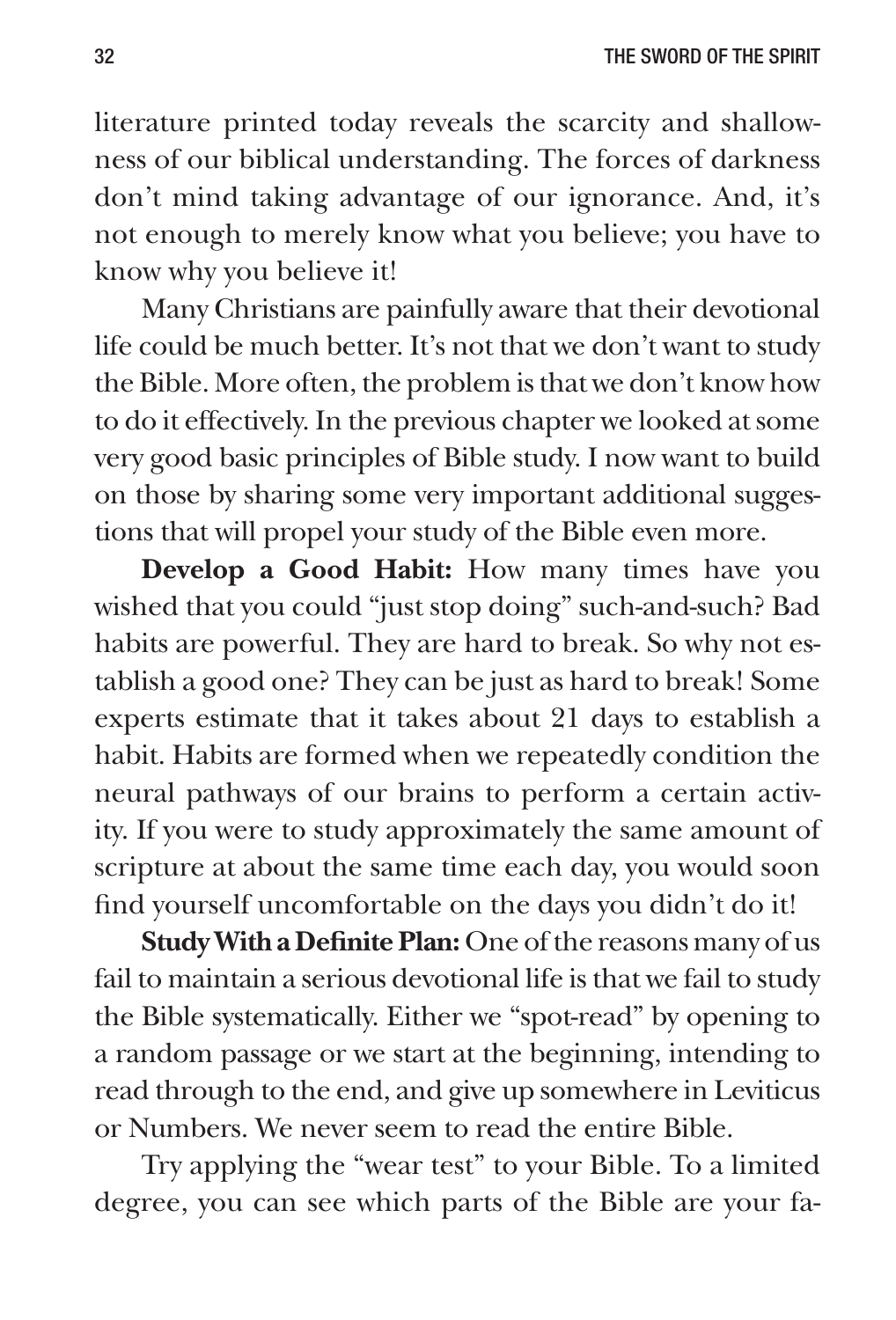vorites simply by looking at the edges of the pages. Where do you thumb to the most often? And, which parts of your Bible still look brand new and unread?

There are many good "through-the-Bible-in-a-year" plans available that can help you overcome this problem. Two are included in this book in chapters 4 and 5. Reading the Bible through each year is a good way to discover the broad ranging will of God for your life. It will keep you honest with biblical context and keep you from handing out snakes in church!

**Read Your Bible Doctrinally:** I personally have found this approach to be tremendously useful. I keep a threering binder in my desk with about 30 dividers in it. Each of those dividers represents a fundamental doctrine of the Bible (such as "salvation," "prayer," or "the Second Coming,") or some other topic I find interesting. As I read through the Bible, I jot down important passages of scripture in the appropriate section of the binder. By the end of the year, I have built a personal concordance. Then as I review the notes in each section, at times I am surprised that I must revise my understanding of a topic in light of the weight of biblical evidence. This method can be a powerful tool to help you grow in understanding!

Another good approach to studying your Bible doctrinally is to simply use a concordance, following the train of thought on a given subject all the way through the Bible. This can be powerful as long as you don't completely abandon a systematic reading of the complete Bible.

**Find the Cross:** The great preacher Charles Spurgeon used to say that no matter where he started in his Bible,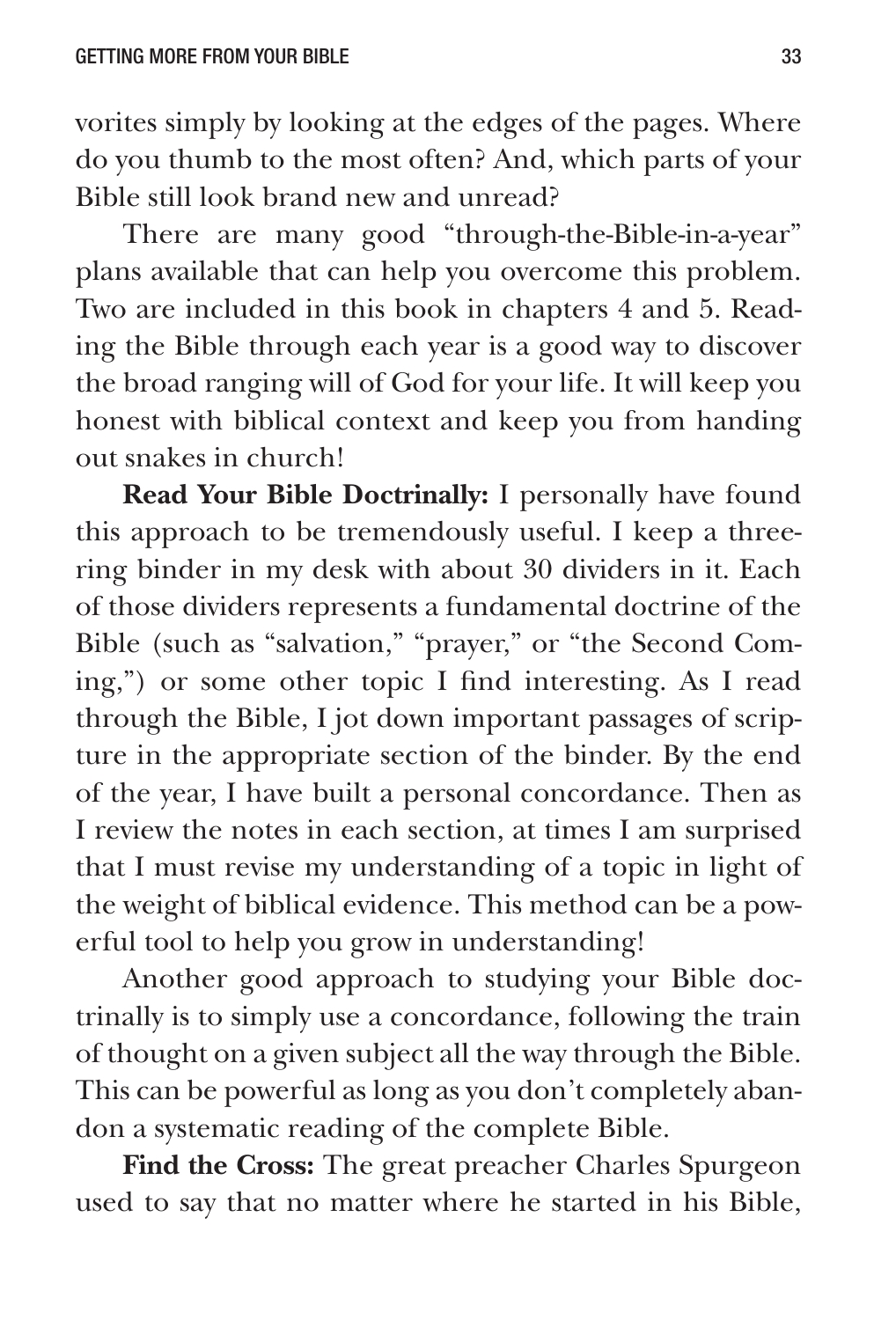34 THE SWORD OF THE SPIRIT

he always made a beeline for the cross. Every page, every chapter and every verse is a revelation of Jesus Christ. Outside the context of Christ's sacrifice for mankind, you will not find the truth of the matter on any subject. Prayerfully search for the cross as you study; you will be surprised how often its shadow appears in any passage you read, whether in the Old or New Testament.

**Keep it simple:** It is tempting, in a world saturated with information, to make our Bible study time overly complicated. By all means take advantage of the wonderful resources available to you, but don't spend more time in resources and reference books than in the Bible itself.

I have to confess that I have many books in my library. Books are my passion. If I had the time, I could literally disappear into my study and not resurface for weeks, perfectly content to just read. In addition to my library, I have a connection to the World Wide Web, a gateway to almost limitless information. On top of that, I have access to a variety of educational channels on television. There is almost no end to the information I can access—but even good information can be dangerous. In Second Timothy 3:7, Paul describes those who are *"always learning and never able to come to the knowledge of the truth."* That unfortunately describes many people today. It is easy to get lost in the flood of information that is available.

I have heard some argue that modern electronic communication is a blessing from God, and I am certainly open to that idea. (After all, I am writing this on a computer!) I'm not entirely convinced, however, that the modern "information explosion" is always a blessing. Think about it for a moment. There is such a glut of information in our world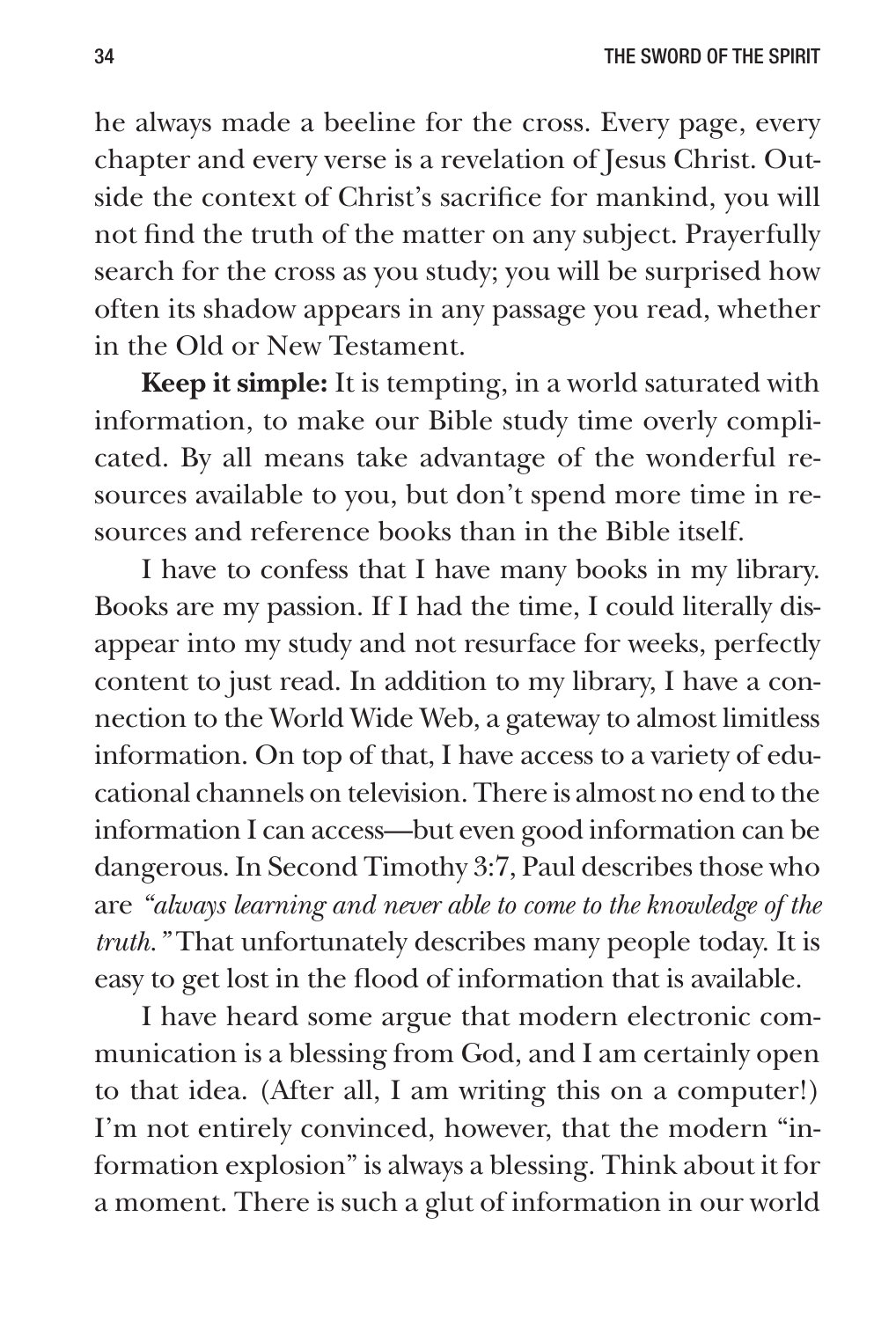that the Bible is literally drowned out, even in the lives of well-meaning Christians. One of Satan's best strategies has always been to try to drown out the knowledge of God.

A few hundred years ago, Satan couldn't do much about the fact that the Dark Ages were drawing to a close. The invention of the printing press and the instigation of education of the common man foiled his efforts to keep the Bible out of our hands. God made sure we all had access to the scriptures! I personally believe that Satan then altered his approach saying: "If I can't keep the Bible out of people's hands, perhaps I can flood the market with so many books and so much information that the Bible will be hard to find!"

Check the history books. At the same time that the Great Awakening was causing explosive Christian revival all over the world during the 1800s, there was suddenly an upsurge of "isms" in the marketplace of ideas. Darwinism, Russellism, Mormonism, Spiritualism and dozens of other "isms" all appeared at about the same time. Have you ever wondered why? Perhaps it was because the fallen angels, who couldn't stop the scriptures from being distributed, could only exert influence by flooding the market with alternatives!

Stop for a moment and ask yourself why there is so much violence on television. Is it because Satan wants us to see bad things and have bad thoughts? Perhaps. But consider another possibility: Charles Spurgeon used to say that when he preached the agony of the cross, people would start weeping uncontrollably and be unable to sleep at night. Who still responds that way today? Almost nobody. Why? Because society has seen so much suffering and bloodshed on TV that the story of the cross hardly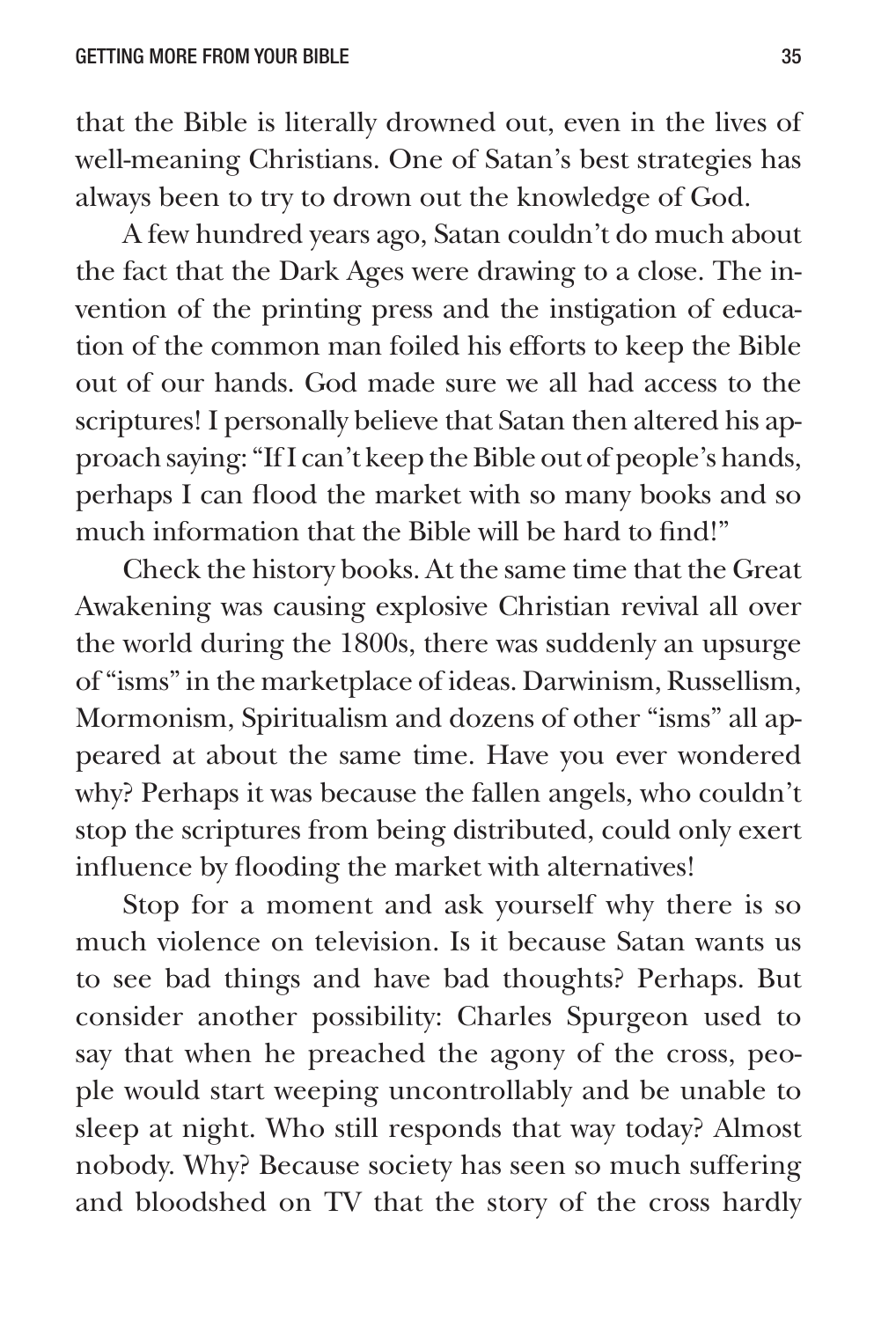fazes them. Satan is trying to drown out the effectiveness of the message of the cross.

To improve your time studying the Bible, try turning off the electronic entertainment in your home for just a few days. Get rid of the noise and superfluous information. Turn off your radio, your satellite or cable TV, and your Internet connection. Put away your other books and magazines. Your phone will almost certainly ring, but there is no law that says you have to answer it! If it's important, they will call back. Get rid of the noise and you will find your devotional time much more meaningful. You will start to hear the gentle whisper of God's voice throughout the day—long after you have finished reading.

**Give Someone Else a Bible Study:** There is no better way to embed the truths of scripture in your mind than to teach them to someone else. The people of the world have honest questions about God that will continually drive you back to the Bible for answers, and to your knees in prayer. Christian witness is by far the most effective means of spiritual growth!

**Challenge Your Assumptions:** See if you can prove what you believe with your Bible. Assume that you are in a court of law and you must prove to the jury why it is that some fundamental Bible doctrine is important. This will not only make you a keener Bible student, but will also make you better prepared to share your faith with others. You'll be surprised how often the opportunity to witness will come your way when you are prepared!

In recent years I have encountered an alarming number of Christians who seem to be somewhat embarrassed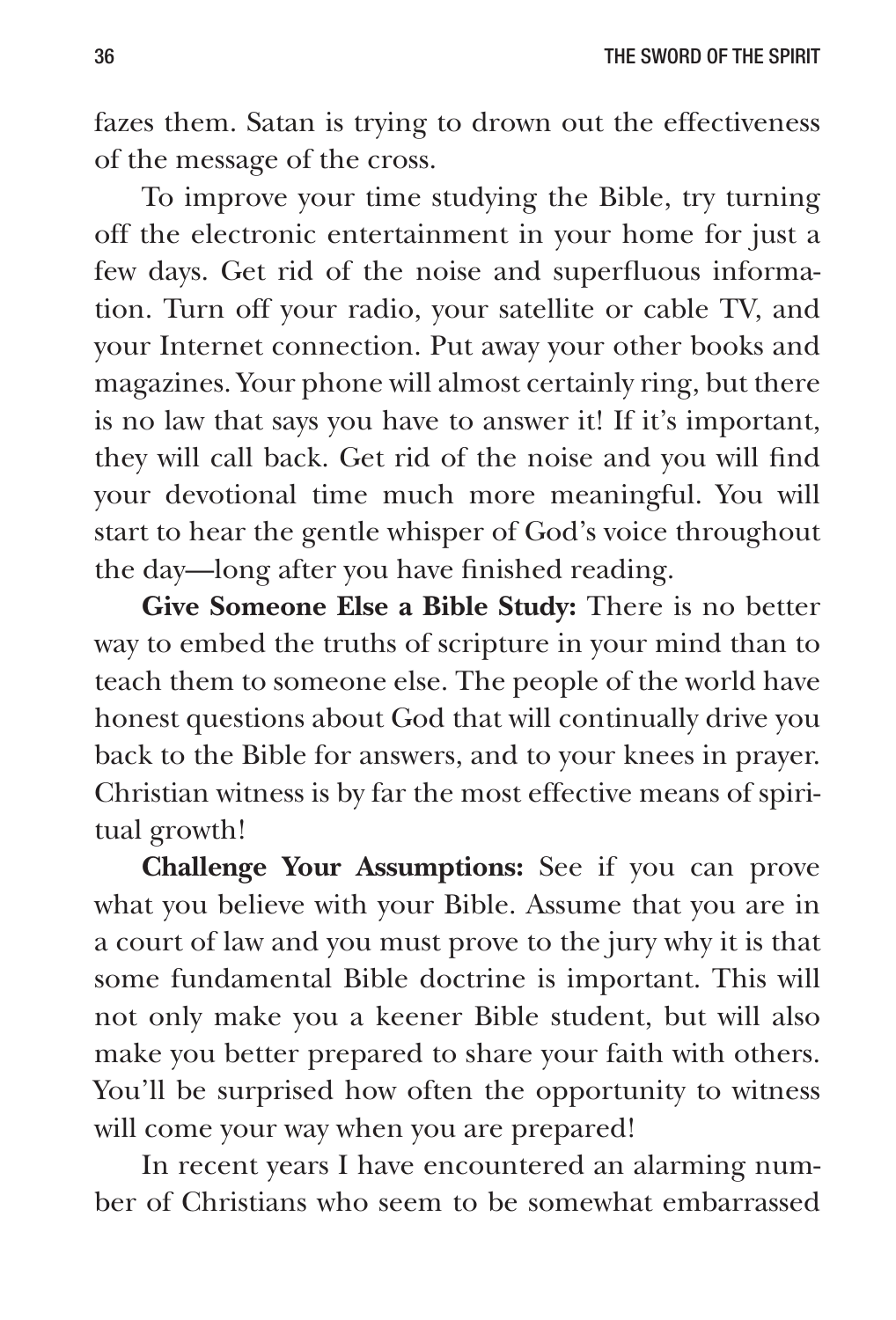by their faith. I believe that to a large degree this stems from insecurity over its scriptural validity. If you study the Bible systematically and doctrinally each day, such embarrassment vanishes in the face of the overwhelming beauty and consistency of what the Bible has to say.

Some Christians are quite sure they know what they believe, but their version of Christianity is nothing more than a thinly disguised paraphrase of their own opinion. It is often caustic and legalistic, and they often drive people away from the God. If such people were to study the Bible doctrinally and continually challenge their assumptions in the light of the cross, they would present a clearer picture of God to the people they meet.

Challenging your assumptions will also lead to humility. You may discover that you are not always right! When the Bible proves your assumptions false, admit it and adjust your thinking. Prayerful attempts to test your ideas against scripture will keep you humble and growing, both in understanding and in grace.

**Quit Studying to Prove Your "Hobbyhorses:"** On a number of occasions, I have met Christians who are zealous for a particular cause. When I switch the subject to some other biblical theme, however, they fall silent. Why? Because they have an unbalanced approach to scripture and only study those passages that relate to their favorite "hobbyhorse." They spend most of their moments in the Bible trying to gather more evidence for their side of a particular debate. Some of them have been hammering on the same anvil for 10 or 20 years, and as a result have never managed to grow past their own opinion.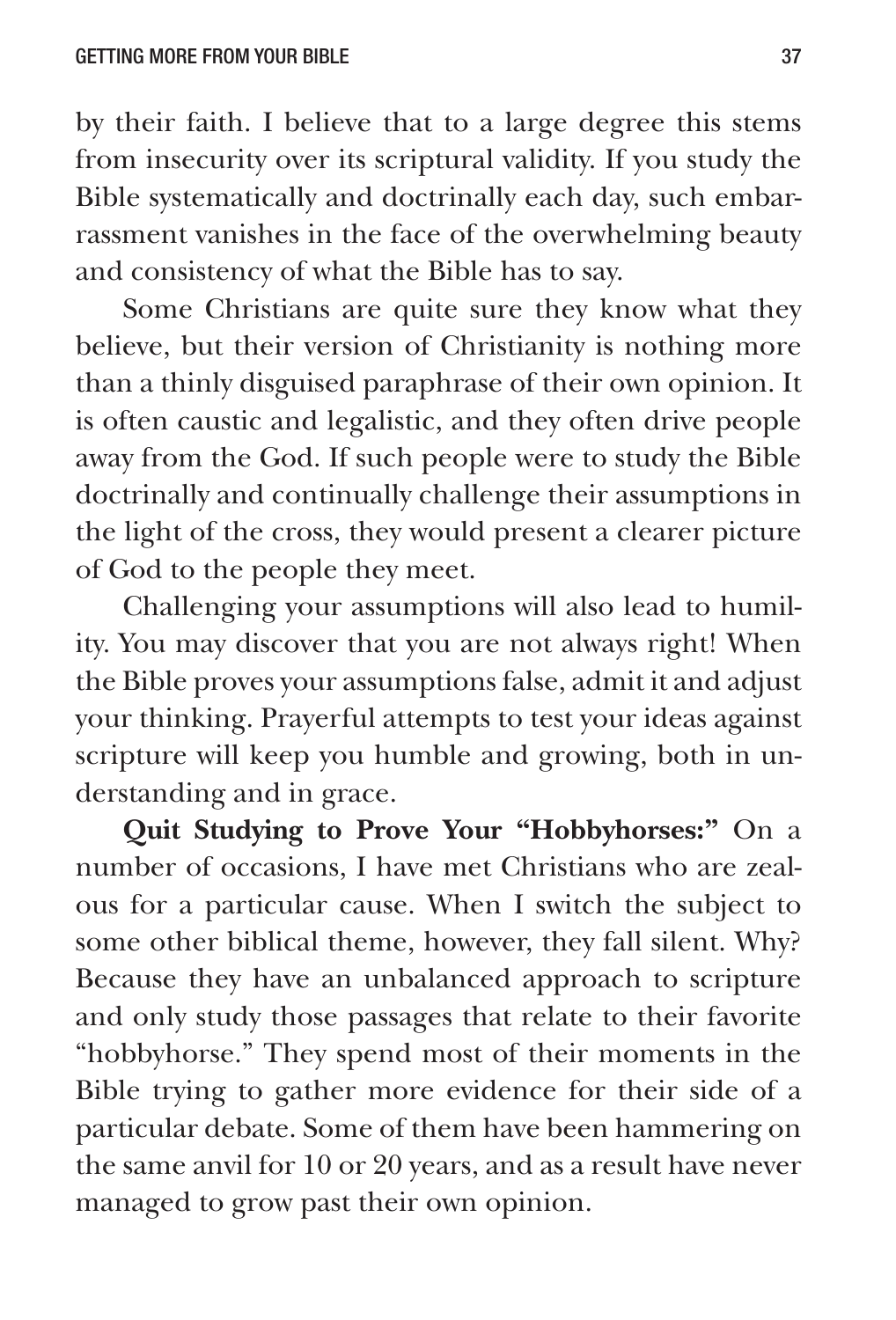Sometimes our hobbyhorses can be the devil's tool even when we are right! A single issue or topic can become so all-consuming that nothing else matters to us, but when faced with a spiritual crisis (as we almost certainly will be) we're going to be left defenseless, because our knowledge of the scriptures is incomplete and unbalanced.

It is much healthier to study quietly and listen for the voice of God as you read the Bible—let Him tell you what is important instead of trying to set the agenda yourself. Never use scripture as a garnish for your own opinion.

**Take Notes As You Read:** People occasionally tell me that they have trouble getting anything out of Bible reading. "Some of the passages are so long and boring," they complain.

If you suffer from this problem yourself, start taking notes as you read. Find a new notebook and jot down any important ideas you encounter. Write down any questions you have about what you're reading. You will be surprised how often those seemingly long, mundane passages hold the answers to your most perplexing questions. Even the genealogies will become significant! Eventually you will find that an hour a day is scarcely enough time for your personal devotional life.

**Read Out Loud:** Some might think you are odd, but who cares? Most of the Bible was written to be enjoyed orally. You will be surprised how much your comprehension level will increase, and how often you'll be able to quote scripture from memory just because you read it out loud.

**Read Backwards Occasionally:** Seriously! I got this idea from the much-loved, speaker of the Voice of Prophecy ra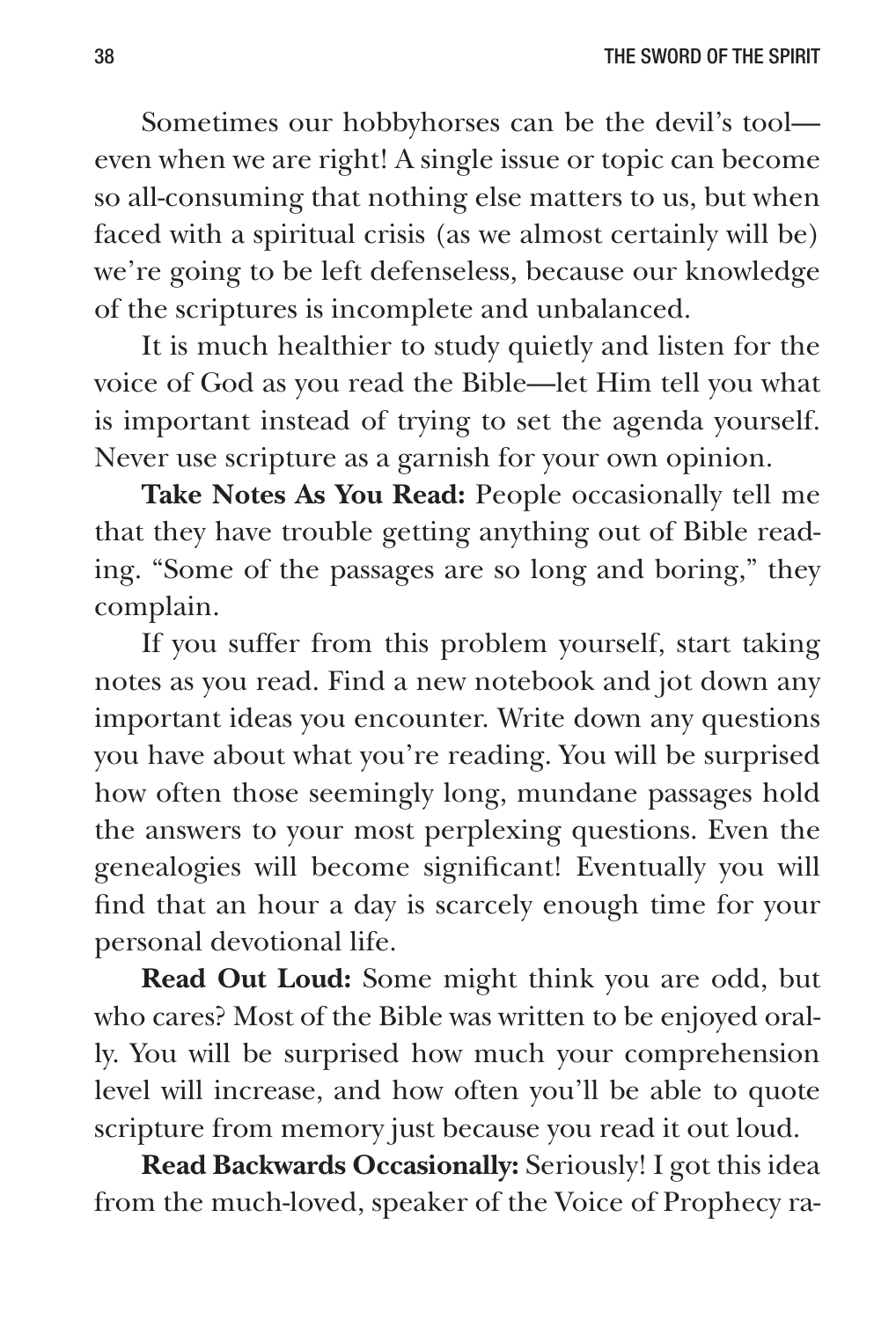dio program, HMS Richards, Sr. Sometimes he would read the last verse of a chapter first, then the next-to-last verse, and so on, until he got to the beginning of the chapter. It's amazing how this technique will force you to pay attention to what you're reading and will really emphasize the context of each verse.

**Try Studying with a Ruler:** This can prove to be an interesting exercise. Try measuring how much space the Bible gives to certain topics. For example: In my Bible, the first day of creation takes up about 1.75 inches, the second day takes 1.4 inches, and the sixth day takes 4.3 inches! Ask yourself why more space is given to some events than others.

**Pray:** The Bible is the work of the Holy Spirit. "But the natural man does not receive the things of the Spirit of God, for they are foolishness to him; nor can he know them, because they are spiritually discerned" (1 Corinthians 2:14). It only makes sense to begin each Bible reading with a word of prayer, giving thanks for God's instruction and asking His help in understanding it. Without His assistance, you will not grasp important truths.

There are many techniques to bring your devotional time to life. But the most important advice I can offer you is this: get started now. It's amazing how time spent every day in God's Word will keep you growing and keep you from extremes. I am confident you will reap rich rewards.

*"Therefore take up the whole armor of God, that you may be able to withstand in the evil day, and having done all, to stand. Stand therefore, having girded your waist with truth, having put*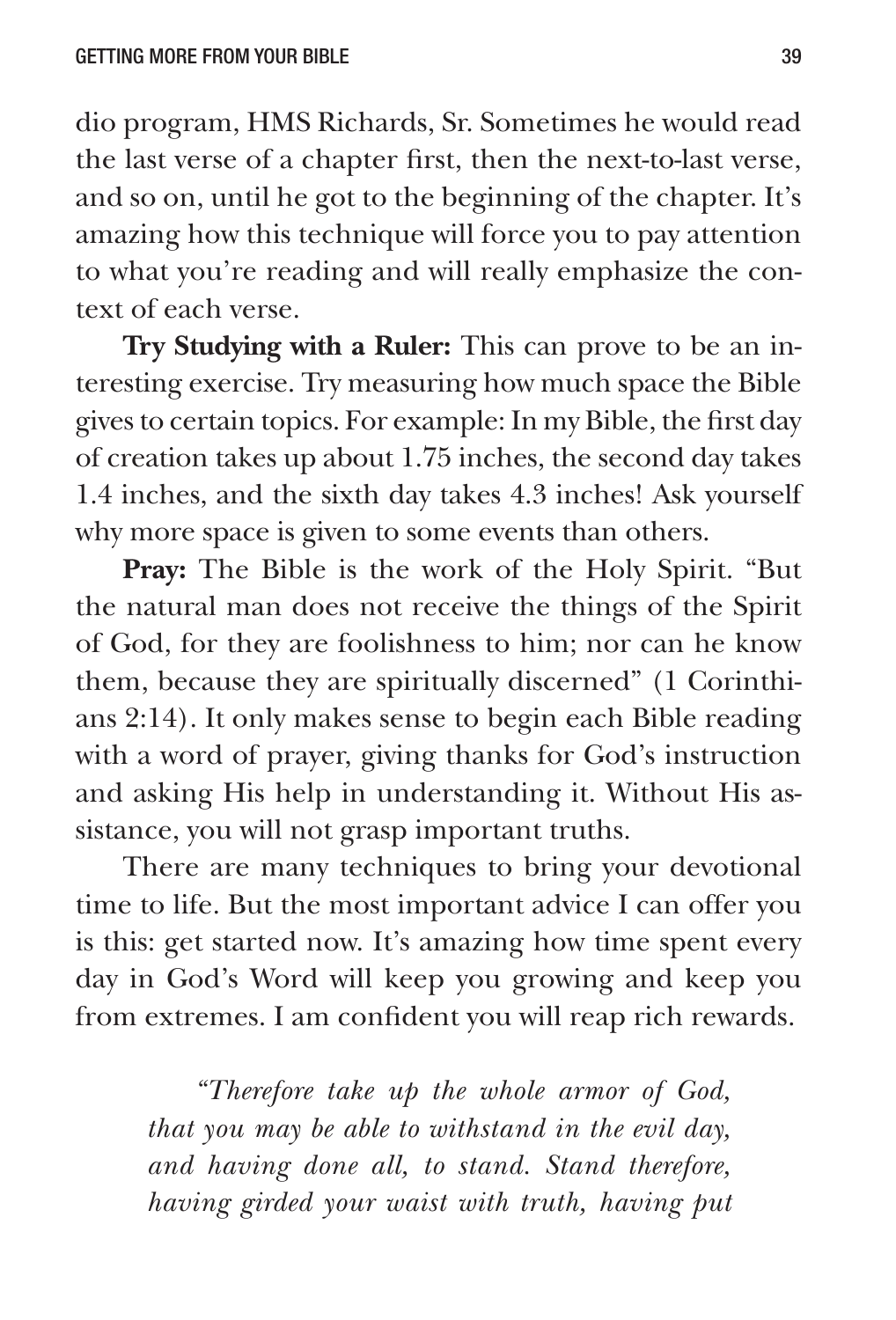*on the breastplate of righteousness, and having shod your feet with the preparation of the gospel of peace; above all, taking the shield of faith with which you will be able to quench all the fiery darts of the wicked one. And take the helmet of salvation, and the sword of the Spirit, which is the word of God…" (Ephesians 6:13-17)*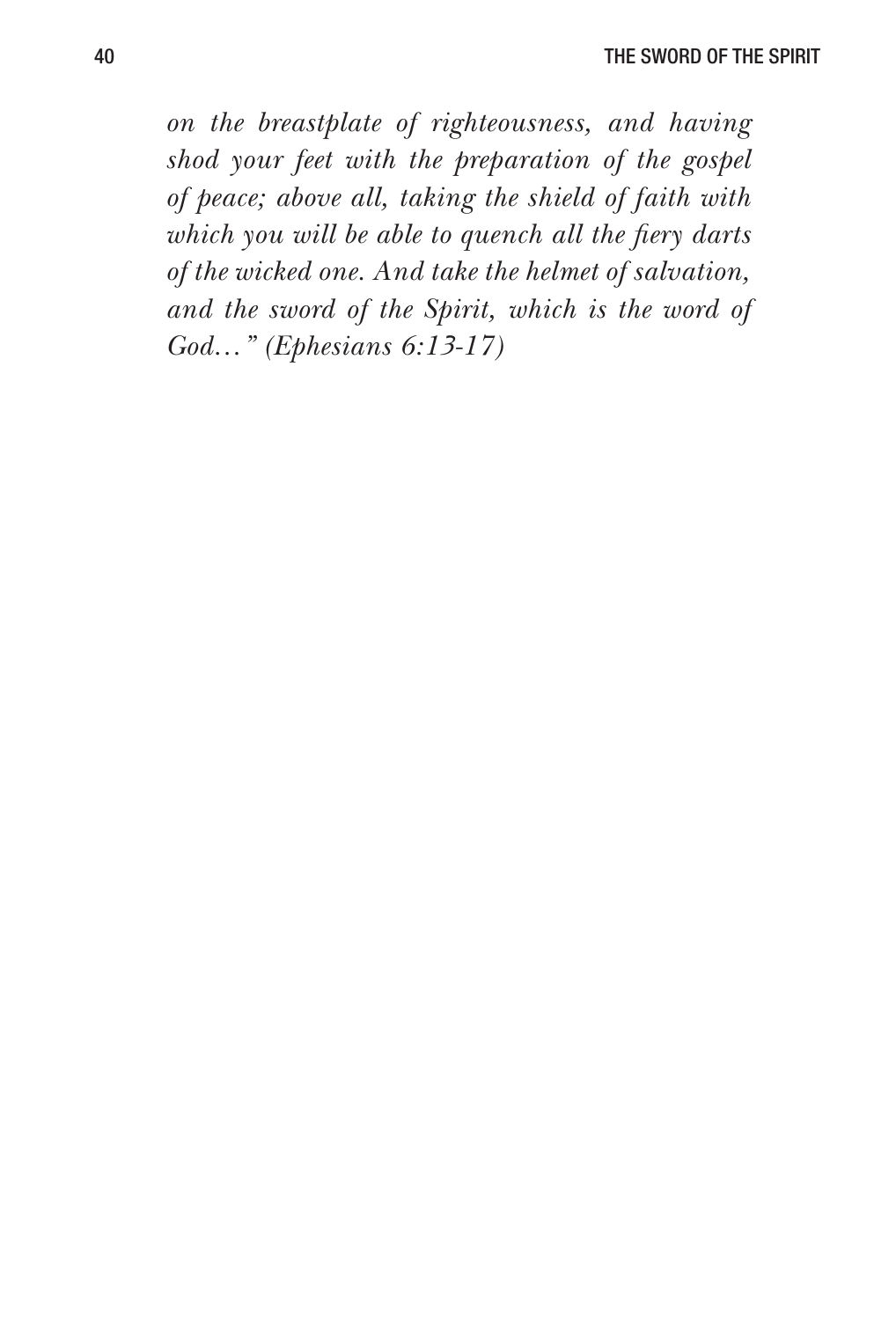

# *Discipleship Journal Bible Reading Plan*

This Bible Reading Plan was first published in 1987 by *Discipleship Journal* and has been a great blessing to me.

- Some things that I like about this plan are: •
- It is organized by reading in four separate places in the Scripture every day so you can better grasp the breadth and unity of the entire Bible.
- It is also built around 25 days of reading per month, thus allowing you five "catch-up" days each month to help prevent the frustration of falling behind.
- You can begin at any point of the year. •

You can download the following chart in various formats at *http://www.bibleinfo.com/dailyreading*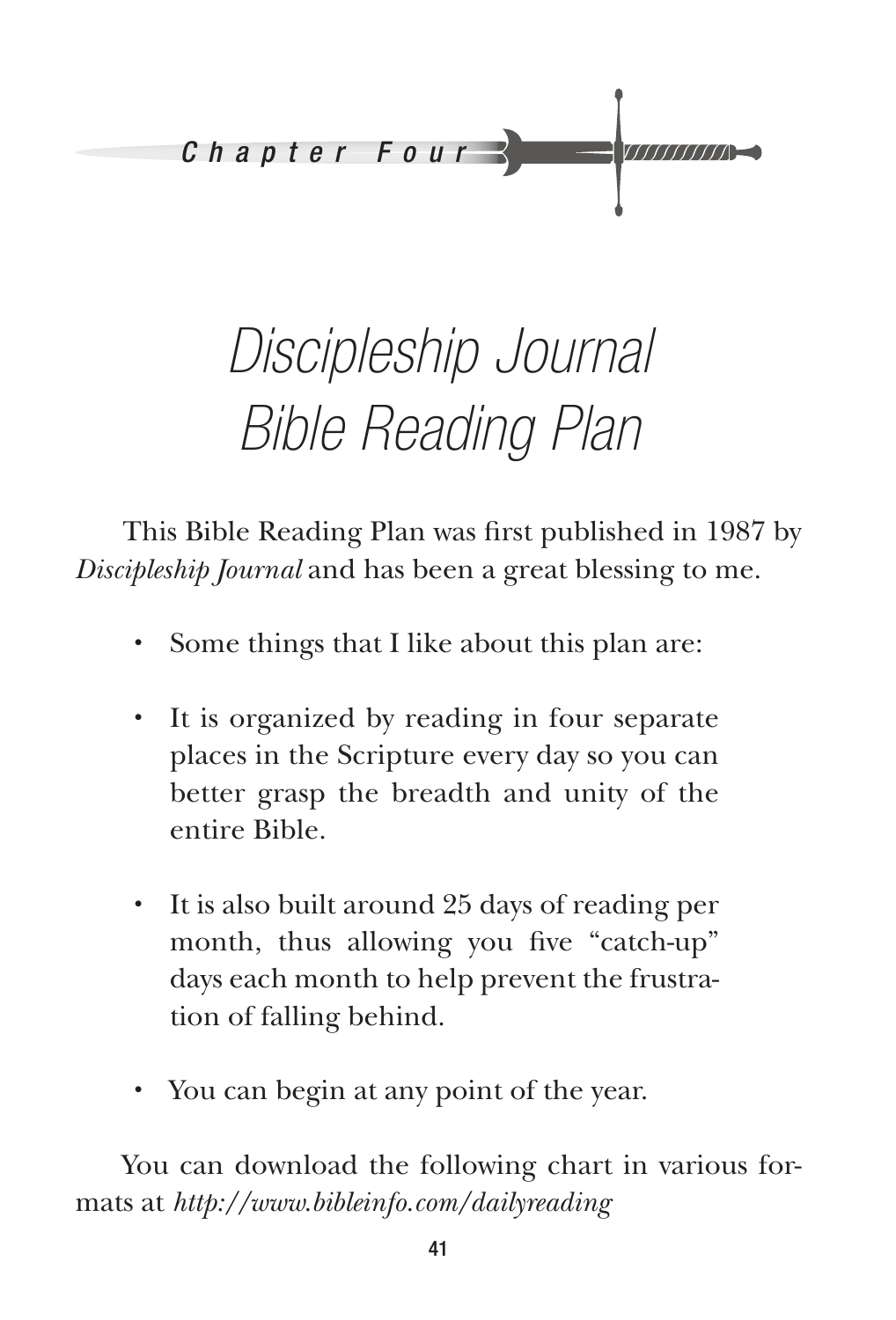|     |                   | New Testament      | <b>Old Testament</b> |                 |
|-----|-------------------|--------------------|----------------------|-----------------|
| 1.  | $\Box$ Mt. 1:1-17 | $\Box$ Acts 1:1-11 | $\Box$ Ps. 1         | $\Box$ Gen. 1-2 |
| 2.  | $\Box$ 1:18-25    | $\Box$ 1:12-26     | $\square$ 2          | $\Box$ 3-4      |
| 3.  | $\Box$ 2:1-12     | $\Box$ 2:1-21      | $\Box$ 3             | $\square$ 5-8   |
| 4.  | $\Box$ 2:13-23    | $\square$ 2:22-47  | $\Box$ 4             | $\Box$ 9-11     |
| 5.  | $\Box$ 3:1-12     | $\Box$ 3           | $\square$ 5          | $\Box$ 12-14    |
| 6.  | $\Box$ 3:13-17    | $\Box$ 4:1-22      | $\Box$ 6             | $\Box$ 15-17    |
| 7.  | $\Box$ 4:1-11     | $\Box$ 4:23-37     | $\square$ 7          | $\square$ 18-20 |
| 8.  | $\Box$ 4:12-17    | $\Box$ 5:1-16      | $\square$ 8          | $\Box$ 21-23    |
| 9.  | $\Box$ 4:18-25    | $\Box$ 5:17-42     | $\Box$ 9             | □ 24            |
| 10. | $\square$ 5:1-12  | 口 6                | $\square$ 10         | $\square$ 25-26 |
| 11. | $\square$ 5:13-20 | $\Box$ 7:1-38      | $\square$ 11         | $\Box$ 27-28    |
| 12. | $\Box$ 5:21-32    | $\Box$ 7:39-60     | $\Box$ 12            | $\Box$ 29-30    |
| 13. | $\Box$ 5:33-48    | $\Box$ 8:1-25      | $\Box$ 13            | $\square$ 31    |
| 14. | $\Box$ 6:1-15     | $\Box$ 8:26-40     | $\Box$ 14            | $\Box$ 32-33    |
| 15. | $\Box$ 6:16-24    | $\Box$ 9:1-19      | $\square$ 15         | $\Box$ 34-35    |
| 16. | $\Box$ 6:25-34    | $\Box$ 9:20-43     | $\square$ 16         | $\square$ 36    |
| 17. | $\Box$ 7:1-14     | $\Box$ 10:1-23     | $\square$ 17         | $\Box$ 37-38    |
| 18. | $\Box$ 7:15-29    | $\Box$ 10:24-48    | $\Box$ 18:1-25       | $\Box$ 39-40    |
| 19. | $\Box$ 8:1-13     | $\square$ 11:1-18  | $\Box$ 18:26-40      | $\Box$ 41       |
| 20. | $\Box$ 8:14-22    | $\Box$ 11:19-30    | $\Box$ 19            | $\Box$ 42-43    |
| 21. | $\Box$ 8:23-34    | $\square$ 12       | $\square$ 20         | $\square$ 44-45 |
| 22. | $\Box$ 9:1-13     | $\Box$ 13:1-25     | $\square$ 21         | $\Box$ 46-47    |
| 23. | $\Box$ 9:14-26    | $\Box$ 13:26-52    | $\Box$ 22:1-11       | $\square$ 48    |
| 24. | $\Box$ 9:27-38    | $\square$ 14       | $\square$ 22:12-31   | $\Box$ 49       |
| 25. | $\Box$ 10:1-20    | $\Box$ 15:1-21     | $\square$ 23         | $\square$ 50    |

## **JANUARY**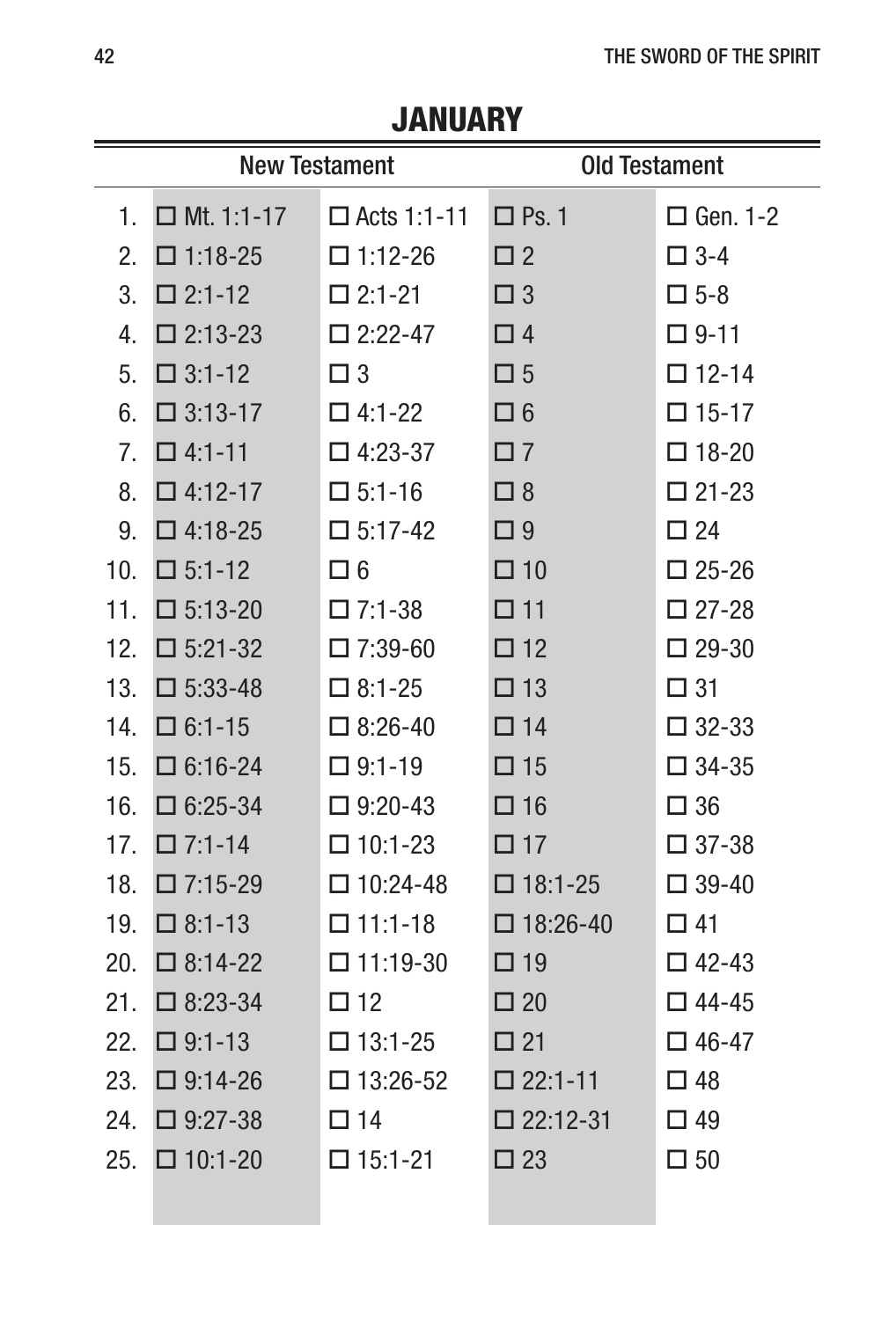|                  | <b>New Testament</b>                                   |                    | <b>Old Testament</b> |                   |
|------------------|--------------------------------------------------------|--------------------|----------------------|-------------------|
| 1.               | $\Box$ Mt. 10:21-42 $\Box$ Acts 15:22-42 $\Box$ Ps. 24 |                    |                      | $\square$ Ex. 1-3 |
| 2.               | $\Box$ 11:1-19                                         | $\Box$ 16:1-15     | $\square$ 25         | $\square$ 4-6     |
| 3.               | $\Box$ 11:20-30                                        | $\Box$ 16:16-40    | $\square$ 26         | $\square$ 7-9     |
| $\overline{4}$ . | $\Box$ 12:1-21                                         | $\Box$ 17:1-15     | $\square$ 27         | $\square$ 10-12   |
| 5.               | $\Box$ 12:22-37                                        | $\Box$ 17:16-34    | $\square$ 28         | $\square$ 13-15   |
| 6.               | $\Box$ 12:38-50                                        | $\Box$ 18:1-17     | $\square$ 29         | $\square$ 16-18   |
| 7.               | $\Box$ 13:1-23                                         | $\Box$ 18:18-28    | $\square$ 30         | $\square$ 19-20   |
| 8.               | $\Box$ 13:24-43                                        | $\Box$ 19:1-22     | $\square$ 31         | $\square$ 21-23   |
| 9.               | $\Box$ 13:44-58                                        | $\Box$ 19:23-41    | $\square$ 32         | $\square$ 24-26   |
| 10.              | $\Box$ 14:1-21                                         | $\square$ 20:1-12  | $\square$ 33         | $\Box$ 27-29      |
| 11.              | $\Box$ 14:22-36                                        | $\square$ 20:13-38 | $\square$ 34         | $\Box$ 30-31      |
| 12.              | $\Box$ 15:1-20                                         | $\square$ 21:1-26  | $\Box$ 35            | $\Box$ 32-33      |
| 13.              | $\Box$ 15:21-39                                        | $\square$ 21:27-40 | $\square$ 36         | $\square$ 34      |
| 14.              | $\Box$ 16:1-12                                         | $\square$ 22       | $\Box$ 37:1-22       | $\square$ 35-37   |
| 15.              | $\Box$ 16:13-28                                        | $\square$ 23:1-11  | $\Box$ 37:23-40      | $\Box$ 38-40      |
| 16.              | $\Box$ 17:1-13                                         | $\square$ 23:12-35 | $\square$ 38         | $\Box$ Lev. 1-4   |
| 17.              | $\Box$ 17:14-27                                        | $\square$ 24       | $\square$ 39         | $\square$ 5-7     |
| 18.              | $\Box$ 18:1-14                                         | $\square$ 25:1-12  | $\Box$ 40            | $\square$ 8-10    |
| 19.              | $\Box$ 18:15-35                                        | $\square$ 25:13-27 | $\Box$ 41            | $\square$ 11-13   |
| 20.              | $\Box$ 19:1-15                                         | $\square$ 26:1-18  | $\square$ 42         | $\square$ 14-15   |
| 21.              | $\Box$ 19:16-30                                        | $\square$ 26:19-32 | $\square$ 43         | $\square$ 16-17   |
| 22.              | $\square$ 20:1-16                                      | $\Box$ 27:1-26     | $\Box$ 44            | $\square$ 18-20   |
| 23.              | $\Box$ 20:17-34                                        | $\square$ 27:27-44 | $\Box$ 45            | $\square$ 21-23   |
| 24.              | $\Box$ 21:1-11                                         | $\square$ 28:1-16  | $\Box$ 46            | $\square$ 24-25   |
| 25.              | $\square$ 21:12-22                                     | □ 28:17-31         | $\Box$ 47            | $\square$ 26-27   |
|                  |                                                        |                    |                      |                   |

# **FEBRUARY**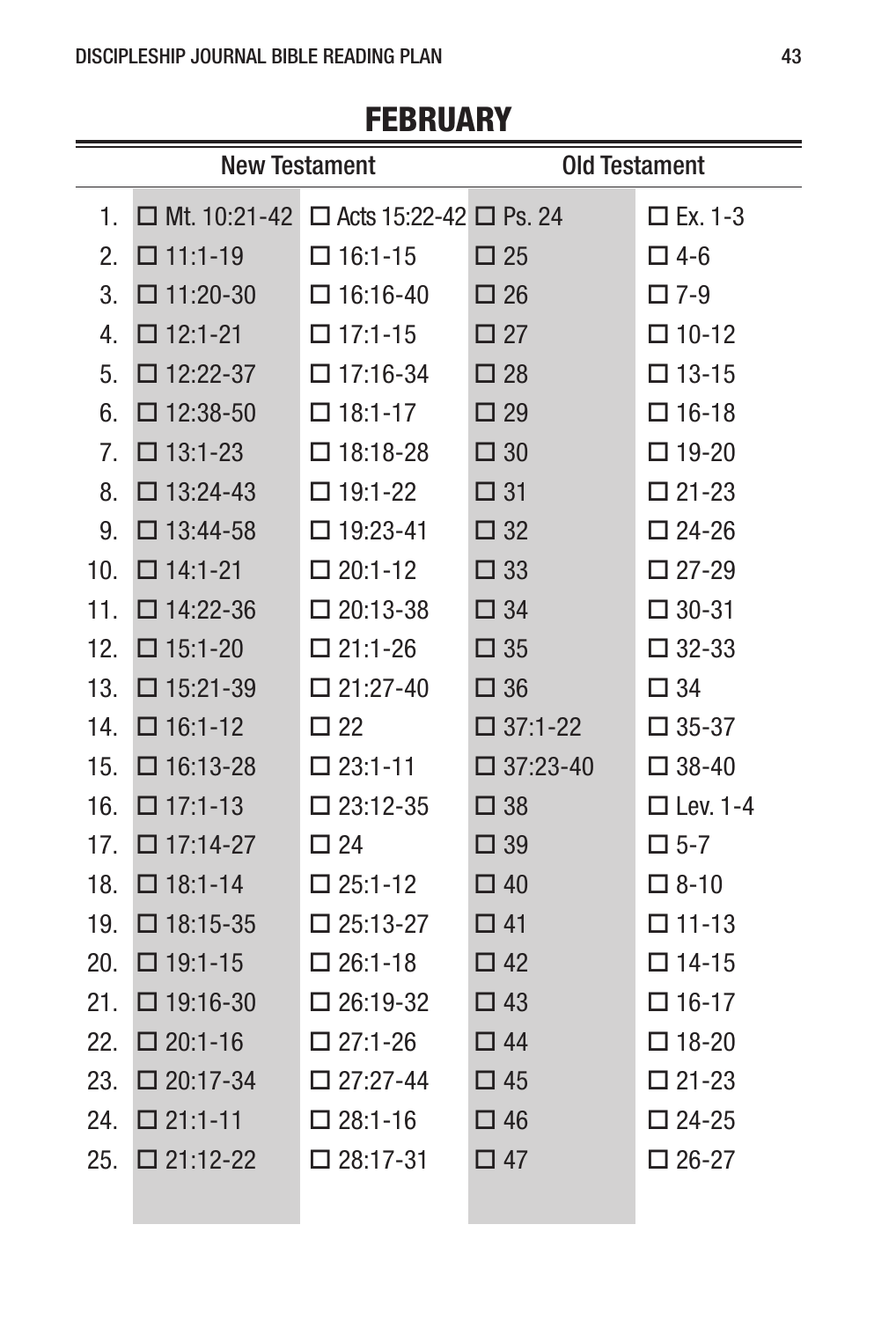| <b>New Testament</b> |                                                     |                   | <b>Old Testament</b> |                  |
|----------------------|-----------------------------------------------------|-------------------|----------------------|------------------|
| 1.                   | $\Box$ Mt. 21:23-32 $\Box$ Rom 1:1-17 $\Box$ Ps. 48 |                   |                      | $\Box$ Num. 1-2  |
| 2.                   | $\square$ 21:33-46                                  | $\Box$ 1:18-32    | $\Box$ 49            | $\Box$ 3-4       |
| 3.                   | $\Box$ 22:1-14                                      | $\square$ 2       | $\square$ 50         | $\square$ 5-6    |
| 4.                   | $\square$ 22:15-33                                  | $\Box$ 3          | $\square$ 51         | $\square$ 7-8    |
| 5.                   | $\Box$ 22:34-46                                     | $\Box$ 4          | $\square$ 52         | $\Box$ 9-11      |
| 6.                   | $\Box$ 23:1-12                                      | $\square$ 5:1-11  | $\square$ 53         | $\square$ 12-14  |
| 7.                   | $\square$ 23:13-24                                  | $\square$ 5:12-21 | $\square$ 54         | $\square$ 15-17  |
| 8.                   | $\square$ 23:25-39                                  | $\Box$ 6:1-14     | $\square$ 55         | $\Box$ 18-20     |
| 9.                   | $\Box$ 24:1-14                                      | $\square$ 6:15-23 | $\square$ 56         | $\square$ 21-22  |
| 10.                  | $\Box$ 24:15-35                                     | $\Box$ 7:1-12     | $\square$ 57         | $\square$ 23-25  |
| 11.                  | $\Box$ 24:36-51                                     | $\Box$ 7:13-25    | $\square$ 58         | $\square$ 26-27  |
| 12.                  | $\Box$ 25:1-13                                      | $\Box$ 8:1-17     | $\square$ 59         | $\Box$ 28-30     |
| 13.                  | $\Box$ 25:14-30                                     | $\Box$ 8:18-39    | $\square$ 60         | $\Box$ 31-32     |
| 14.                  | $\Box$ 25:31-46                                     | $\Box$ 9:1-18     | $\square$ 61         | $\Box$ 33-36     |
| 15.                  | $\square$ 26:1-16                                   | $\Box$ 9:19-33    | 口 62                 | $\Box$ Deut. 1-3 |
| 16.                  | $\Box$ 26:17-35                                     | $\square$ 10      | $\square$ 63         | $\square$ 4-5    |
| 17.                  | $\Box$ 26:36-56                                     | $\Box$ 11:1-24    | $\square$ 64         | $\square$ 6-8    |
| 18.                  | $\square$ 26:57-75                                  | $\Box$ 11:25-36   | 口 65                 | $\Box$ 9-12      |
| 19.                  | $\Box$ 27:1-10                                      | $\Box$ 12:1-8     | $\square$ 66         | $\Box$ 13-17     |
| 20.                  | $\square$ 27:11-26                                  | $\Box$ 12:9-21    | $\square$ 67         | $\square$ 18-21  |
| 21.                  | $\Box$ 27:27-44                                     | $\Box$ 13         | $\square$ 68         | $\square$ 22-26  |
| 22.                  | $\Box$ 27:45-56                                     | $\square$ 14      | $\Box$ 69:1-18       | $\square$ 27-28  |
| 23.                  | $\Box$ 27:57-66                                     | $\Box$ 15:1-13    | $\Box$ 69:19-36      | $\square$ 29-31  |
| 24.                  | $\Box$ 28:1-10                                      | $\Box$ 15:14-33   | $\square$ 70         | $\square$ 32     |
| 25.                  | $\square$ 28:11-20                                  | $\square$ 16      | $\square$ 71         | $\Box$ 33-34     |

MARCH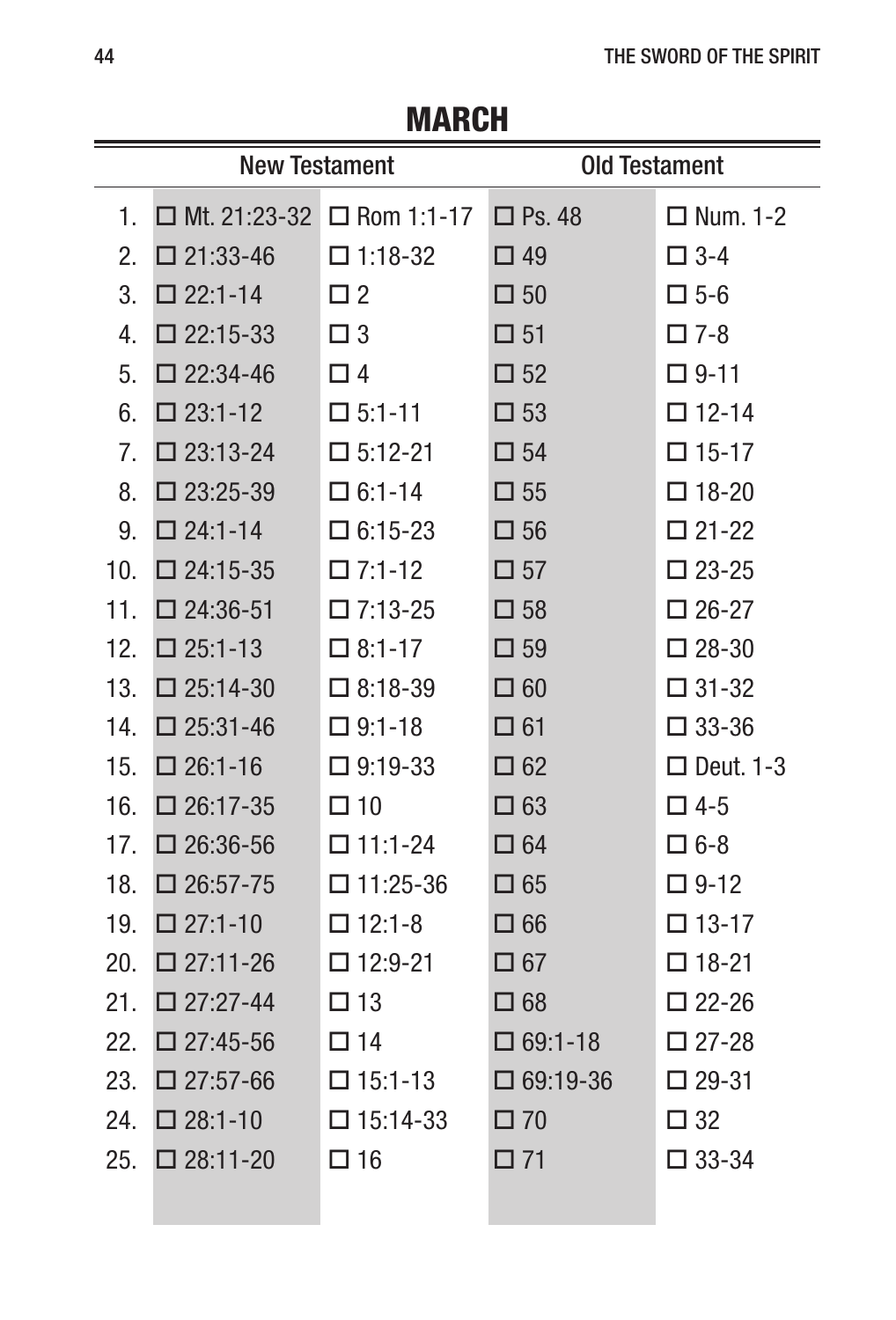|     | <b>New Testament</b> |                                    | <b>Old Testament</b> |                 |
|-----|----------------------|------------------------------------|----------------------|-----------------|
| 1.  | $\Box$ Mk. 1:1-8     | $\Box$ 1 Cor. 1:1-17 $\Box$ Ps. 72 |                      | $\Box$ Jos. 1-2 |
| 2.  | $\Box$ 1:9-20        | $\Box$ 1:18-31                     | $\square$ 73         | $\square$ 3-5   |
| 3.  | $\Box$ 1:21-34       | $\square$ 2                        | $\square$ 74         | $\square$ 6-7   |
| 4.  | $\Box$ 1:35-45       | $\Box$ 3                           | $\Box$ 75            | $\square$ 8-9   |
| 5.  | $\Box$ 2:1-12        | $\Box$ 4                           | $\square$ 76         | $\Box$ 10-12    |
| 6.  | $\Box$ 2:13-17       | $\square$ 5                        | $\Box$ 77            | $\Box$ 13-14    |
| 7.  | $\square$ 2:18-28    | $\square$ 6:1-11                   | $\Box$ 78:1-39       | $\square$ 15-17 |
| 8.  | $\Box$ 3:1-19        | $\Box$ 6:12-20                     | □ 78:40-72           | $\Box$ 18-19    |
| 9.  | $\Box$ 3:20-35       | $\Box$ 7:1-16                      | $\Box$ 79            | $\square$ 20-21 |
| 10. | $\Box$ 4:1-20        | $\Box$ 7:17-40                     | $\square$ 80         | $\square$ 22-23 |
| 11. | $\Box$ 4:21-41       | $\square$ 8                        | $\square$ 81         | $\square$ 24    |
| 12. | $\Box$ 5:1-20        | $\Box$ 9:1-12                      | $\square$ 82         | $\Box$ Jud. 1-3 |
| 13. | $\Box$ 5:21-43       | $\Box$ 9:13-27                     | $\square$ 83         | $\square$ 4-5   |
| 14. | $\Box$ 6:1-13        | $\Box$ 10:1-13                     | $\square$ 84         | $\square$ 6-7   |
| 15. | $\Box$ 6:14-29       | $\Box$ 10:14-33                    | $\square$ 85         | $\square$ 8     |
| 16. | $\Box$ 6:30-44       | $\Box$ 11:1-16                     | $\square$ 86         | $\Box$ 9        |
| 17. | $\Box$ 6:45-56       | $\Box$ 11:17-34                    | $\square$ 87         | $\Box$ 10-12    |
| 18. | $\Box$ 7:1-23        | $\Box$ 12:1-13                     | $\square$ 88         | $\square$ 13-15 |
| 19. | $\Box$ 7:24-37       | $\Box$ 12:14-31                    | $\Box$ 89:1-18       | $\square$ 16    |
| 20. | $\Box$ 8:1-13        | $\square$ 13                       | $\Box$ 89:19-52      | $\square$ 17-18 |
| 21. | $\Box$ 8:14-21       | $\Box$ 14:1-25                     | $\square$ 90         | $\Box$ 19       |
| 22. | $\Box$ 8:22-30       | $\Box$ 14:26-40                    | $\Box$ 91            | $\square$ 20-21 |
| 23. | $\Box$ 8:31-38       | $\Box$ 15:1-28                     | $\Box$ 92            | $\Box$ Ru. 1    |
| 24. | $\Box$ 9:1-13        | $\Box$ 15:29-58                    | $\Box$ 93            | $\square$ 2-3   |
| 25. | $\Box$ 9:14-32       | $\square$ 16                       | $\square$ 94         | $\Box$ 4        |
|     |                      |                                    |                      |                 |

# APRIL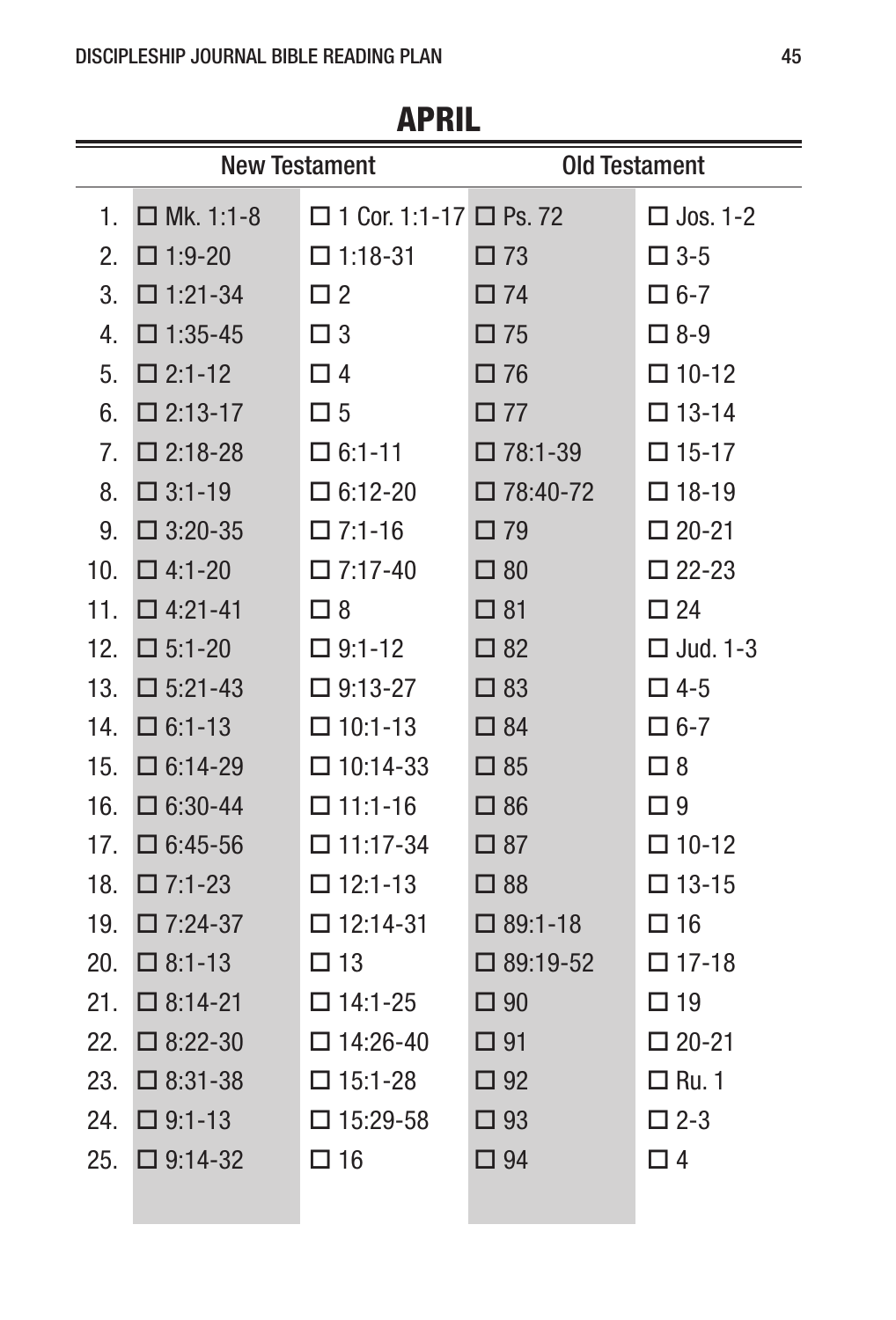|     |                                                       | <b>New Testament</b> | <b>Old Testament</b> |                   |
|-----|-------------------------------------------------------|----------------------|----------------------|-------------------|
| 1.  | $\Box$ Mk. 9:33-50 $\Box$ 2 Cor. 1:1-11 $\Box$ Ps. 95 |                      |                      | $\Box$ 1 Sam. 1-2 |
| 2.  | $\Box$ 10:1-16                                        | $\Box$ 1:12-24       | $\square$ 96         | $\Box$ 3-5        |
| 3.  | $\Box$ 10:17-34                                       | $\square$ 2          | $\square$ 97         | $\square$ 6-8     |
| 4.  | $\Box$ 10:35-52                                       | $\Box$ 3             | $\Box$ 98            | $\Box$ 9-10       |
| 5.  | $\square$ 11:1-11                                     | □4                   | $\Box$ 99            | $\square$ 11-13   |
| 6.  | $\Box$ 11:12-26                                       | 口 5                  | $\square$ 100        | □ 14              |
| 7.  | $\Box$ 11:27-33                                       | $\square$ 6          | $\square$ 101        | $\square$ 15-16   |
| 8.  | $\Box$ 12:1-12                                        | $\square$ 7          | $\square$ 102        | $\square$ 17-18   |
| 9.  | $\Box$ 12:13-27                                       | $\square$ 8          | $\square$ 103        | $\square$ 19-20   |
| 10. | $\Box$ 12:28-34                                       | $\Box$ 9             | $\square$ 104        | $\square$ 21-23   |
| 11. | $\Box$ 12:35-44                                       | $\square$ 10         | $\square$ 105        | $\square$ 24-25   |
| 12. | $\Box$ 13:1-13                                        | $\square$ 11:1-15    | $\square$ 106:1-23   | $\square$ 26-28   |
| 13. | $\Box$ 13:14-31                                       | $\Box$ 11:16-33      | $\square$ 106:24-48  | $\square$ 29-31   |
| 14. | $\Box$ 13:32-37                                       | $\Box$ 12:1-10       | $\square$ 107        | $\Box$ 2 Sam. 1-2 |
| 15. | $\Box$ 14:1-11                                        | □ 12:11-21           | $\square$ 108        | $\Box$ 3-4        |
| 16. | $\Box$ 14:12-31                                       | $\Box$ 13            | $\square$ 109        | $\square$ 5-7     |
| 17. | $\Box$ 14:32-42                                       | $\Box$ Gal. 1        | $\square$ 110        | $\square$ 8-10    |
| 18. | $\Box$ 14:43-52                                       | $\square$ 2          | $\square$ 111        | $\square$ 11-12   |
| 19. | $\Box$ 14:53-65                                       | $\Box$ 3:1-14        | $\square$ 112        | $\square$ 13      |
| 20. | $\Box$ 14:66-72                                       | $\Box$ 3:15-29       | $\square$ 113        | $\square$ 14-15   |
| 21. | $\Box$ 15:1-15                                        | $\Box$ 4:1-20        | $\square$ 114        | $\square$ 16-17   |
| 22. | $\Box$ 15:16-32                                       | $\Box$ 4:21-31       | $\square$ 115        | $\Box$ 18-19      |
| 23. | $\square$ 15:33-41                                    | $\Box$ 5:1-12        | $\square$ 116        | $\square$ 20-21   |
| 24. | $\Box$ 15:42-47                                       | $\Box$ 5:13-26       | $\square$ 117        | $\square$ 22      |
| 25. | $\Box$ 16                                             | $\square$ 6          | $\square$ 118        | $\square$ 23-24   |

**MAY**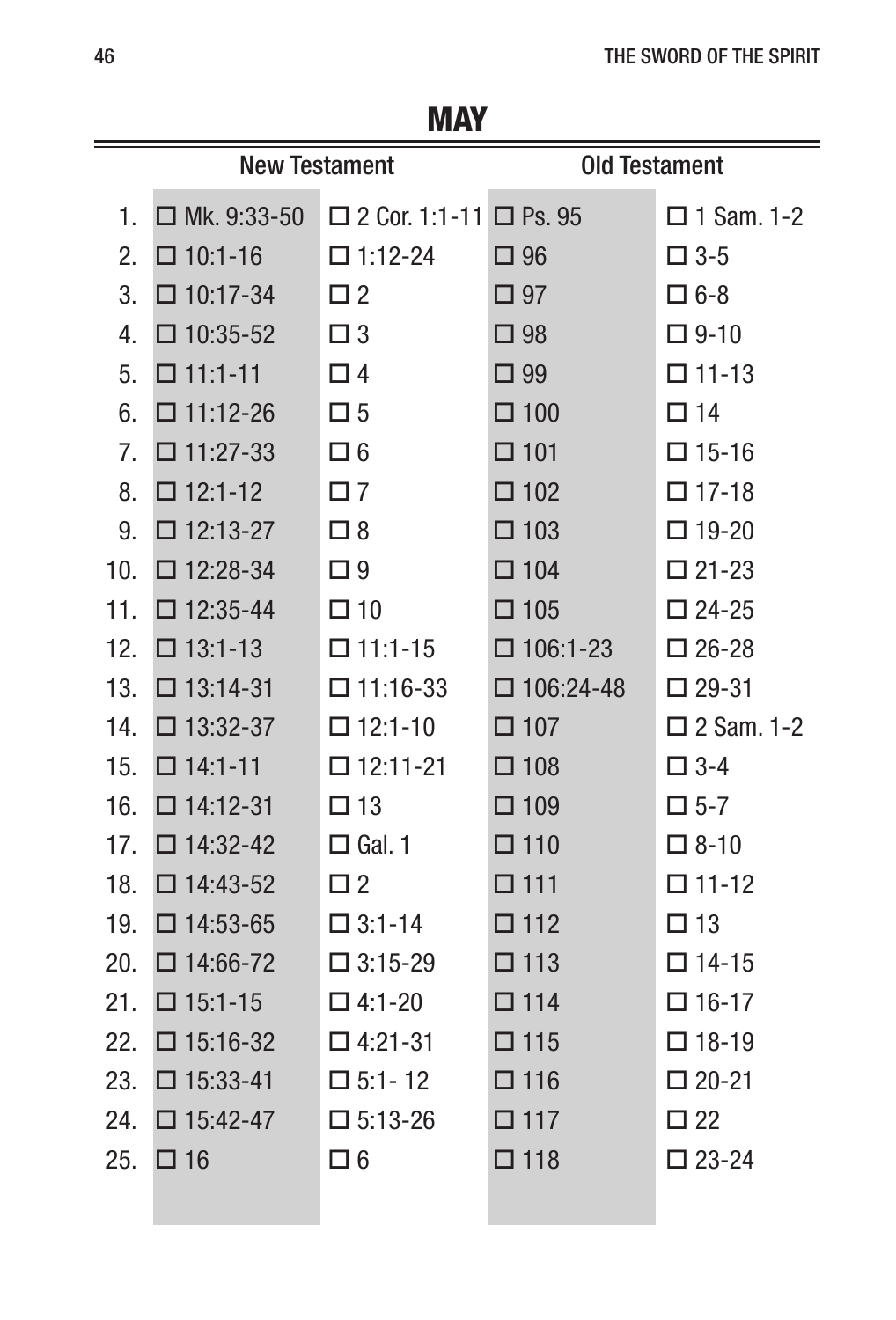|     | <b>New Testament</b> |                     | <b>Old Testament</b>            |                    |
|-----|----------------------|---------------------|---------------------------------|--------------------|
| 1.  | $\Box$ Lk. 1:1-25    | $\Box$ Eph. 1:1-14  | $\Box$ Ps. 119:1-8              | $\Box$ 1 Kings 1   |
| 2.  | $\Box$ 1:26-38       | $\Box$ 1:15-23      | □ 119:9-16                      | $\square$ 2-3      |
| 3.  | $\Box$ 1:39-56       | $\square$ 2:1-10    | $\Box$ 119:17-24                | $\square$ 4-5      |
| 4.  | $\Box$ 1:57-66       | $\square$ 2:11-22   | $\Box$ 119:25-32                | $\square$ 6-7      |
| 5.  | $\Box$ 1:67-80       | $\Box$ 3:1-13       | $\Box$ 119:33-40                | $\square$ 8        |
| 6.  | $\Box$ 2:1-20        | $\square$ 3:14-21   | $\Box$ 119:41-48                | $\Box$ 9-10        |
| 7.  | $\square$ 2:21-40    | $\Box$ 4:1-16       | $\Box$ 119:49-56                | $\square$ 11       |
| 8.  | $\square$ 2:41-52    | $\Box$ 4:17-24      | $\Box$ 119:57-64                | $\square$ 12       |
| 9.  | $\Box$ 3:1-20        | $\Box$ 4:25-32      | $\Box$ 119:65-72                | $\square$ 13-14    |
| 10. | $\Box$ 3:21-38       | $\square$ 5:1-21    | $\Box$ 119:73-80                | $\square$ 15-16    |
| 11. | $\Box$ 4:1-12        | $\square$ 5:22-23   | $\Box$ 119:81-88                | $\square$ 17-18    |
| 12. | $\Box$ 4:13-30       | $\Box$ 6:1-9        | $\Box$ 119:89-96                | $\Box$ 19-20       |
| 13. | $\square$ 4:31-37    | $\Box$ 6:10-24      | $\Box$ 119:97-104               | $\square$ 21-22    |
| 14. | $\square$ 4:38-44    | $\Box$ Phil. 1:1-11 | □ 119:105-112                   | $\Box$ 2 Kings 1-3 |
| 15. | $\square$ 5:1-11     | $\Box$ 1:12-20      | □ 119:113-120                   | $\square$ 4-5      |
| 16. | $\square$ 5:12-16    | $\Box$ 1:21-30      | $\Box$ 119:121-128              | $\square$ 6-7      |
| 17. | $\square$ 5:17-26    | $\square$ 2:1-11    | $\Box$ 119:129-136 $\Box$ 8-9   |                    |
| 18. | $\square$ 5:27-32    | $\square$ 2:12-18   | □ 119:137-144                   | $\square$ 10-11    |
| 19. | $\Box$ 5:33-39       | $\square$ 2:19-30   | □ 119:145-152                   | $\square$ 12-13    |
| 20. | $\Box$ 6:1-16        | $\Box$ 3:1-9        | $\Box$ 119:153-160 $\Box$ 14-15 |                    |
| 21. | $\Box$ 6:17-26       | $\square$ 3:10-14   | $\Box$ 119:161-168              | $\square$ 16-17    |
| 22. | $\Box$ 6:27-36       | $\Box$ 3:15-21      | □ 119:169-176                   | $\Box$ 18-19       |
| 23. | $\Box$ 6:37-42       | $\Box$ 4:1-7        | $\Box$ 120                      | $\square$ 20-21    |
| 24. | $\Box$ 6:43-49       | $\Box$ 4:8-13       | $\square$ 121                   | $\square$ 22-23    |
| 25. | $\Box$ 7:1-10        | $\Box$ 4:14-23      | $\square$ 122                   | $\square$ 24-25    |
|     |                      |                     |                                 |                    |

JUNE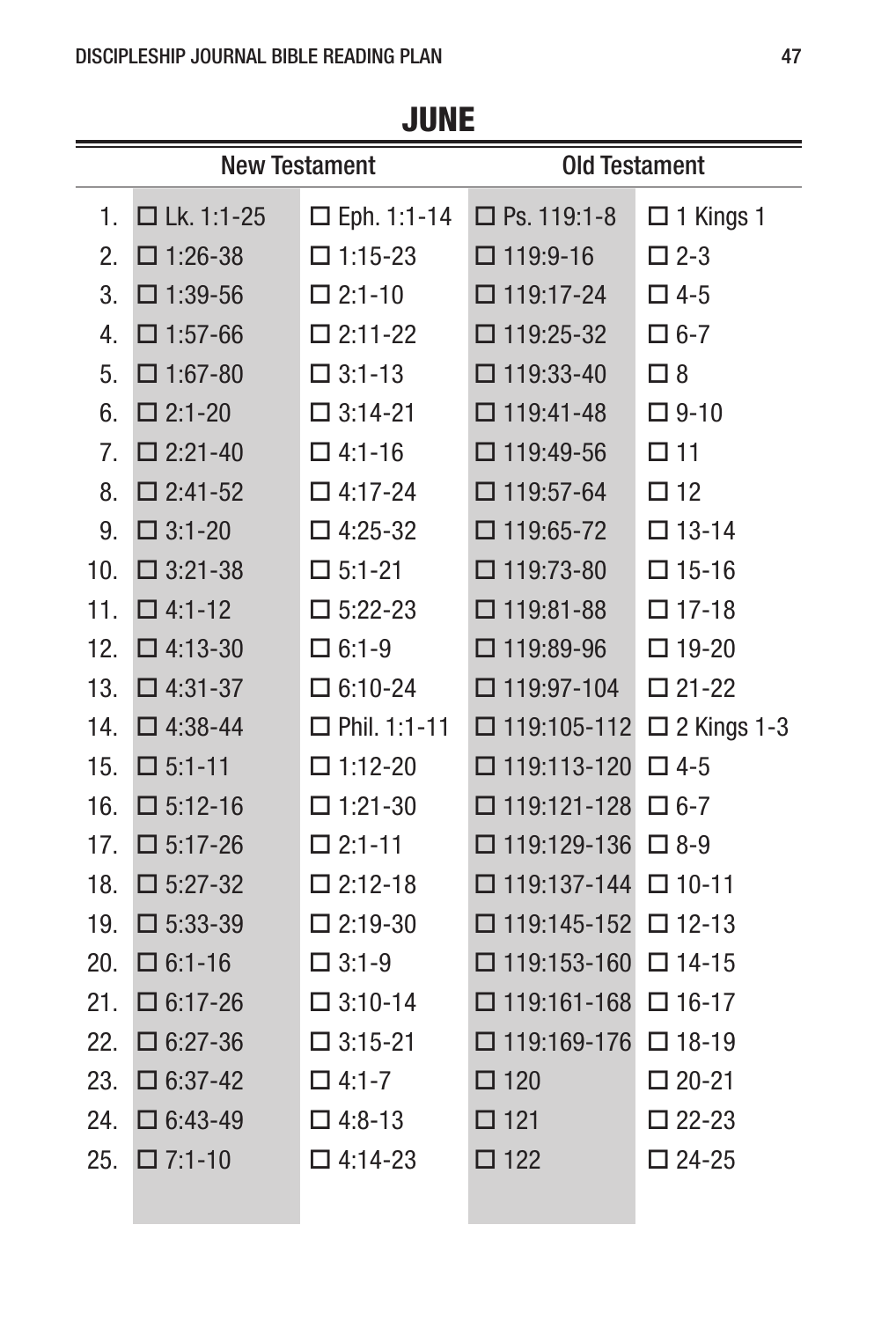|     | <b>New Testament</b> |                                 | <b>Old Testament</b>                 |                   |
|-----|----------------------|---------------------------------|--------------------------------------|-------------------|
| 1.  | $\Box$ Lk. 7:11-17   | l □ Col. 1:1-14                 | $\Box$ Ps. 123-124 $\Box$ 1 Chr. 1-2 |                   |
| 2.  | $\Box$ 7:18-35       | $\Box$ 1:15-29                  | $\square$ 125                        | $\Box$ 3-4        |
| 3.  | $\Box$ 7:36-50       | $\Box$ 2:1-7                    | $\square$ 126                        | $\square$ 5-6     |
| 4.  | $\Box$ 8:1-15        | $\square$ 2:8-15                | $\square$ 127                        | $\square$ 7-9     |
| 5.  | $\square$ 8:16-25    | $\square$ 2:16-23               | $\square$ 128                        | $\square$ 10-11   |
| 6.  | $\Box$ 8:26-39       | $\Box$ 3:1-14                   | $\square$ 129                        | $\Box$ 12-14      |
| 7.  | $\Box$ 8:40-56       | $\Box$ 3:15-25                  | □ 130-131                            | $\square$ 15-16   |
| 8.  | $\Box$ 9:1-17        | $\Box$ 4:1-9                    | $\square$ 132                        | $\Box$ 17-19      |
| 9.  | $\Box$ 9:18-27       | $\Box$ 4:10-18                  | $\Box$ 133-134                       | $\square$ 20-22   |
| 10. | $\Box$ 9:28-36       | $\Box$ 1 Thes. 1                | $\square$ 135                        | $\square$ 23-25   |
| 11. | $\Box$ 9:37-50       | $\Box$ 2:1-9                    | $\square$ 136                        | $\square$ 26-28   |
| 12. | $\Box$ 9:51-62       | $\square$ 2:10-20               | $\square$ 137                        | $\square$ 29      |
| 13. | $\Box$ 10:1-16       | $\Box$ 3:1-6                    | $\square$ 138                        | $\Box$ 2 Chr. 1-2 |
| 14. | $\Box$ 10:17-24      | $\Box$ 3:7-13                   | $\Box$ 139                           | $\Box$ 3-5        |
| 15. | $\Box$ 10:25-37      | $\Box$ 4:1-10                   | $\square$ 140                        | $\square$ 6-7     |
| 16. | $\Box$ 10:38-42      | $\square$ 4:11-18               | $\Box$ 141                           | $\square$ 8-9     |
| 17. | $\Box$ 11:1-13       | $\square$ 5:1-11                | $\Box$ 142                           | $\square$ 10-12   |
| 18. | $\Box$ 11:14-28      | $\square$ 5:12-28               | $\Box$ 143                           | $\square$ 13-16   |
| 19. | $\Box$ 11:29-36      | $\Box$ 2 Thes. 1:1-7 $\Box$ 144 |                                      | $\Box$ 17-19      |
| 20. | $\Box$ 11:37-54      | $\Box$ 1:8-12                   | $\square$ 145                        | $\square$ 20-21   |
| 21. | $\Box$ 12:1-12       | $\square$ 2:1-12                | $\square$ 146                        | $\square$ 22-24   |
| 22. | $\Box$ 12:13-21      | $\square$ 2:13-17               | $\Box$ 147                           | $\square$ 25-27   |
| 23. | $\Box$ 12:22-34      | $\Box$ 3:1-5                    | $\square$ 148                        | $\square$ 28-29   |
| 24. | $\Box$ 12:35-48      | $\square$ 3:6-13                | $\Box$ 149                           | $\square$ 30-33   |
| 25. | $\Box$ 12:49-59      | $\Box$ 3:14-18                  | $\square$ 150                        | $\Box$ 34-36      |
|     |                      |                                 |                                      |                   |

**JULY**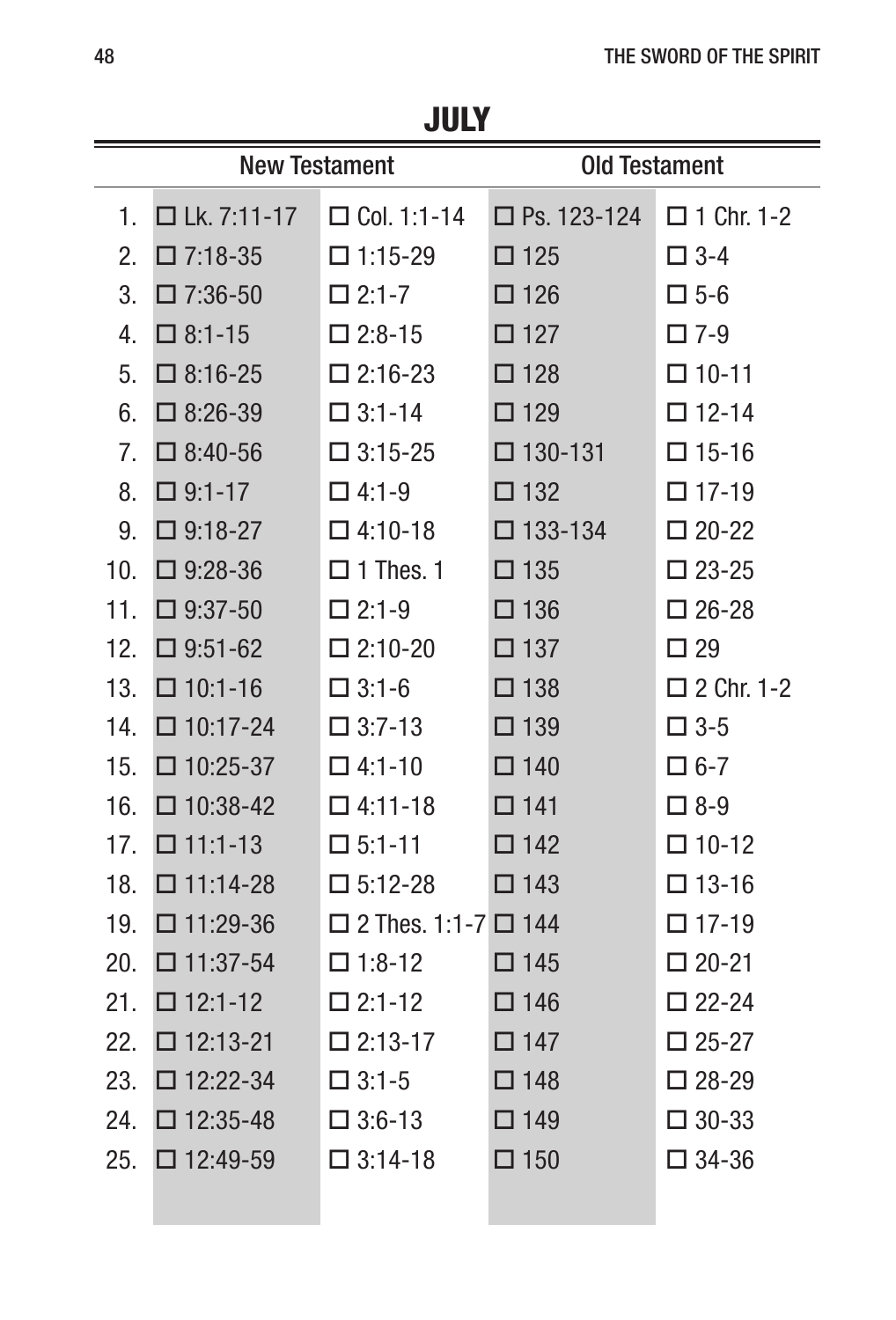|     | <b>New Testament</b> |                                      | <b>Old Testament</b> |                    |
|-----|----------------------|--------------------------------------|----------------------|--------------------|
| 1.  | $\Box$ Lk. 13:1-9    | $\Box$ 1 Tim. 1:1-11 $\Box$ Prov. 1  |                      | $\square$ Ezra 1-2 |
| 2.  | $\Box$ 13:10-21      | $\Box$ 1:12-20                       | $\square$ 2          | $\square$ 3        |
| 3.  | $\Box$ 13:22-35      | $\square$ 2                          | $\square$ 3          | $\square$ 4-5      |
| 4.  | $\Box$ 14:1-14       | $\Box$ 3:1-10                        | $\Box$ 4             | $\square$ 6        |
| 5.  | $\Box$ 14:15-24      | $\Box$ 3:11-16                       | $\square$ 5          | $\square$ 7        |
| 6.  | $\Box$ 14:25-35      | $\Box$ 4                             | $\Box$ 6             | $\square$ 8        |
| 7.  | $\Box$ 15:1-10       | $\square$ 5:1-15                     | $\square$ 7          | $\Box$ 9           |
| 8.  | $\Box$ 15:11-32      | $\square$ 5:16-25                    | $\square$ 8          | $\square$ 10       |
| 9.  | $\Box$ 16:1-9        | $\Box$ 6:1-10                        | $\Box$ 9             | $\Box$ Neh. 1-2    |
| 10. | $\Box$ 16:10-18      | $\Box$ 6:11-21                       | $\Box$ 10:1-16       | $\square$ 3        |
| 11. | $\Box$ 16:19-31      | $\Box$ 2. Tim. 1:1-7 $\Box$ 10:17-32 |                      | $\square$ 4-5      |
| 12. | $\Box$ 17:1-10       | $\Box$ 1:8-18                        | $\Box$ 11:1-15       | $\square$ 6        |
| 13. | $\Box$ 17:11-19      | $\Box$ 2:1-13                        | $\Box$ 11:16-31      | $\square$ 7        |
| 14. | $\Box$ 17:20-37      | $\square$ 2:14-26                    | $\Box$ 12:1-14       | $\square$ 8        |
| 15. | $\Box$ 18:1-8        | $\Box$ 3:1-9                         | $\square$ 12:15-28   | $\Box$ 9           |
| 16. | $\Box$ 18:9-17       | $\Box$ 3:10-17                       | $\Box$ 13:1-12       | $\square$ 10       |
|     | 17. $\Box$ 18:18-30  | □ 4                                  | $\Box$ 13:13-25      | $\square$ 11       |
| 18. | $\Box$ 18:31-43      | $\Box$ Ti. 1:1-9                     | $\Box$ 14:1-18       | $\square$ 12       |
| 19. | $\Box$ 19:1-10       | $\Box$ 1:10-16                       | $\Box$ 14:19-35      | $\square$ 13       |
| 20. | $\Box$ 19:11-27      | $\Box$ 2:1-10                        | $\square$ 15:1-17    | $\Box$ Est. 1      |
| 21. | $\Box$ 19:28-38      | $\square$ 2:11-15                    | $\square$ 5:18-33    | $\square$ 2        |
| 22. | $\Box$ 19:39-48      | $\Box$ 3:1-8                         | $\square$ 16:1-16    | $\Box$ 3-4         |
| 23. | $\Box$ 20:1-8        | $\Box$ 3:9-15                        | $\Box$ 16:17-33      | $\square$ 5-6      |
| 24. | $\Box$ 20:9-19       | $\Box$ Phil. 1-11                    | $\Box$ 17:1-14       | $\square$ 7-8      |
| 25. | $\square$ 20:20-26   | $\square$ 12-25                      | $\Box$ 17:15-28      | $\square$ 9-10     |
|     |                      |                                      |                      |                    |

# AUGUST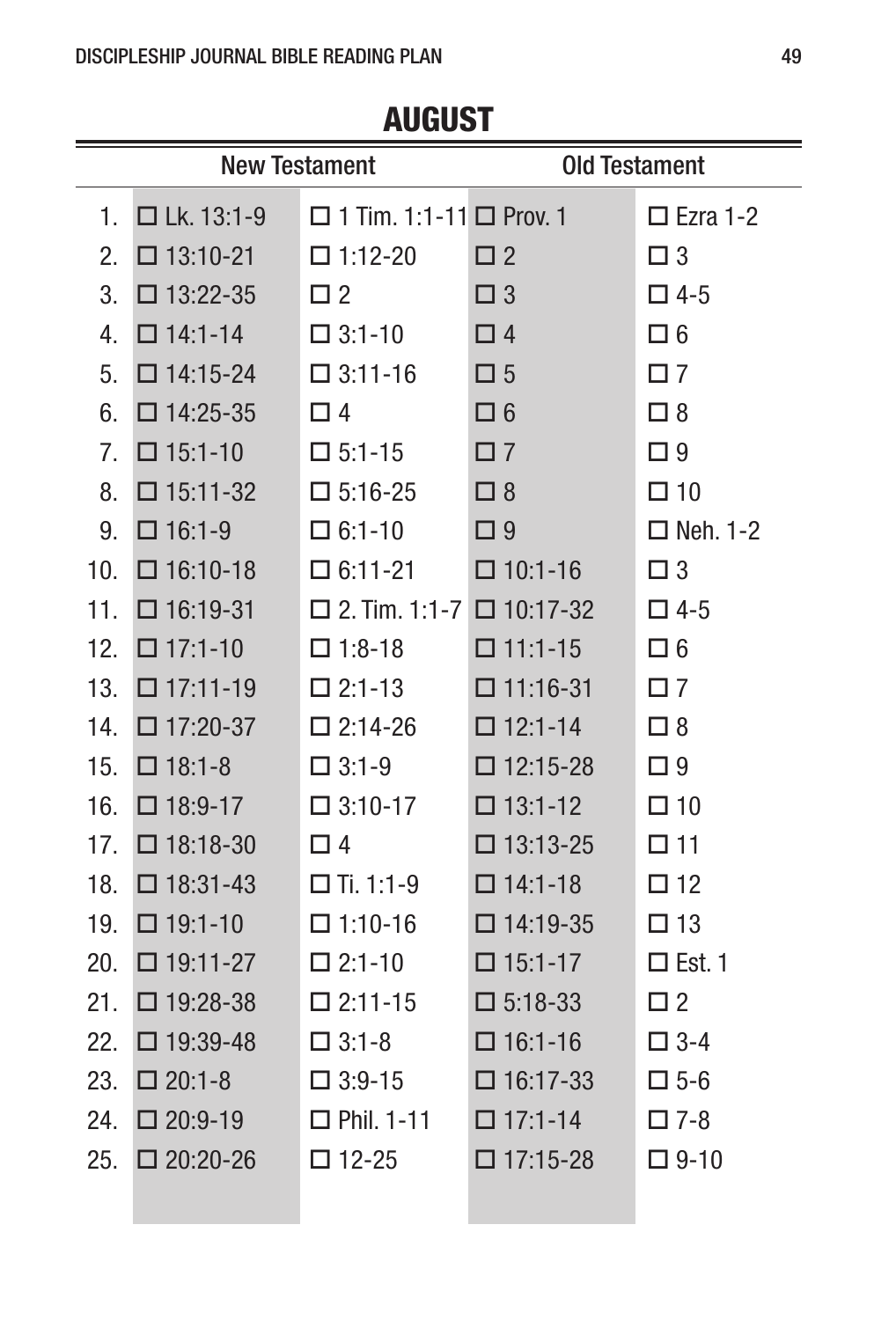| <b>New Testament</b> |                                       | <b>Old Testament</b> |                    |                 |
|----------------------|---------------------------------------|----------------------|--------------------|-----------------|
| 1.                   | $\Box$ Lk. 20:27-40 $\Box$ Heb. 1:1-9 |                      | $\Box$ Prov. 18    | $\Box$ ls. 1-2  |
| 2.                   | $\Box$ 20:41-47                       | $\Box$ 1:10-14       | $\Box$ 19:1-14     | $\Box$ 3-5      |
| 3.                   | $\Box$ 21:1-19                        | $\Box$ 2:1-9         | $\Box$ 19:15-29    | $\square$ 6-8   |
| 4.                   | $\Box$ 21:20-28                       | $\Box$ 2:10-18       | $\Box$ 20:1-15     | $\square$ 9-10  |
| 5.                   | $\Box$ 21:29-38                       | $\Box$ 3             | $\square$ 20:16-30 | $\Box$ 11-13    |
| 6.                   | $\square$ 22:1-13                     | $\Box$ 4:1-11        | $\square$ 21:1-16  | $\square$ 14-16 |
| 7.                   | $\Box$ 22:14-23                       | $\Box$ 4:12-16       | $\Box$ 21:17-29    | $\Box$ 17-20    |
| 8.                   | $\square$ 22:24-30                    | $\square$ 5          | $\Box$ 22:1-16     | $\square$ 21-23 |
| 9.                   | $\square$ 22:31-38                    | $\Box$ 6:1-12        | $\square$ 22:17-29 | $\Box$ 24-26    |
| 10.                  | $\Box$ 22:39:46                       | $\Box$ 6:13-20       | $\Box$ 23:1-18     | $\square$ 27-28 |
| 11.                  | $\square$ 22:47-53                    | $\Box$ 7:1-10        | $\Box$ 23:19 -35   | $\square$ 29-30 |
| 12.                  | $\square$ 22:54-62                    | $\Box$ 7:11-28       | $\square$ 24:1-22  | $\Box$ 31-33    |
| 13.                  | $\square$ 22:63-71                    | $\Box$ 8:1-6         | $\square$ 24:23-34 | $\Box$ 34-36    |
| 14.                  | $\Box$ 23:1-12                        | $\Box$ 8:7-13        | $\square$ 25:1-14  | $\Box$ 37-39    |
| 15.                  | $\square$ 23:13-25                    | $\Box$ 9:1-10        | $\square$ 25:15-28 | $\square$ 40-41 |
| 16.                  | $\square$ 23:26-31                    | $\Box$ 9:11-28       | $\Box$ 26:1-16     | $\square$ 42-43 |
| 17.                  | $\Box$ 23:32-37                       | $\Box$ 10:1-18       | $\Box$ 26:17-28    | $\square$ 44-45 |
| 18.                  | $\square$ 23:38-43                    | $\Box$ 10:19-39      | $\square$ 27:1-14  | $\square$ 46-48 |
| 19.                  | $\Box$ 23:44-49                       | $\Box$ 11:1-16       | $\square$ 27:15-27 | $\Box$ 49-50    |
| 20.                  | $\square$ 23:50-56                    | $\Box$ 11:17-31      | $\square$ 28:1-14  | $\square$ 51-53 |
| 21.                  | $\Box$ 24:1-12                        | $\Box$ 11:32-40      | $\Box$ 28:15-27    | $\square$ 54-55 |
| 22.                  | $\square$ 24:13-27                    | $\Box$ 12:1-13       | $\square$ 29:1-14  | $\square$ 56-58 |
| 23.                  | $\square$ 24:28-35                    | $\Box$ 12:14-29      | $\square$ 29:15-27 | $\square$ 59-61 |
| 24.                  | $\Box$ 24:36-44                       | $\Box$ 13:1-8        | $\Box$ 30          | $\square$ 62-64 |
| 25.                  | $\square$ 24:45-53                    | $\Box$ 13:9-25       | $\square$ 31       | $\square$ 65-66 |
|                      |                                       |                      |                    |                 |

# SEPTEMBER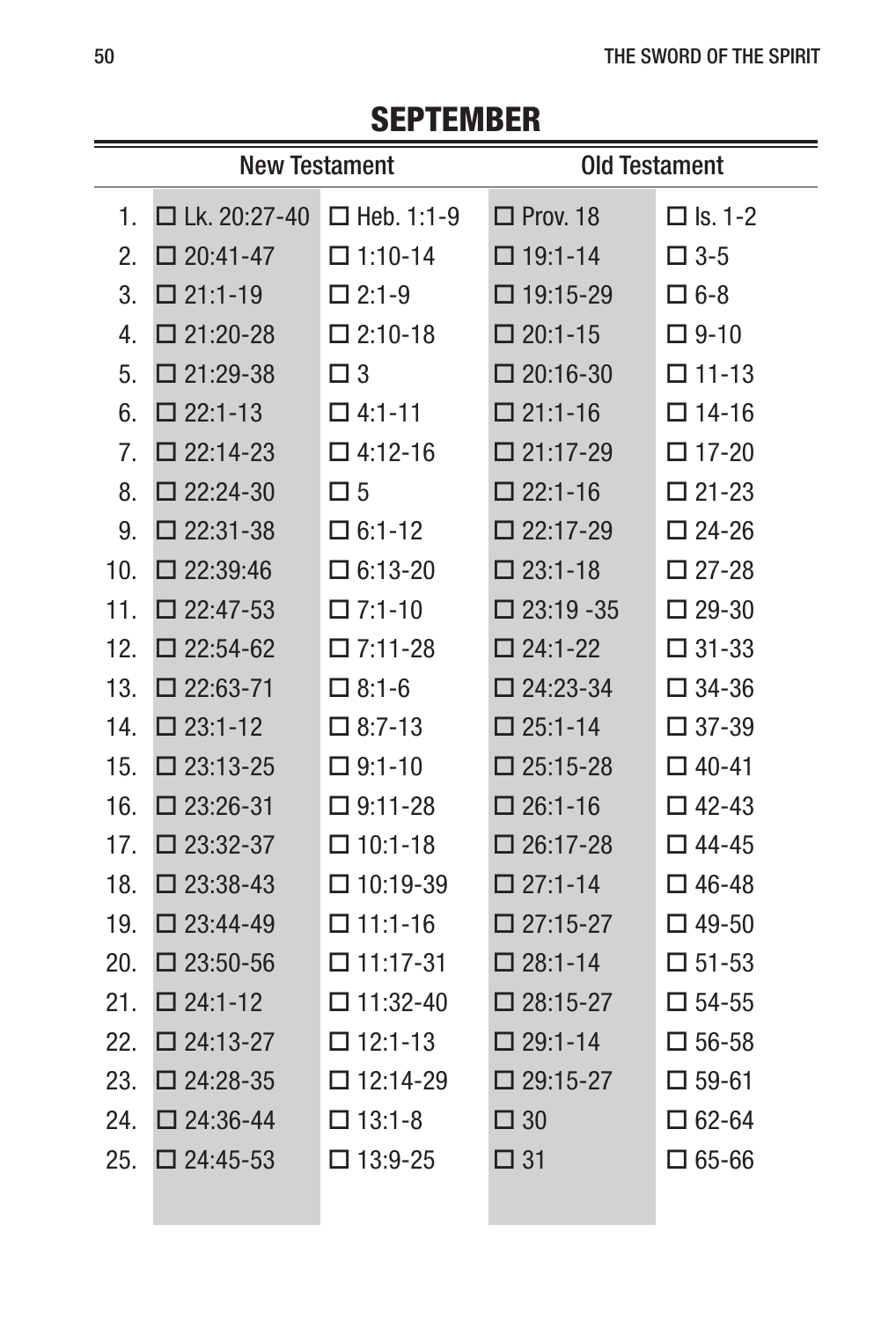|     |                                                       | <b>New Testament</b> | <b>Old Testament</b> |                 |
|-----|-------------------------------------------------------|----------------------|----------------------|-----------------|
| 1.  | $\Box$ John 1:1-18 $\Box$ James 1:1-11 $\Box$ Eccl. 1 |                      |                      | $\Box$ Jer. 1-2 |
| 2.  | $\Box$ 1:19-28                                        | □ 1:12-18            | $\Box$ 2:1-16        | $\Box$ 3-4      |
| 3.  | $\Box$ 1:29-34                                        | $\Box$ 1:19-27       | $\Box$ 2:17-26       | $\square$ 5-6   |
| 4.  | $\Box$ 1:35-42                                        | $\Box$ 2:1-13        | $\Box$ 3:1-12        | $\Box$ 7-9      |
| 5.  | $\Box$ 1:43-51                                        | $\Box$ 2:14-26       | $\Box$ 3:13-18       | $\square$ 10-11 |
| 6.  | $\square$ 2:1-11                                      | $\Box$ 3:1-12        | $\Box$ 4             | $\Box$ 12-13    |
| 7.  | $\square$ 2:12-25                                     | $\Box$ 3:13-18       | $\square$ 5          | $\square$ 14-15 |
| 8.  | $\Box$ 3:1-15                                         | $\Box$ 4:1-10        | $\Box$ 6             | $\square$ 16-18 |
| 9.  | $\Box$ 3:16-21                                        | $\square$ 4:11-17    | $\Box$ 7:1-14        | $\Box$ 19-22    |
| 10. | $\Box$ 3:22-36                                        | $\Box$ 5:1-6         | $\Box$ 7:15-29       | $\square$ 23-25 |
|     | 11. $\Box$ 4:4-14                                     | $\Box$ 5:7-12        | $\square$ 8          | $\square$ 26-29 |
|     | 12. $\Box$ 4:15-26                                    | $\Box$ 5:13-20       | $\Box$ 9             | $\Box$ 30-31    |
|     | 13. $\Box$ 4:27-42                                    | $\Box$ 1 Pt. 1:1-9   | $\Box$ 10            | $\Box$ 32-34    |
| 14. | $\Box$ 4:43-54                                        | $\Box$ 1:10-16       | $\square$ 11         | $\square$ 35-38 |
| 15. | $\square$ 5:1-15                                      | $\Box$ 1:17-25       | $\square$ 12         | $\Box$ 39-43    |
| 16. | $\Box$ 5:16-30                                        | $\Box$ 2:1-8         | $\Box$ Song. 1       | $\square$ 44-46 |
|     | 17. $\Box$ 5:31-47                                    | $\Box$ 2:9-17        | $\square$ 2          | $\square$ 47-48 |
| 18. | $\square$ 6:1-15                                      | $\square$ 2:18-25    | $\Box$ 3             | $\Box$ 49       |
| 19. | $\Box$ 6:16-24                                        | $\Box$ 3:1-7         | $\Box$ 4:1-7         | $\square$ 50    |
| 20. | $\Box$ 6:25-40                                        | $\Box$ 3:8-12        | $\Box$ 4:8-16        | $\square$ 51    |
| 21. | $\Box$ 6:41-59                                        | $\Box$ 3:13-22       | $\square$ 5          | $\square$ 52    |
| 22. | $\square$ 6:60-71                                     | $\square$ 4:1-11     | $\square$ 6          | $\Box$ Lam. 1   |
| 23. | $\Box$ 7:1-13                                         | $\Box$ 4:12-19       | $\Box$ 7             | $\square$ 2     |
| 24. | $\Box$ 7:14-24                                        | $\Box$ 5:1-7         | $\Box$ t8:1-7        | $\Box$ 3        |
| 25. | $\Box$ 7:25-36                                        | $\square$ 5:8-14     | $\square$ 8:8-14     | $\square$ 4-5   |

# **OCTOBER**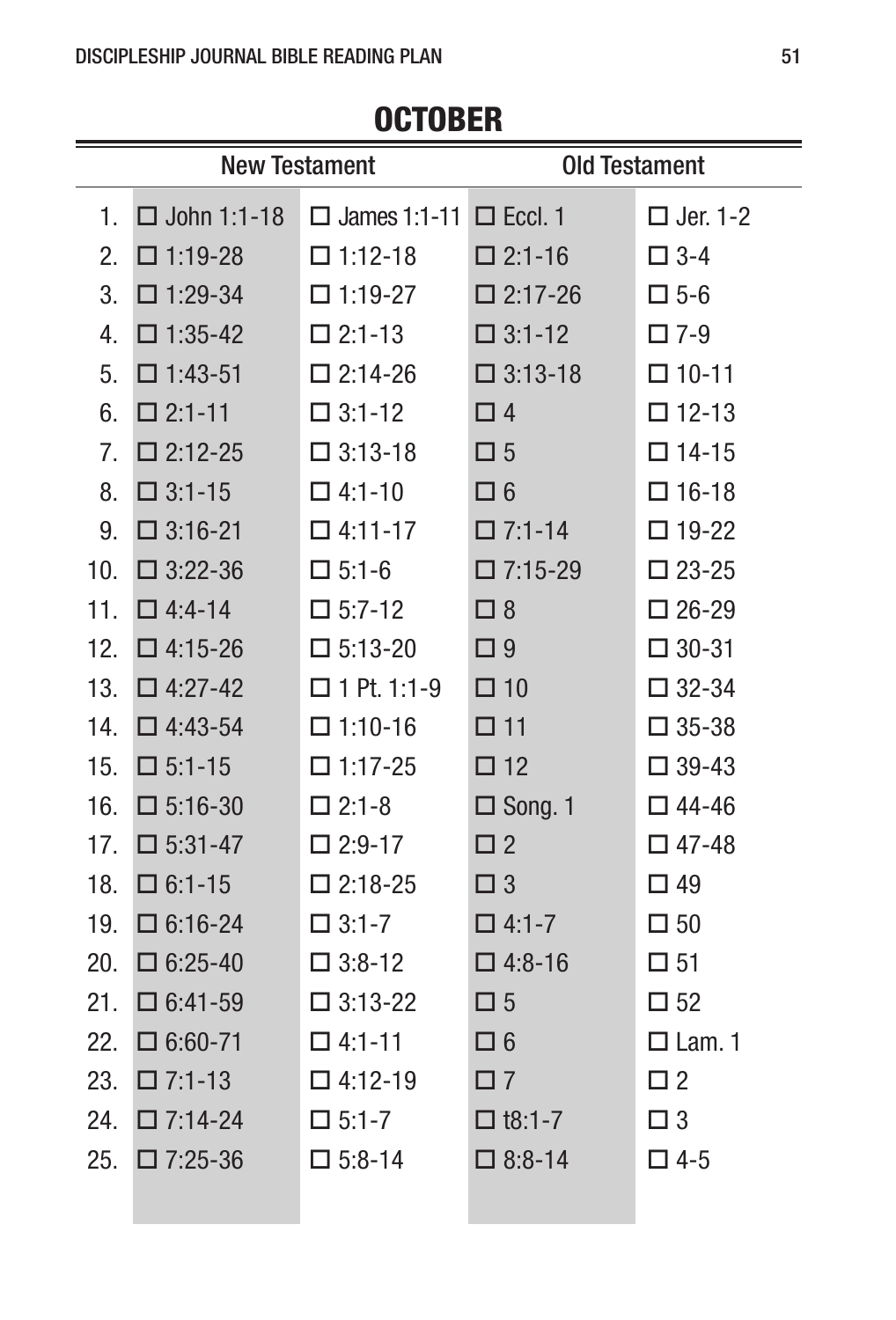|                |                                                       | <b>New Testament</b>         | <b>Old Testament</b> |                    |
|----------------|-------------------------------------------------------|------------------------------|----------------------|--------------------|
| 1.             | $\Box$ John 7:37-44 $\Box$ 2 Pet. 1:1-11 $\Box$ Job 1 |                              |                      | $\square$ Ez. 1-3  |
| 2.             | $\Box$ 7:45-53                                        | $\Box$ 1:12-21               | $\square$ 2          | $\square$ 4-8      |
| 3.             | $\Box$ 8:1-11                                         | $\Box$ 2:1-9                 | $\Box$ 3             | $\Box$ 9-12        |
| 4.             | $\Box$ 8:12-20                                        | $\Box$ 2:10-16               | $\Box$ 4             | $\square$ 13-15    |
| 5.             | $\Box$ 8:21-30                                        | $\Box$ 2:17-22               | $\square$ 5          | $\square$ 16       |
| 6.             | $\Box$ 8:31-47                                        | $\Box$ 3:1-9                 | $\square$ 6          | $\Box$ 17-19       |
| 7 <sub>1</sub> | $\Box$ 8:48-59                                        | $\Box$ 3:10-18               | $\Box$ 7             | $\square$ 20-21    |
| 8.             | $\Box$ 9:1-12                                         | $\Box$ 1 John 1:1-4 $\Box$ 8 |                      | $\square$ 22-23    |
| 9.             | $\Box$ 9:13-25                                        | $\Box$ 1:5-10                | $\Box$ 9:1-20        | $\square$ 24-26    |
| 10.            | $\Box$ 9:26-41                                        | $\square$ 2:1-11             | $\Box$ 9:21-35       | $\square$ 27-28    |
| 11.            | $\Box$ 10:1-10                                        | $\Box$ 2:12-17               | $\Box$ 10            | $\Box$ 29-30       |
| 12.            | $\Box$ 10:11-21                                       | $\Box$ 2:18-23               | $\square$ 11         | $\Box$ 31-32       |
|                | 13. $\Box$ 10:22-42                                   | $\Box$ 2:24-29               | $\square$ 12         | $\Box$ 33-34       |
| 14.            | $\Box$ 11:1-16                                        | $\Box$ 3:1-10                | $\Box$ 13            | $\Box$ 35-37       |
| 15.            | $\Box$ 11:17-37                                       | $\Box$ 3:11-18               | $\Box$ 14            | $\Box$ 38-39       |
| 16.            | $\Box$ 11:38-44                                       | $\Box$ 3:19-24               | $\Box$ 15:1-16       | $\square$ 40-41    |
| 17.            | $\Box$ 11:45-57                                       | $\Box$ 4:1-6                 | $\square$ 15:17-35   | $\square$ 42-44    |
| 18.            | $\Box$ 12:1-11                                        | $\Box$ 4:7-21                | $\square$ 16         | $\Box$ 45-47       |
| 19.            | $\Box$ 12:12-19                                       | $\Box$ 5:1-12                | $\Box$ 17            | □ 48               |
| 20.            | $\Box$ 12:20-36                                       | $\square$ 5:13-21            | $\square$ 18         | $\square$ Dan. 1-2 |
| 21.            | $\Box$ 12:37-50                                       | $\Box$ 2 John 1-13 $\Box$ 19 |                      | $\Box$ 3-4         |
| 22.            | $\Box$ 13:1-11                                        | $\Box$ 3 John 1-14           | $\square$ 20         | $\square$ 5-6      |
| 23.            | $\Box$ 13:12-17                                       | $\Box$ Jude 1-7              | $\square$ 21:1-21    | $\square$ 7-8      |
| 24.            | $\Box$ 13:18-30                                       | $\square$ 8-16               | $\square$ 21:22-34   | $\Box$ 9           |
| 25.            | $\Box$ 13:31-38                                       | $\square$ 17-25              | $\square$ 22         | $\square$ 10-12    |

# NOVEMBER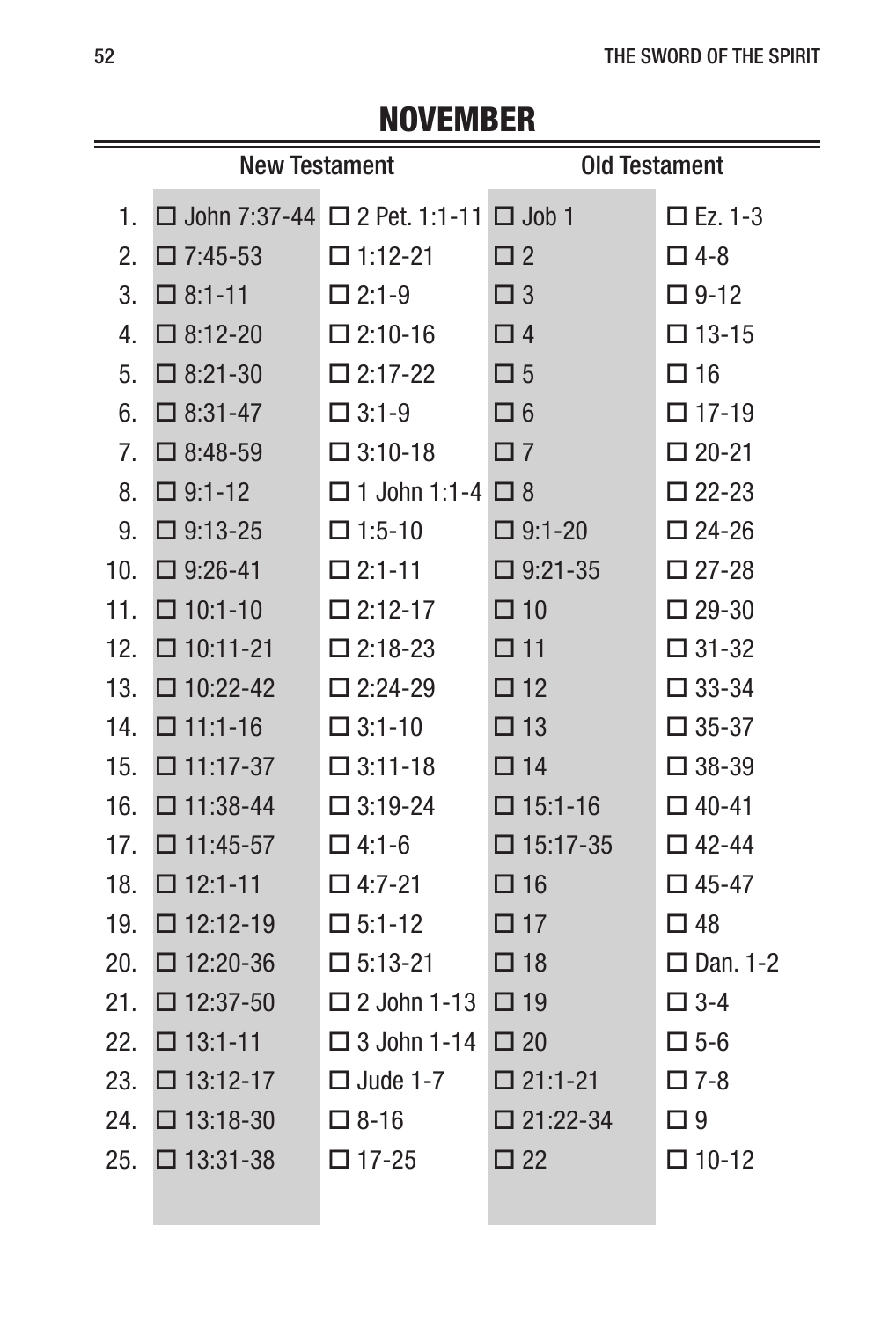| <b>New Testament</b> |                                       | <b>Old Testament</b> |                    |                     |
|----------------------|---------------------------------------|----------------------|--------------------|---------------------|
| 1.                   | $\Box$ John 14:1-14 $\Box$ Rev. 1:1-8 |                      | $\Box$ Job 23      | $\Box$ Hos. 1-3     |
| 2.                   | $\Box$ 14:15-21                       | $\Box$ 1:9-20        | $\square$ 24       | $\Box$ 4-6          |
| 3.                   | $\Box$ 14:22-31                       | $\square$ 2:1-17     | $\square$ 25-26    | $\square$ 7-8       |
| 4.                   | $\Box$ 15:1-8                         | $\square$ 2:18-29    | $\square$ 27       | $\square$ 9-12      |
| 5.                   | $\Box$ 15:9-17                        | $\Box$ 3:1-13        | $\square$ 28       | $\square$ 13-14     |
| 6.                   | $\Box$ 15:18-27                       | $\Box$ 3:14-22       | $\square$ 29       | $\Box$ Joel 1       |
| 7.                   | □ 16:1-11                             | $\Box$ 4             | $\square$ 30       | $\square$ 2-3       |
| 8.                   | $\Box$ 16:12-24                       | $\square$ 5          | $\Box$ 31:1-23     | $\Box$ Amos 1-2     |
| 9.                   | $\Box$ 16:25-33                       | $\square$ 6          | $\Box$ 31:24-40    | $\Box$ 3-4          |
| 10.                  | $\Box$ 17:1-5                         | $\square$ 7          | $\square$ 32       | $\square$ 5-6       |
| 11.                  | $\Box$ 17:6-19                        | $\square$ 8          | $\Box$ 33:1-11     | $\Box$ 7-9          |
| 12.                  | $\Box$ 17:20-26                       | $\square$ 9          | $\Box$ 33:12-33    | $\Box$ 0b. 1-21     |
| 13.                  | $\Box$ 18:1-18                        | $\square$ 10         | $\Box$ 34:1-20     | $\Box$ Jon. 1-4     |
| 14.                  | □ 18:19-27                            | $\square$ 11         | $\Box$ 34:21-37    | $\Box$ Mic. 1-3     |
| 15.                  | $\Box$ 18:28-40                       | $\square$ 12         | $\square$ 35       | $\square$ 4-5       |
| 16.                  | $\Box$ 19:1-16                        | $\square$ 13         | $\square$ 36:1-15  | $\square$ 6-7       |
| 17.                  | $\Box$ 19:17-27                       | $\Box$ 14            | $\square$ 36:16-33 | $\Box$ Nah. 1-3     |
| 18.                  | □ 19:28-37                            | $\square$ 15         | $\square$ 37       | $\Box$ Hab. 1-3     |
| 19.                  | $\Box$ 19:38-42                       | $\square$ 16         | $\Box$ 38:1-21     | $\square$ Zeph. 1-2 |
| 20.                  | $\Box$ 20:1-9                         | $\square$ 17         | $\square$ 38:22-41 | $\square$ 3         |
| 21.                  | $\square$ 20:10-18                    | $\square$ 18         | $\square$ 39       | $\Box$ Hag. 1-2     |
| 22.                  | $\square$ 20:19-23                    | $\Box$ 19            | $\Box$ 40          | $\square$ Zech. 1-5 |
| 23.                  | $\square$ 20:24-31                    | $\square$ 20         | $\square$ 41:1-11  | $\square$ 6-9       |
| 24.                  | $\square$ 21:1-14                     | $\square$ 21         | $\Box$ 41:12-34    | $\square$ 10-1      |
| 25.                  | $\square$ 21:15-25                    | $\square$ 22         | $\square$ 42       | $\Box$ Mal 1-4      |
|                      |                                       |                      |                    |                     |

## DECEMBER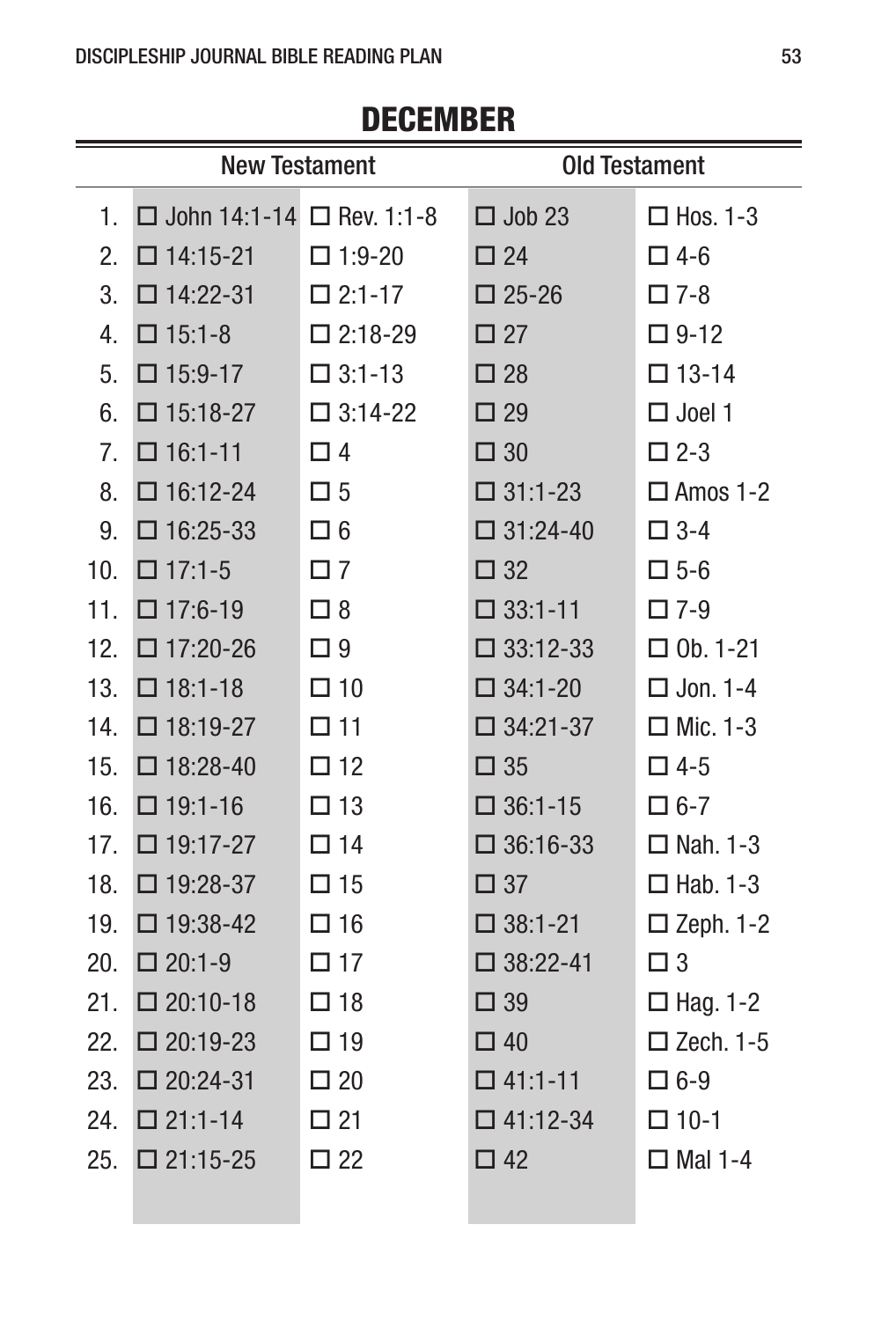*C h a p t e r F i v e* $\sim$ w $\sim$ 

# *Read the Bible in a Year*

This yearly Bible reading plan is built around a reading for each day of the month. The 1,189 chapters of the Bible can be read at a rate of 3 chapters per day. There are 929 chapters from the Old Testament and 260 chapters from the New Testament, so please expect to read more from the Old Testament than the New.

The first month is devoted to Genesis and Exodus. The last month is largely devoted to the prophetic books of Daniel and Revelation. Passages from the Psalms are included every 10th day. The New Testament starts in the second month, and generally there will be one NT chapter per day.

You can download the following chart in various formats at *http://www.bibleinfo.com/dailyreading*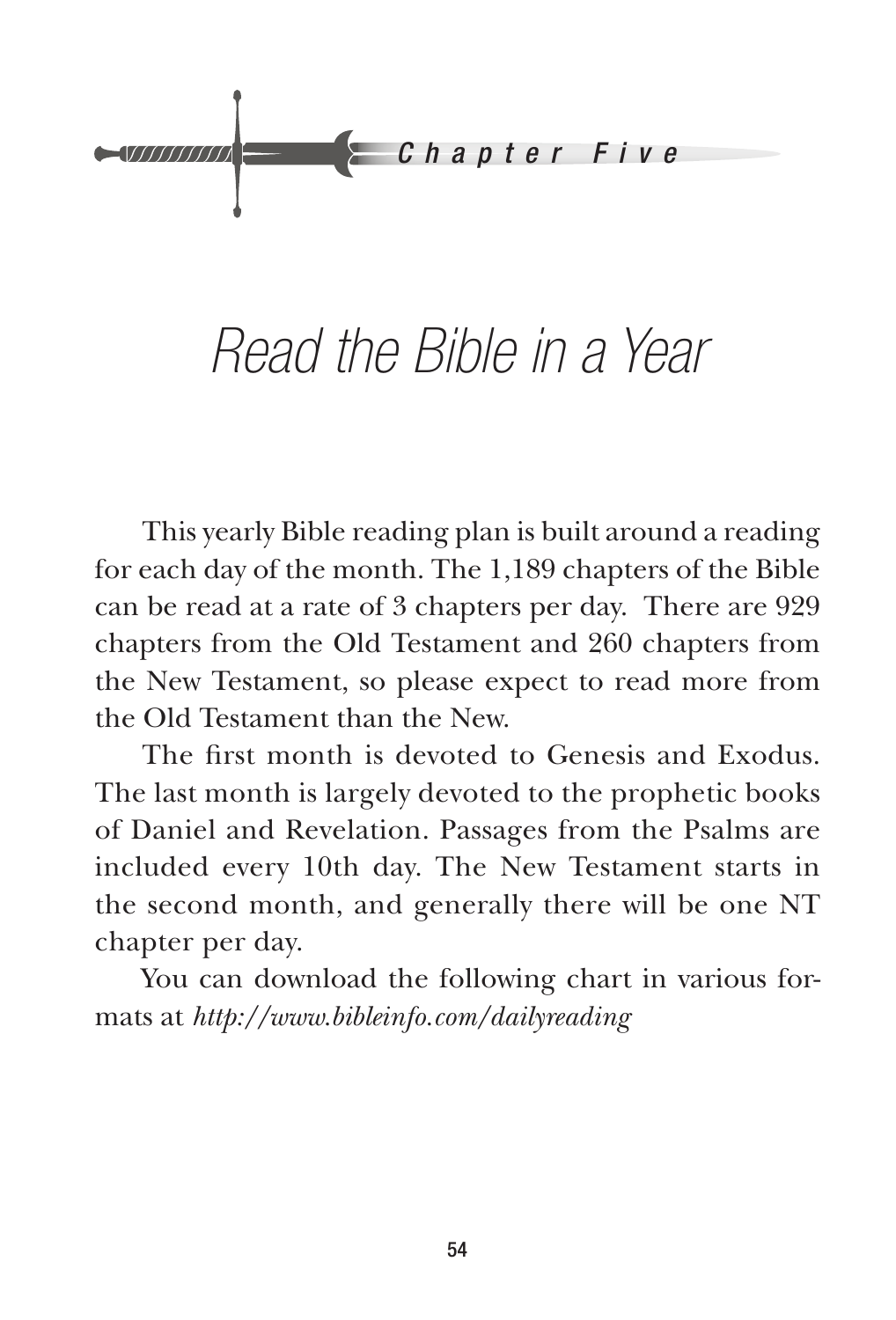January:

- 1. Gen. 1-4
- 2. Gen. 5-8
- 3. Gen. 9-11
- 4. Gen. 12-15
- 5. Gen. 16-19
- 6. Gen. 20-23
- 7. Gen. 24-26
- 8. Gen. 27-30
- 9. Gen. 31-33
- 10. Gen. 34-37
- 11. Gen. 38-41
- 12. Gen. 42-44
- 13. Gen. 45-47
- 14. Gen. 48-50
- 15. Ps. 1-4
- 16. Ps. 5-8
- 17. Ex. 1-4<br>18. Ex. 5-7
- Ex. 5-7
- 19. Ex. 8-10
- 20. Ex. 11-13
- 21. Ex. 14-16
- 22. Ex. 17-19
- 23. Ex. 20-22
- 24. Ps. 9-12
- 25. Ex. 23-25
- 26. Ex. 26-28
- 27. Ex. 27-31
- 28. Ex. 32-34
- 29. Ex. 35-37
- 30. Ex. 38-40
- 31. Lev. 1-4

#### February:

- 1. Lev. 5-8
- 2. Ps. 13-16
- 3. Lev. 9-12 & Jn. 1
- 4. Lev. 13-15 & Jn. 2
- 5. Lev. 16-18 & Jn. 3
- 6. Lev. 19-21 & Jn. 4 7. Lev. 22-24 & Jn. 5 8. Lev. 25-27 & Jn. 6 9. Num. 1-2 & Jn. 7 10. Num. 3-4 & Jn. 8 11. Ps. 17-20 12. Num. 5-6 & Jn. 9 13. Num. 7-8 & Jn. 10<br>14. Num. 9-10 & Jn. 11 Num. 9-10 & Jn. 11 15. Num. 11-12 & Jn. 12 16. Num. 13-14 & Jn. 13<br>17. Num. 15-16 & Jn. 14 Num. 15-16 & Jn. 14 18. Num. 17-18 & Jn. 15 19. Num. 19-20 & Jn. 16 20. Ps. 21-24 21. Num. 21-22 & Jn. 17<br>22. Num. 23-24 & Jn. 18 22. Num. 23-24 & Jn. 18<br>23. Num. 25-26 & Jn. 19 23. Num. 25-26 & Jn. 19<br>24. Num. 27-28 & Jn. 20 Num. 27-28 & Jn. 20 25. Num. 29-30 & Jn. 21 26. Num. 31-32<br>27. Num. 33-34 Num. 33-34
- 28. Num. 35-36

#### March:

- 1. Ps. 25-28<br>2. Deut. 1-2
- Deut. 1-2 & Mt. 1
- 3. Deut. 3-4 & Mt. 2
- 4. Deut. 5-6 & Mt. 3
- 5. Deut. 7-8
- 6. Deut. 9-10 & Mt. 4
- 7. Deut. 11-12
- 8. Deut. 13-14 & Mt. 5
- 9. Deut. 15-16
- 10. Ps. 29-32
- 11. Deut. 17-18 & Mt. 6
- 12. Deut. 19-20
- 13. Deut. 21-22 & Mt. 7
- 14. Deut. 23-24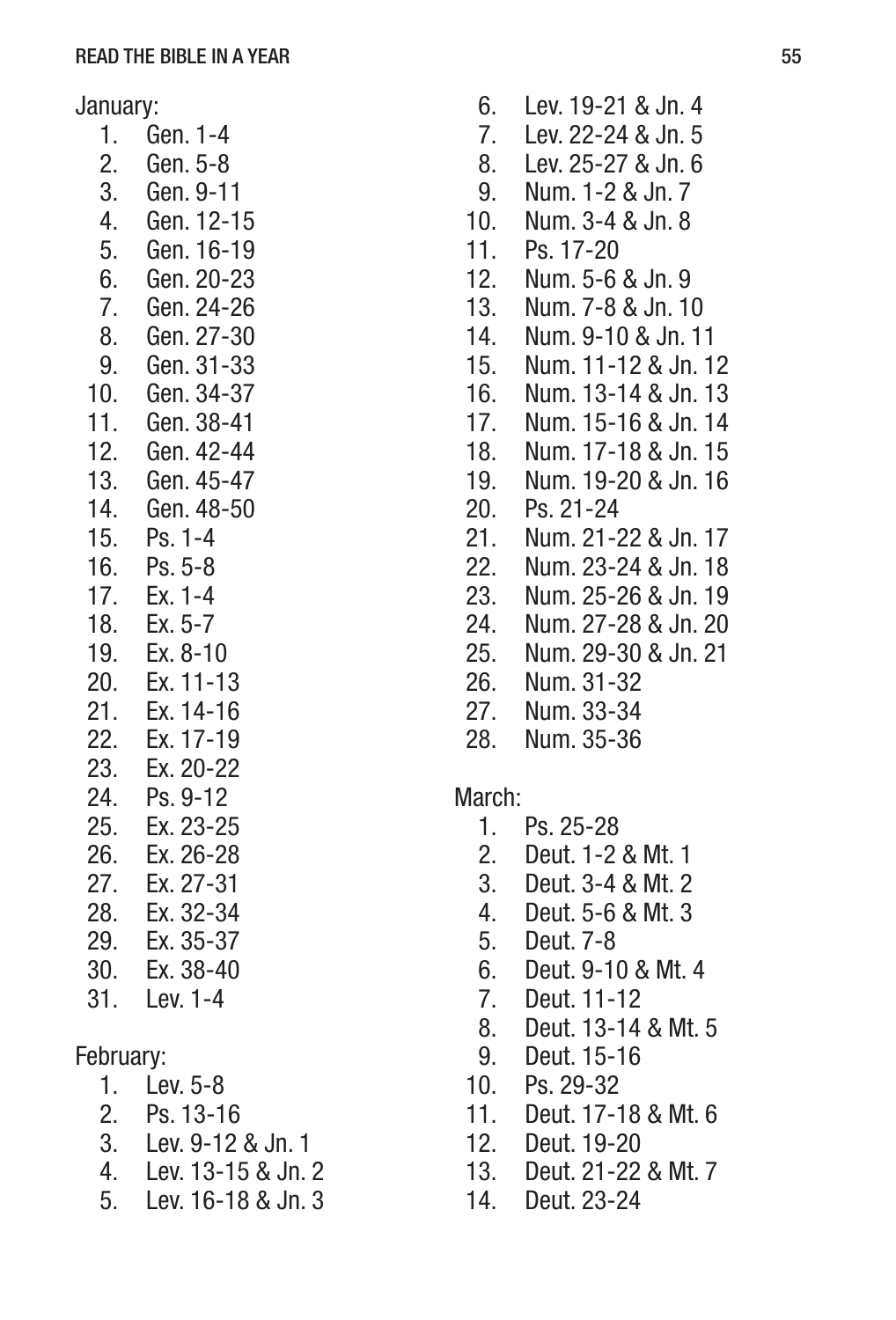| 15.    | Deut. 25-26 & Mt. 8                                         |
|--------|-------------------------------------------------------------|
| 16.    | Deut. 27-28                                                 |
| 17.    | Deut. 29-30 & Mt. 9                                         |
| 18.    | Deut. 31-32                                                 |
| 19.    | Deut. 33-34 & Mt. 10                                        |
| 20.    | Ps. 33-36                                                   |
| 21.    | Josh. 1-2 & Mt. 11                                          |
| 22.    | Josh. 3-4                                                   |
| 23.    | Josh. 5-6 & Mt. 12                                          |
| 24.    | Josh. 7-8                                                   |
| 25.    | Josh. 9-10 & Mt. 13                                         |
| 26.    | Josh. 11-12<br>Josh. 13-14 & Mt. 14                         |
| 27.    |                                                             |
| 28.    | Ps. 37-40                                                   |
| 29.    | Josh. 15-16 & Mt. 15                                        |
| 30.    | Josh. 17-18                                                 |
| 31.    | Josh. 19-20 & Mt. 16                                        |
|        |                                                             |
| April: |                                                             |
| 1.     | Josh. 21-22                                                 |
| 2.     | Josh. 23-24 & Mt. 17                                        |
| 3.     | Judg. 1-2                                                   |
| 4.     | Judg. 3-4 & Mt. 18                                          |
| 5.     | Judg. 5-6                                                   |
| 6.     | Ps. 41-44                                                   |
| 7.     | Judg. 7-8 & Mt. 19                                          |
| 8.     | Judg. 9-10                                                  |
| 9.     |                                                             |
| 10.    | Judg. 11-12 & Mt. 20<br>Judg. 13-14<br>Judg. 15-16 & Mt. 21 |
| 11.    |                                                             |
| 12.    | Judg. 17-18                                                 |
| 13.    | Judg. 19-21                                                 |
| 14.    | <b>Ruth 1-4</b>                                             |
| 15.    | Ps. 45-48                                                   |
| 16.    | 1 Sam. 1-2 & Mt. 22                                         |
| 17.    | 1 Sam. 3-4                                                  |
| 18.    | 1 Sam. 5-6 & Mt. 23                                         |
| 19.    | 1 Sam. 7-8                                                  |
| 20.    | 1 Sam. 9-10 & Mt. 24                                        |

| 21.<br>22.<br>23.<br>24.<br>25.<br>26.<br>27.<br>28.<br>29.<br>30. | 1 Sam. 11-12<br>1 Sam. 13-14<br>1 Sam. 15-16 & Mt. 25<br>Ps. 49-52<br>1 Sam. 17-18 & Mt. 26<br>1 Sam. 19-20<br>1 Sam. 21-22 & Mt. 27<br>1 Sam. 23-24<br>1 Sam. 25-26<br>1 Sam. 27-28 & Mt. 28 |
|--------------------------------------------------------------------|-----------------------------------------------------------------------------------------------------------------------------------------------------------------------------------------------|
| May:                                                               |                                                                                                                                                                                               |
| 1.                                                                 | 1 Sam. 29-31                                                                                                                                                                                  |
| 2.                                                                 | Ps. 53-56                                                                                                                                                                                     |
| 3.                                                                 | 2 Sam. 1-2 & Mk. 1                                                                                                                                                                            |
| 4.                                                                 | 2 Sam. 3-4                                                                                                                                                                                    |
| 5.                                                                 | 2 Sam. 5-6 & Mk. 2<br>2 Sam. 7-8<br>2 Sam. 9-10 & Mk. 3                                                                                                                                       |
| 6.                                                                 |                                                                                                                                                                                               |
| 7.                                                                 |                                                                                                                                                                                               |
| 8.                                                                 | 2 Sam. 11-12                                                                                                                                                                                  |
| 9.                                                                 | 2 Sam. 13-14 & Mk. 4                                                                                                                                                                          |
| 10.                                                                | 2 Sam. 15-16                                                                                                                                                                                  |
| 11.<br>12.                                                         | 2 Sam. 17-18<br>Ps. 57-60                                                                                                                                                                     |
| 13.                                                                | 2 Sam. 19-20 & Mk. 5                                                                                                                                                                          |
| 14.                                                                | 2 Sam. 21-22                                                                                                                                                                                  |
| 15.                                                                | 2 Sam. 23-24 & Mk. 6                                                                                                                                                                          |
| 16.                                                                |                                                                                                                                                                                               |
| 17.                                                                | 1 Kings 1-2<br>1 Kings 3-4 & Mk. 7                                                                                                                                                            |
| 18.                                                                | 1 Kings 5-6                                                                                                                                                                                   |
| 19.                                                                | 1 Kings 7-8 & Mk. 8                                                                                                                                                                           |
| 20.                                                                | 1 Kings 9-10                                                                                                                                                                                  |
| 21.                                                                | Ps. 61-64                                                                                                                                                                                     |
| 22.                                                                | 1 Kings 11-12 & Mk. 9                                                                                                                                                                         |
| 23.                                                                | 1 Kings 13-14                                                                                                                                                                                 |
|                                                                    | 24. 1 Kings 15-16 & Mk. 10                                                                                                                                                                    |
| 25.                                                                | 1 Kings 17-18                                                                                                                                                                                 |
| 26.                                                                | 1 Kings 19-20 & Mk. 11                                                                                                                                                                        |
| 27.                                                                | 1 Kings 21-22 & Mk. 12                                                                                                                                                                        |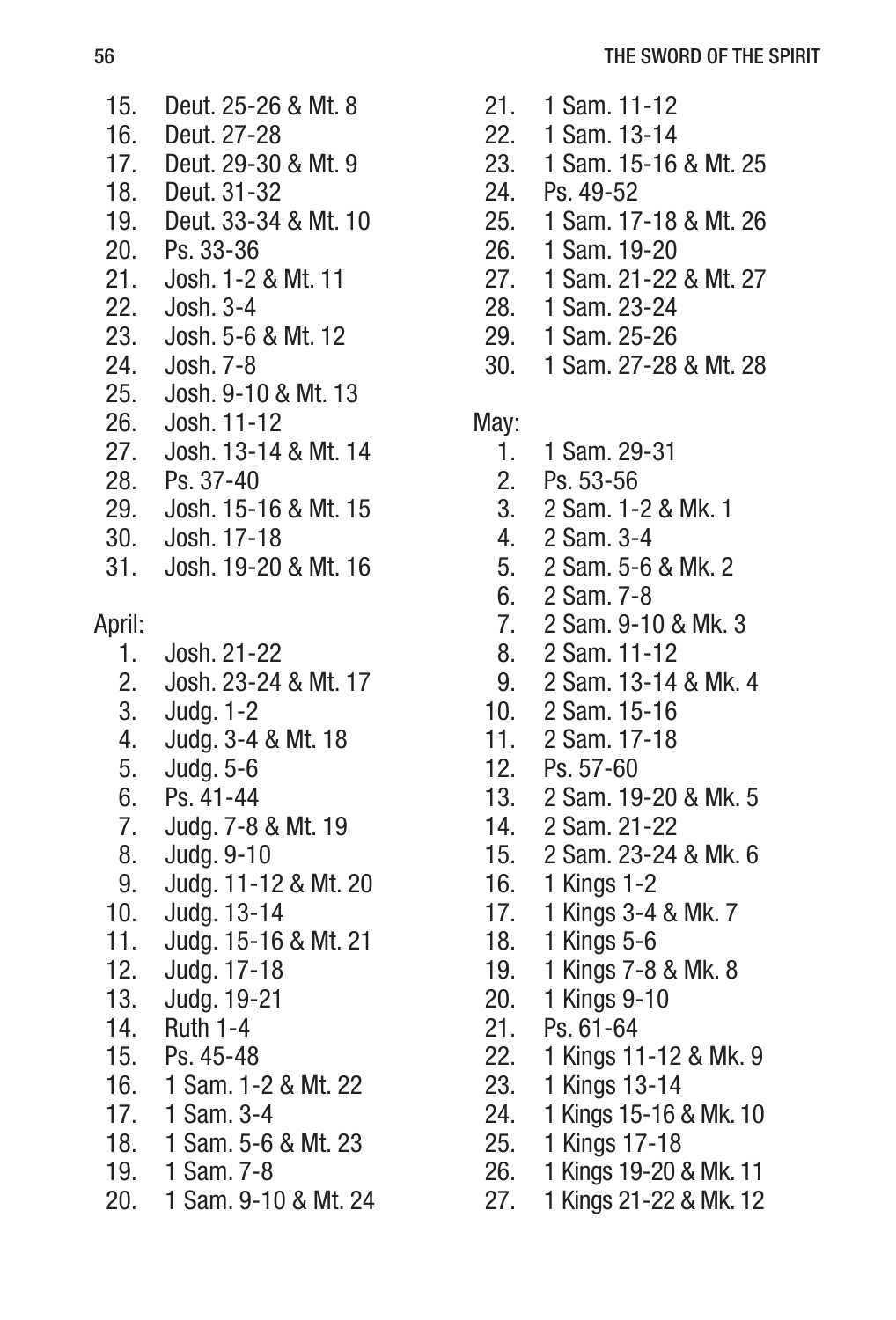28. 2 Kings 1-2 & Mk. 13 29. 2 Kings 3-4 & Mk. 14 30. Ps. 65-68 31. 2 Kings 5-6 & Mk. 15 June: 1. 2 Kings 7-8 & Mk. 16 2. 2 Kings 9-10 & Lk. 1 3. 2 Kings 11-12 & Lk. 2 4. 2 Kings 13-14 & Lk. 3 5. 2 Kings 15-16 & Lk. 4 6. 2 Kings 17-18 & Lk. 5 7. 2 Kings 19-20 & Lk. 6 8. Ps. 69-72 9. 2 Kings 21-22 & Lk. 7 10. 2 Kings 23-25 & Lk. 8 11. 1 Chr. 1-2 & Lk. 9 12. 1 Chr. 3-4 & Lk. 10<br>13. 1 Chr. 5-6 & Lk. 11 1 Chr. 5-6 & Lk. 11 14. 1 Chr. 7-8 & Lk. 12 15. 1 Chr. 9-10 & Lk. 13 16. 1 Chr. 11-12 & Lk. 14 17. Ps. 73-76 18. 1 Chr. 13-14 & Lk. 15 19. 1 Chr. 15-16 & Lk. 16 20. 1 Chr. 17-18 & Lk. 17 21. 1 Chr. 19-20 & Lk. 18 22. 1 Chr. 21-22 & Lk. 19 23. 1 Chr. 23-24 & Lk. 20 24. 1 Chr. 25-26 & Lk. 21 25. 1 Chr. 27-29 & Lk. 22 26. Ps. 77-80 27. 2 Chr. 1-2 & Lk. 23 28. 2 Chr. 3-4 & Lk. 24 29. 2 Chr. 5-6 & Acts 1 30. 2 Chr. 7-8 & Acts 2

#### July:

 1. 2 Chr. 9-10 & Acts 3

 2. 2 Chr. 11-12 & Acts 4 3. 2 Chr. 13-14 & Acts 5 4. 2 Chr. 15-16 & Acts 6 5. Ps. 81-84 6. 2 Chr. 17-18 & Acts 7 7. 2 Chr. 19-20 & Acts 8 8. 2 Chr. 21-22 & Acts 9 9. 2 Chr. 23-24 & Acts 10 10. 2 Chr. 25-26 & Acts 11 11. 2 Chr. 27-28 & Acts 12 12. 2 Chr. 29-30 & Acts 13 13. 2 Chr. 31-32 & Acts 14 14. Ps. 85-88 15. 2 Chr. 33-34 & Acts 15 16. 2 Chr. 35-36 & Acts 16 17. Ezra 1-2 & Acts 17 18. Ezra 3-4 & Acts 18 19. Ezra 5-6 & Acts 19<br>20. Ezra 7-8 & Acts 20 Ezra 7-8 & Acts 20 21. Ezra 9-10 & Acts 21 22. Ps. 89-92 23. Neh. 1-2 & Acts 22 24. Neh. 3-4 & Acts 23 25. Neh. 5-6 & Acts 24 26. Neh. 7-9 & Acts 25 27. Neh. 10-11 & Acts 26 28. Neh. 12-13 & Acts 27 29. Esth. 1-2 & Acts 28 30. Esth. 3-4 & Rom. 1<br>31. Esth. 5-7 & Rom. 2 Esth. 5-7 & Rom. 2

#### August:

- 1. Esth. 8-10 & Rom. 3
- 2. Ps. 93-96
- 3. Job 1-3 & Rom. 4
- 4. Job 4-6 & Rom. 5
- 5. Job 7-9 & Rom. 6
- 6. Job 10-12 & Rom. 7
- 7. Job 13-15 & Rom. 8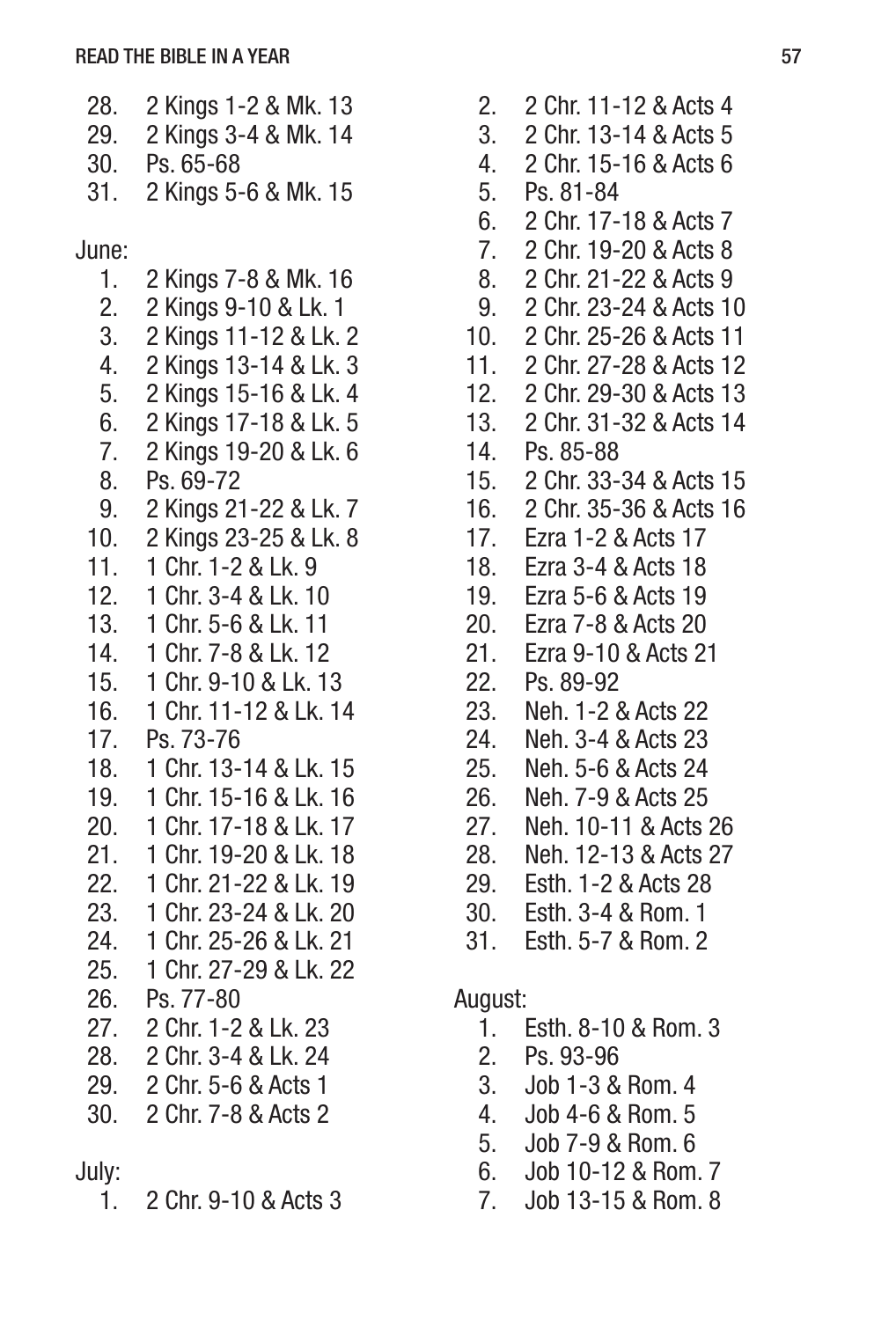| 8.         | Job 16-18 & Rom. 9      |  |
|------------|-------------------------|--|
| 9.         | Job 19-21 & Rom. 10     |  |
| 10.        | Ps. 97-100              |  |
| 11.        | Job 22-24 & Rom, 11     |  |
| 12.        | Job 25-27 & Rom, 12     |  |
| 13.        | Job 28-30 & Rom. 13     |  |
| 14.        | Job 31-33 & Rom. 14     |  |
| 15.        | Job 34-36 & Rom. 15     |  |
| 16.        | Job 37-39 & Rom, 16     |  |
| 17.        | Job 40-42 & 1 Cor. 1    |  |
| 18.        | Prov. 1-2 & 1 Cor. 2    |  |
| 19.        | Prov. 3-4 & 1 Cor. 3    |  |
| 20.        | Ps. 101-104             |  |
| 21.        | Prov. 5-7 & 1 Cor. 4    |  |
| 22.        | Prov. 8-9 & 1 Cor. 5    |  |
| 23.        | Prov. 10-11 & 1 Cor. 6  |  |
| 24.        | Prov. 12-13 & 1 Cor. 7  |  |
| 25.        | Prov. 14-15 & 1 Cor. 8  |  |
| 26.        | Prov. 16-17 & 1 Cor. 9  |  |
| 27.        | Prov. 18-19 & 1 Cor. 10 |  |
| 28.        | Prov. 20-21 & 1 Cor. 11 |  |
| 29.        | Prov. 22-23 & 1 Cor. 12 |  |
| 30.        | Prov. 24-25 & 1 Cor. 13 |  |
| 31.        | Prov. 26-27 & 1 Cor. 14 |  |
| September: |                         |  |
|            |                         |  |

- 1. Prov. 28-29 & 1 Cor. 15
- 2. Prov. 30-31 & 1 Cor. 16
- 3. Ecc. 1-3 & 2 Cor. 1
- 4. Ecc. 4-6 & 2 Cor. 2
- 5. Ecc. 7-9 & 2 Cor. 3
- 6. Ecc. 10-12
- 7. Ps. 105-107
- 8. Ps. 108-110
- 9. Song. 1-2 & 2 Cor. 4
- 10. Song. 3-4 & 2 Cor. 5
- 11. Song. 5-6 & 2 Cor. 6
- 12. Song. 7-8 & 2 Cor. 7
- 13. Isa. 1-3 & 2 Cor. 8

 14. Isa. 4-6 & 2 Cor. 9 15. Isa. 7-9 & 2 Cor. 10 16. Isa. 10-12 & 2 Cor. 11 17. Isa. 13-15 & 2 Cor. 12<br>18. Isa. 16-18 & 2 Cor. 13 18. Isa. 16-18 & 2 Cor. 13<br>19. Isa. 19-21 & Gal. 1 Isa. 19-21 & Gal. 1 20. Ps. 111-114<br>21. Isa. 22-24 & 21. Isa. 22-24 & Gal. 2<br>22. Isa. 25-27 & Gal. 3 22. Isa. 25-27 & Gal. 3 23. Isa. 28-30 & Gal. 4<br>24. Isa. 31-33 & Gal. 5 24. Isa. 31-33 & Gal. 5<br>25. Isa. 34-36 & Gal. 6 25. Isa. 34-36 & Gal. 6 26. Isa. 37-39 & Eph. 1<br>27. Isa. 40-42 & Eph. 2 Isa, 40-42 & Eph. 2 28. Isa. 43-45 & Eph. 3 29. Isa. 46-48 & Eph. 4 30. Isa. 49-51 & Eph. 5

#### October:

 1. Isa. 52-54 & Eph. 6 2. Isa. 55-57 Phil. 1<br>3. Ps. 115-118 Ps. 115-118 4. Isa. 58-60 & Phil. 2 5. Isa. 61-63 & Phil. 3 6. Isa. 64-66 & Phil. 4 7. Jer. 1-3 & Col. 1 8. Jer. 4-6 & Col. 2 9. Jer. 7-9 & Col. 3 10. Jer. 10-12 & Col. 4 11. Ps. 119 12. Ps. 120-122 13. Jer. 13-15 & 1 Thess. 1<br>14. Jer. 16-18 & 1 Thess. 2 Jer. 16-18 & 1 Thess. 2 15. Jer. 19-21 & 1 Thess. 3 16. Jer. 22-24 & 1 Thess. 4 17. Jer. 25-27 & 1 Thess. 5 18. Jer. 28-30 & 2 Thess. 1 19. Jer. 31-33 & 2 Thess. 2 20. Jer. 34-36 & 2 Thess. 3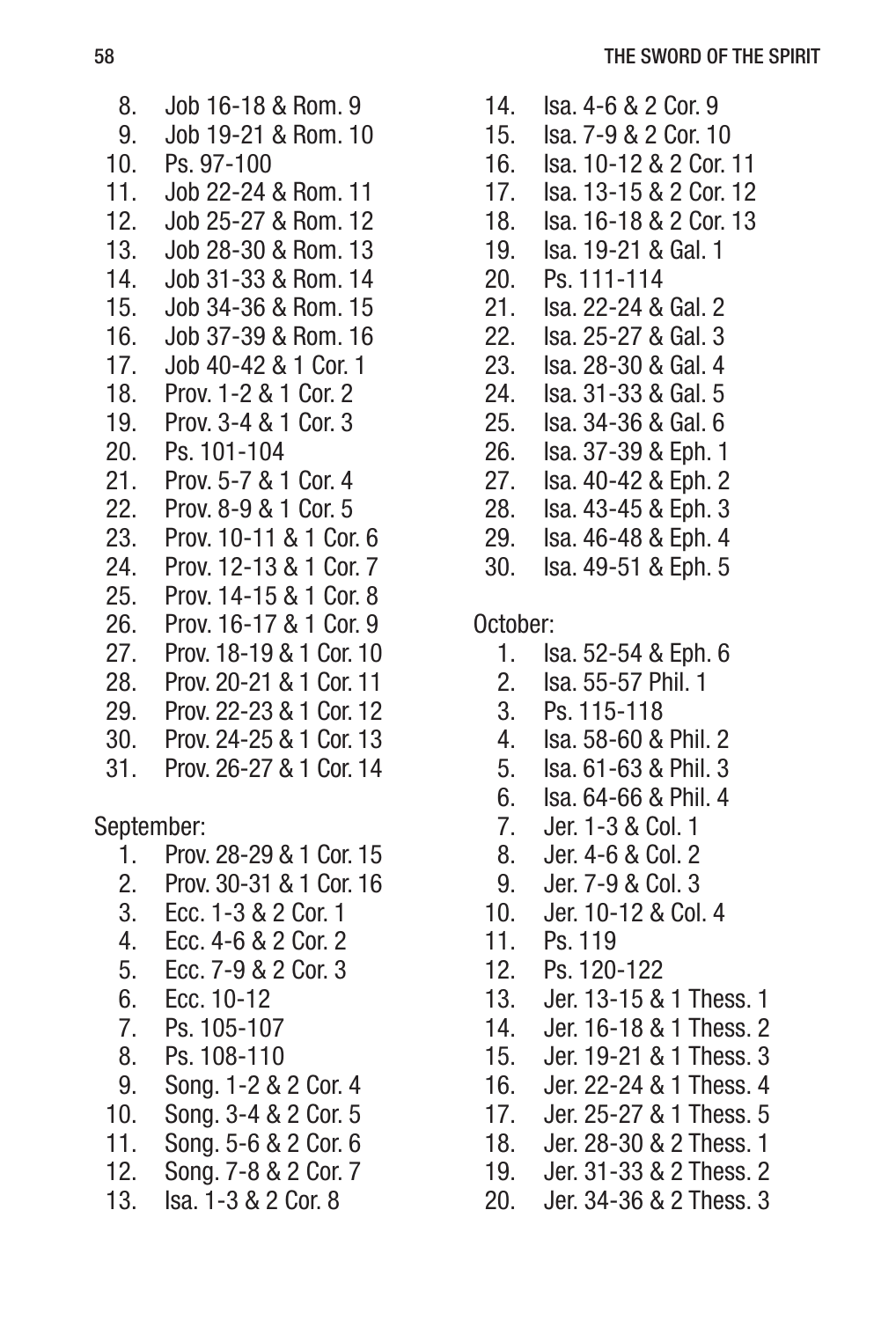| 21.       | Ps. 123-126                                    |
|-----------|------------------------------------------------|
| 22.       |                                                |
| 23.       | Jer. 37-39 & 1 Tim. 1<br>Jer. 40-42 & 1 Tim. 2 |
| 24.       | Jer. 43-45 & 1 Tim. 3                          |
| 25.       | Jer. 46-48 & 1 Tim. 4                          |
| 26.       | Jer. 49-50 & 1 Tim. 5                          |
| 27.       | Jer. 51-52 & 1 Tim. 6                          |
| 28.       | Lam. 1-2 & 2 Tim. 1                            |
| 29.       | Lam. 3-5 & 2 Tim. 2                            |
| 30.       | Ezek. 1-3 & 2 Tim. 3                           |
| 31.       | Ezek. 4-6 & 2 Tim. 4                           |
| November: |                                                |
| 1.        | Ezek. 7-9 & Titus 1                            |
| 2.        |                                                |
| 3.        | Ezek. 10-12 & Titus 2<br>Ezek. 13-15 & Titus 3 |
| 4.        | Ezek. 16-18 & Phil.                            |
| 5.        | Ps. 127-130                                    |
| 6.        | Ps. 131-134                                    |
| 7.        | Ezek. 19-21 & Heb. 1                           |
| 8.        | Ezek. 22-24 & Heb. 2                           |
| 9.        | Ezek. 25-27 & Heb. 3                           |
| 10.       | Ezek. 28-30 & Heb. 4                           |
| 11.       | Ezek. 31-33 & Heb. 5                           |
| 12.       | Ezek. 34-36 & Heb. 6                           |
| 13.       | Ezek. 37-39 & Heb. 7                           |
| 14.       | Ezek. 40-42 & Heb. 8                           |
| 15.       | Ezek. 43-45 & Heb. 9                           |
| 16.       | Ezek. 46-48 & Heb. 10                          |
| 17.       | Hos. 1-3 & Heb. 11                             |
| 18.       | Hos. 4-6 & Heb. 12                             |
| 19.       | Hos. 7-9 & Heb. 13                             |
| 20.       | Hos. 10-12 & Jas. 1                            |
| 21.       | Hos. 13-14 & Jas. 2                            |
| 22.       | Joel 1-3 & Jas. 3                              |
| 23.       | Am. 1-3 & Jas. 4                               |
| 24.       | Am. 4-6 & Jas. 5                               |
| 25.       | Ps. 135-138                                    |
| 26.       | Am. 7-9 & 1 Pet. 1                             |

| 27. | 0b. & 1 Pet. 2      |
|-----|---------------------|
| 28. | Jon. 1-4 & 1 Pet. 3 |
| 29. | Mic. 1-2 & 1 Pet. 4 |
| 30. | Mic. 3-5 & 1 Pet. 5 |

#### December:

- 1. Mic. 6-7 & 2 Pet. 1
- 2. Nah. 1-3 & 2 Pet. 2
- 3. Hab. 1-3 & 2 Pet. 3
- 4. Ps. 139-142
- 5. Zeph. 1-3 & 1 Jn. 1
- 6. Hag. 1-2 & 1 Jn. 2
- 7. Zech 1-3 & 1 Jn. 3
- 8. Zech 4-6 & 1 Jn. 4
- 9. Zech 7-9 & 1 Jn. 5<br>10. Zech 10-12 & 2 Jn.
- Zech 10-12 & 2 Jn.
- 11. Zech 13-14 & 3 Jn.
- 12. Mal. 1-4 & Jude<br>13. Ps. 143-146
- Ps. 143-146
- 14. Dan. 1-2
- 15. Dan. 3-4<br>16. Dan. 5-6
- Dan. 5-6
- 17. Dan. 7-8
- 18. Dan. 9-10<br>19. Dan. 11-1:
- Dan. 11-12
- 20. Ps. 147-150
- 21. Rev. 1-2
- 22. Rev. 3-4
- 23. Rev. 5-6
- 24. Rev. 7-8
- 25. Rev. 9-10
- 26. Rev. 11-12<br>27. Rev. 13-14
- Rev. 13-14
- 28. Rev. 15-16
- 29. Rev. 17-18
- 30. Rev. 19-20
- 31. Rev. 21-22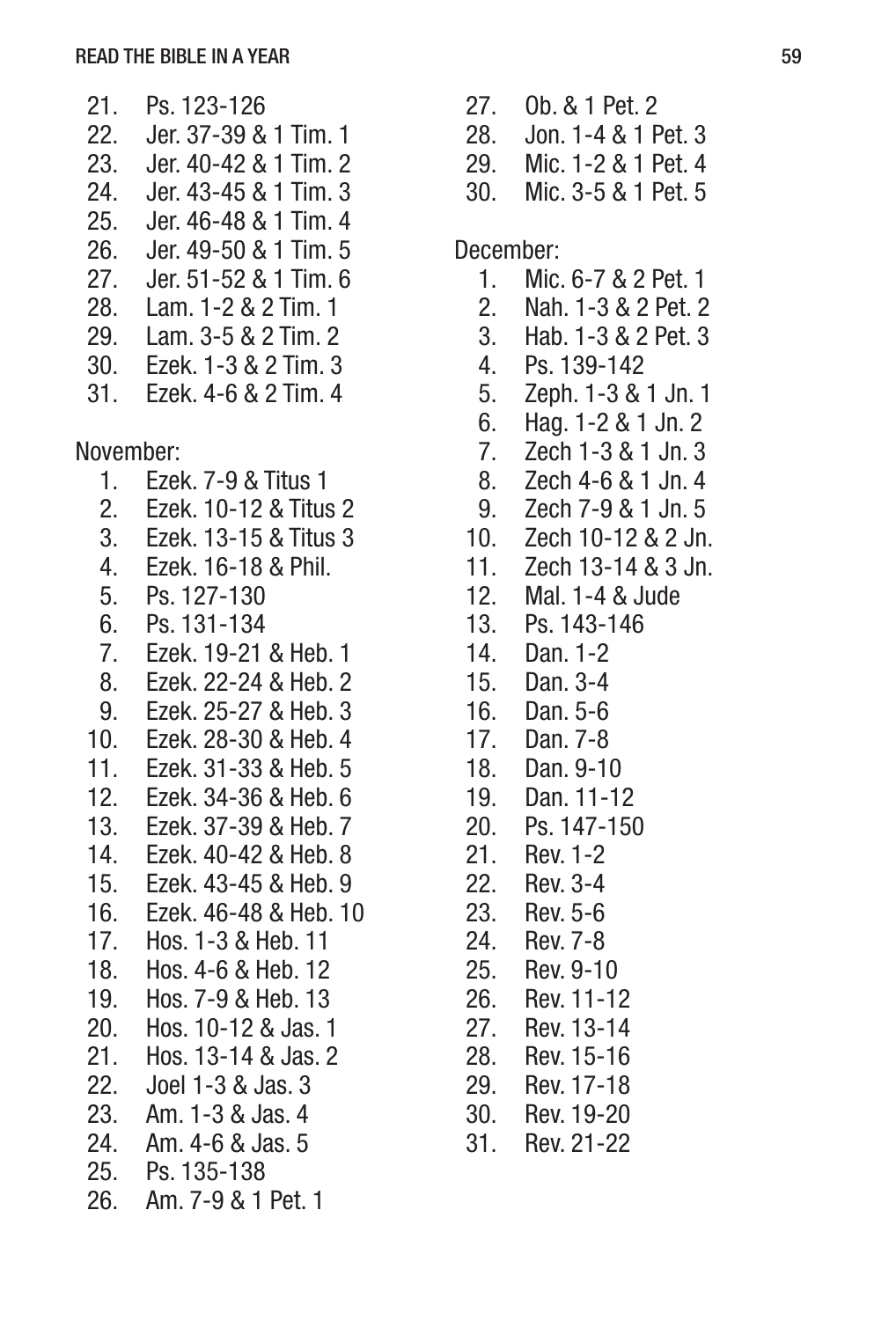*C h a p t e r S i x* $\equiv$ v $\gamma\gamma\gamma\gamma\gamma\gamma$ 

# *Bible Study Resources*

The following list, while not exhaustive, provides some dependable and useful resources that will aid you in your study of the Bible.

## **Online Websites:**

**Bibleinfo.com.** This website provides what the Bible has to say about more than 350 of life's important questions, along with the opportunity to submit questions about the Bible. (*http://www.bibleinfo.com/*)

**KidsBibleinfo.com.** Designed especially for children of grade school age, this site provides big answers for little people—from the Bible—along with character-building stories and lessons. (*http://www.KidsBibleinfo.com/*)

**The Word on the Web.** Free Bible study guides for developing a dynamic walk with God.

**Online Discover Bible Guides:** Learn how • the major themes of Scripture point to a God of love and mercy.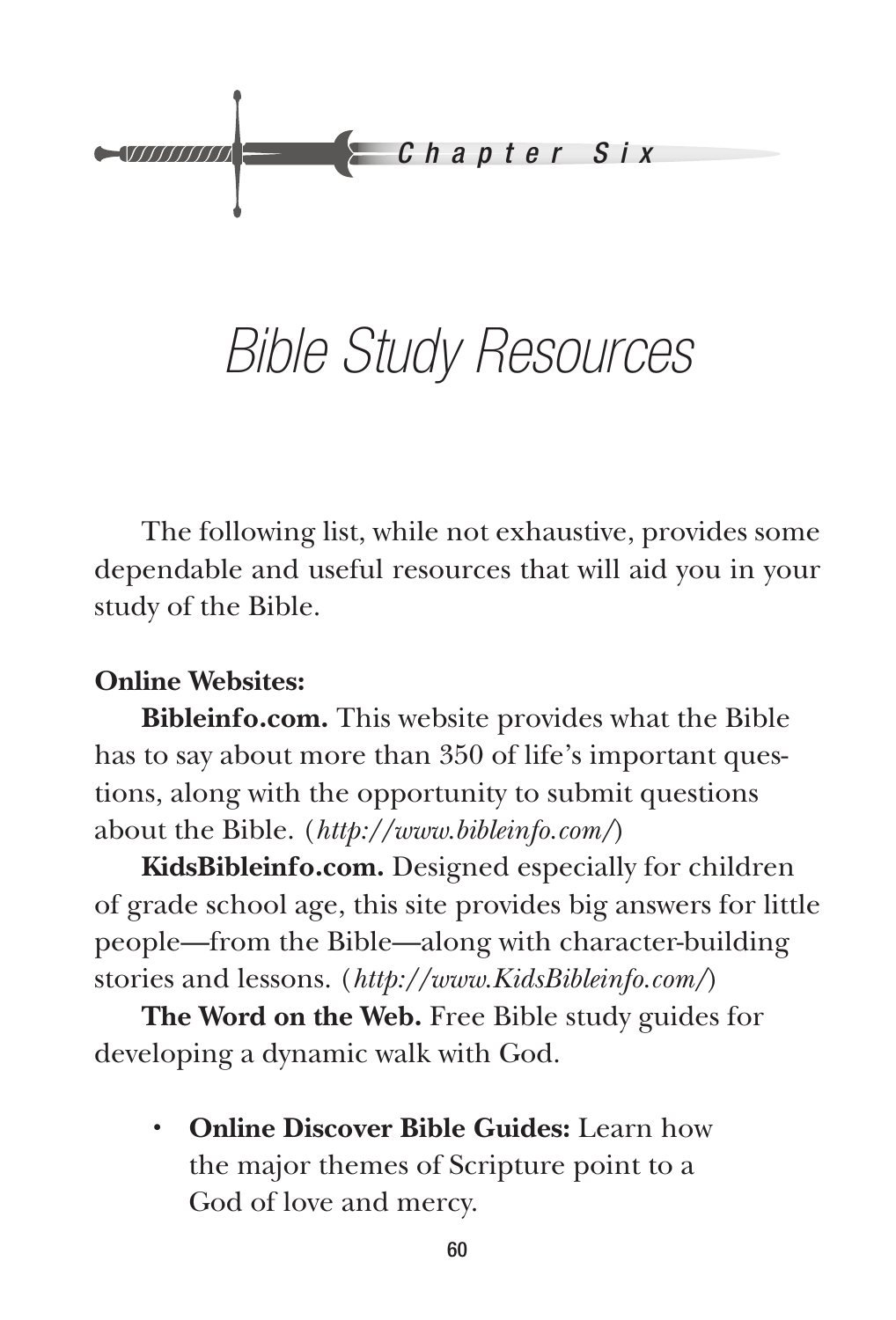## (*http://www.itiswritten.com/discover*)

- **New Beginnings Video Bible Studies (Eng- lish and Spanish):** View a fascinating series of studies covering the whole Bible. (*http:// www.itiswritten.com/new\_beginnings*)
- **Search for Certainty:** If you are searching for answers to many Bible questions, these easy-to-follow lessons are the place to start. (*http://www.itiswritten.com/certainty*)
- **Unsealing Daniel's Mysteries:** These studies •will help you unravel the mysteries of the book of Daniel as you study it chapter-bychapter. (*http://www.itiswritten.com/daniel*)

**It Is Written Telecast.** Visit the web archives to find Bible-based messages by Pastor Boonstra in streaming video, podcast and complete scripts. (*http://www.itiswritten.com/tvprogram*)

**It Is Written Store.** You will find many Bible study tools to strengthen your faith and walk with God here. (*http://www.itiswritten.com/store*)

**Blue Letter Bible.** This wonderful online scriptural reference commentary and study tool will help you discover rich lessons from His Word. (*http://www.blueletterbible.org/*)

**Bible Gateway.** A free service for reading, studying and researching the Bible in the language or translation of your choice online. You may also listen to the Bible here. (*http://www.biblegateway.com/*)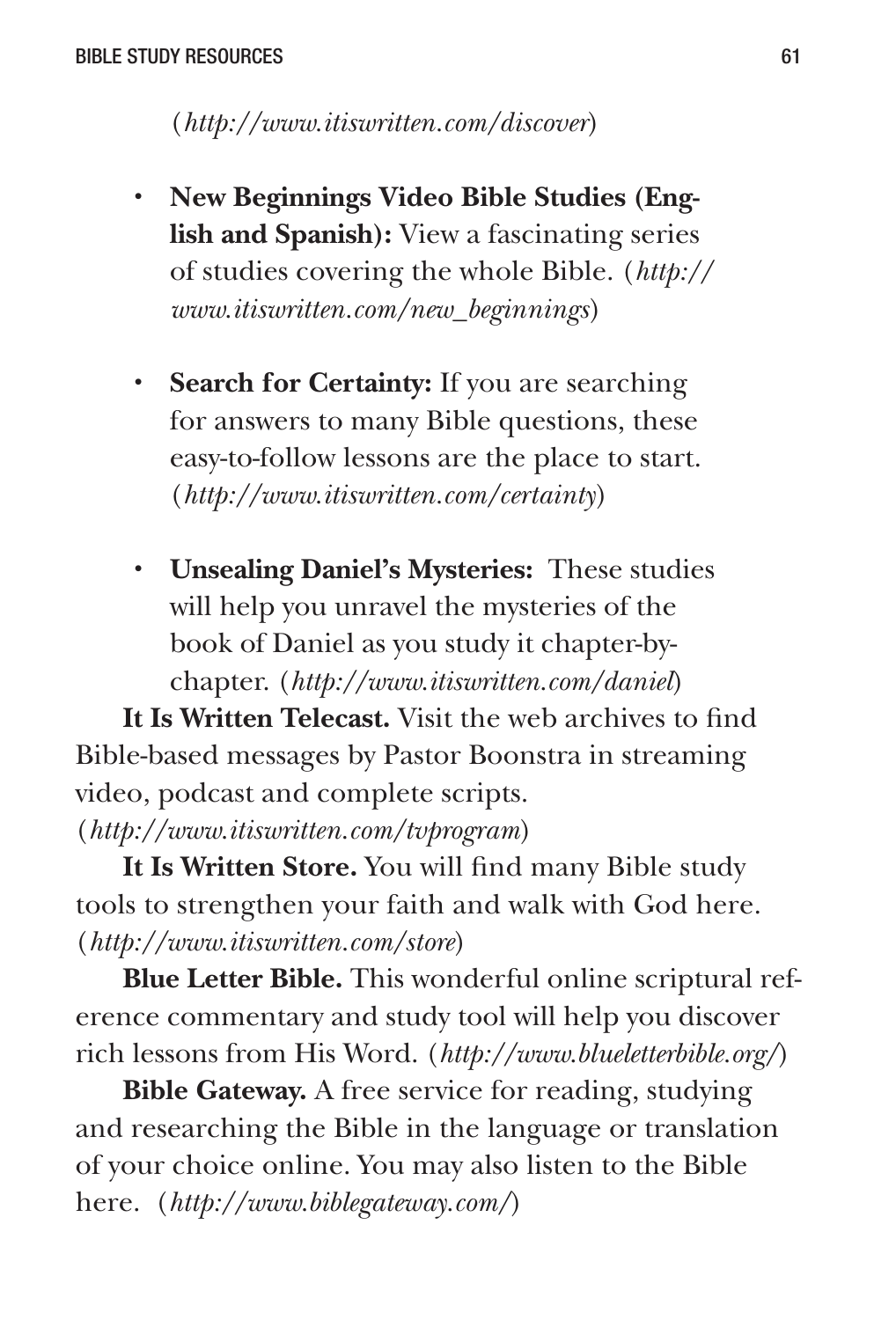**Concordances and Dictionaries** *(Available at your local Christian Bookstore or online):*

**The New Strong's Exhaustive Concordance of the Bible by James Strong.** This exhaustive research tool is the legendary classic that generations of Bible students have come to depend on for Bible study and research.

**Young's Analytical Concordance to the Bible by Robert Young.** A standard Biblical concordance, Young's casts all words in the Bible into alphabetical order and arranges them under their respective original words. This helps the reader to analyze more accurately the various uses of the original Hebrew and Greek words. Includes over 300,000 biblical references.

**Smith's Bible Dictionary by William Smith.** A trustworthy classic of Bible scholarship, this Bible dictionary defines thousands of biblical words, and is packed with essential information such as maps and chronology tables.

## **Computer Software** *(Available online or at Christian bookstores):*

**e-Sword** is a feature rich and user friendly electronic Bible that makes the study of God's Word both enjoyable and enriching. This software is free for the downloading and is available in many different languages. (*http://www. e-sword.net/*)

**QuickVerse** is an electronic Bible study tool with many features to help you in your study of God's Word. This software is available in PC or Mac versions.

**PC Study Bible** is simple enough for anyone to use, but provides power tools to aid your study of the Bible.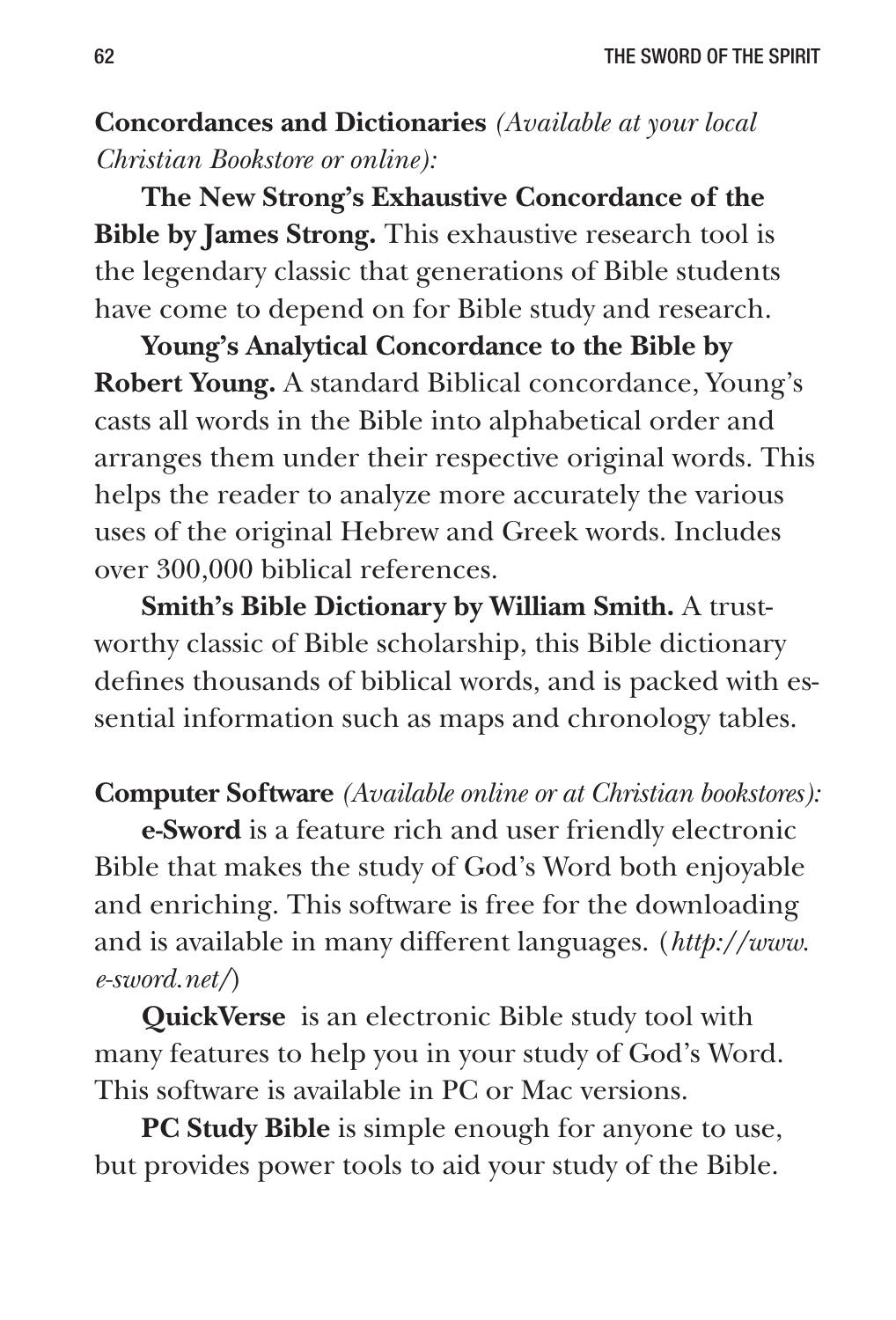#### BIBLE STUDY RESOURCES 63